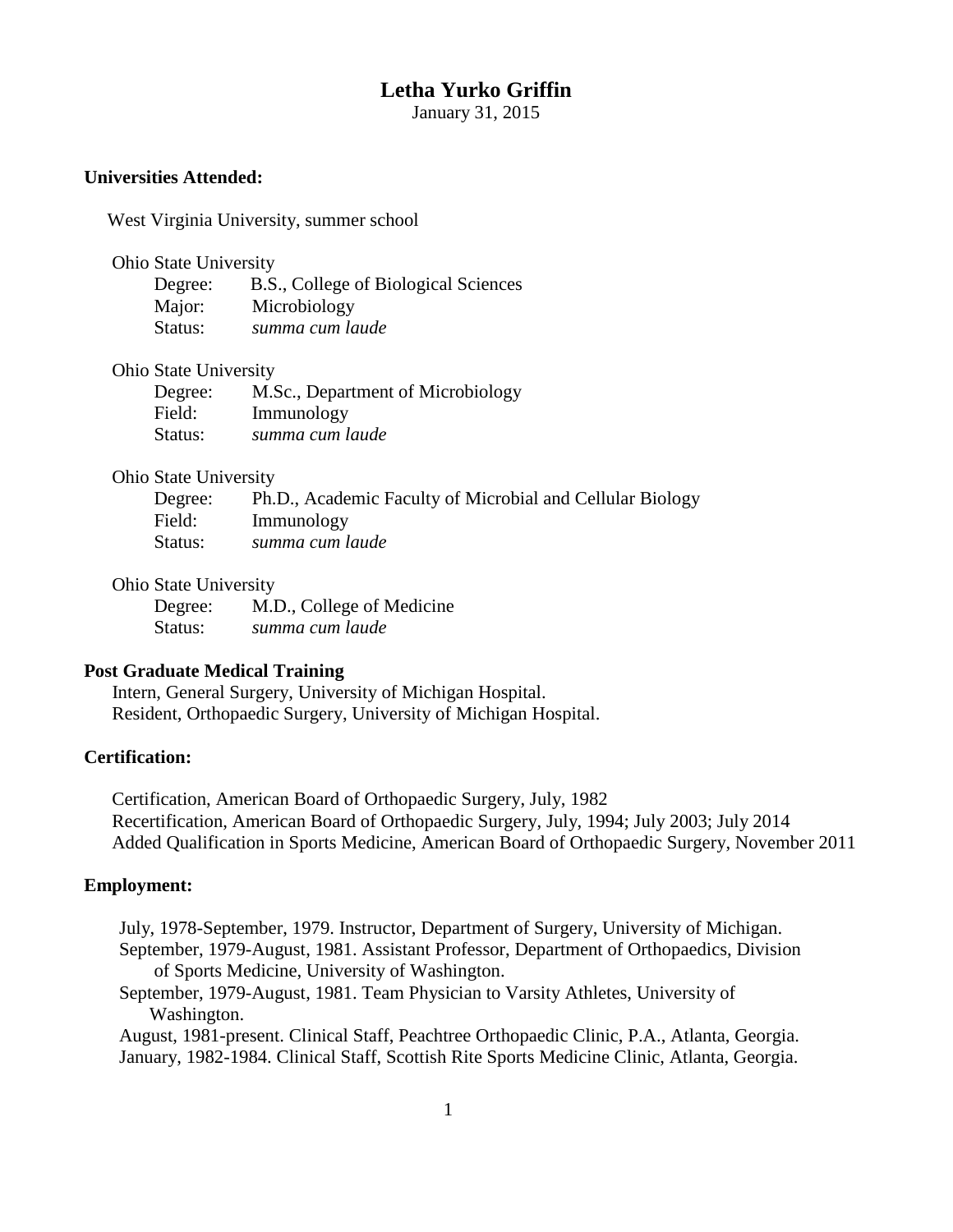January, 1984-1993. Clinical Instructor, Emory University School of Medicine, Atlanta, Georgia.

- September, 1994-1999. Adjunct and Clinical Faculty, Department of Kinesiology and Health, Georgia State University, Atlanta, Georgia.
- January 1999-2005. Adjunct Professor, Department of Kinesiology and Health, Georgia State University, Atlanta, Georgia

#### **Medical School Honors:**

Nu Sigma Nu Award (for outstanding first year medical student) Honors in Pathology Honors in Medicine Honors in Obstetrics and Gynecology Honors in Medical Microbiology American Medical Women's Association Award for superior academic achievement

### **Other Honors:**

National Science Foundation Fellow, 1968-1969 American Orthopaedic Association's North American Traveling Fellow, 1979 Alumnae Achievement Award, Kappa Kappa Gamma, 1994 Guest Faculty for Disputation Program, Yale University School of Medicine, May 1997 Georgia Women Pioneers in Health Care, award presented by Georgia Commission on Women, March 1998 Panel of Atlanta Top Doctors, *Atlanta Magazine* 1984, 1992, 1999 NATA President's Challenge Award, 2001 American Women Who's Who, Registry 2003 Tim Kerin Sports Medicine Person of the Year Award, presented by the Southeast Athletic Trainers' Association, March 2004

#### **Memberships in Professional Organizations:**

Alpha Omega Alpha Alumnae Association, University of Michigan Orthopaedic Department American Academy of Orthopaedic Surgeons American College of Sports Medicine (Fellow) The American Orthopaedic Association American Orthopaedic Society for Sports Medicine (Fellow) Arthroscopy Association of North America Association of Bone and Joint Surgeons Atlanta Orthopaedic Association Georgia Orthopaedic Society National Athletic Trainers Association (Associate Member) Phi Beta Kappa Ruth Jackson Society The Forum: Women's Sports Medicine Association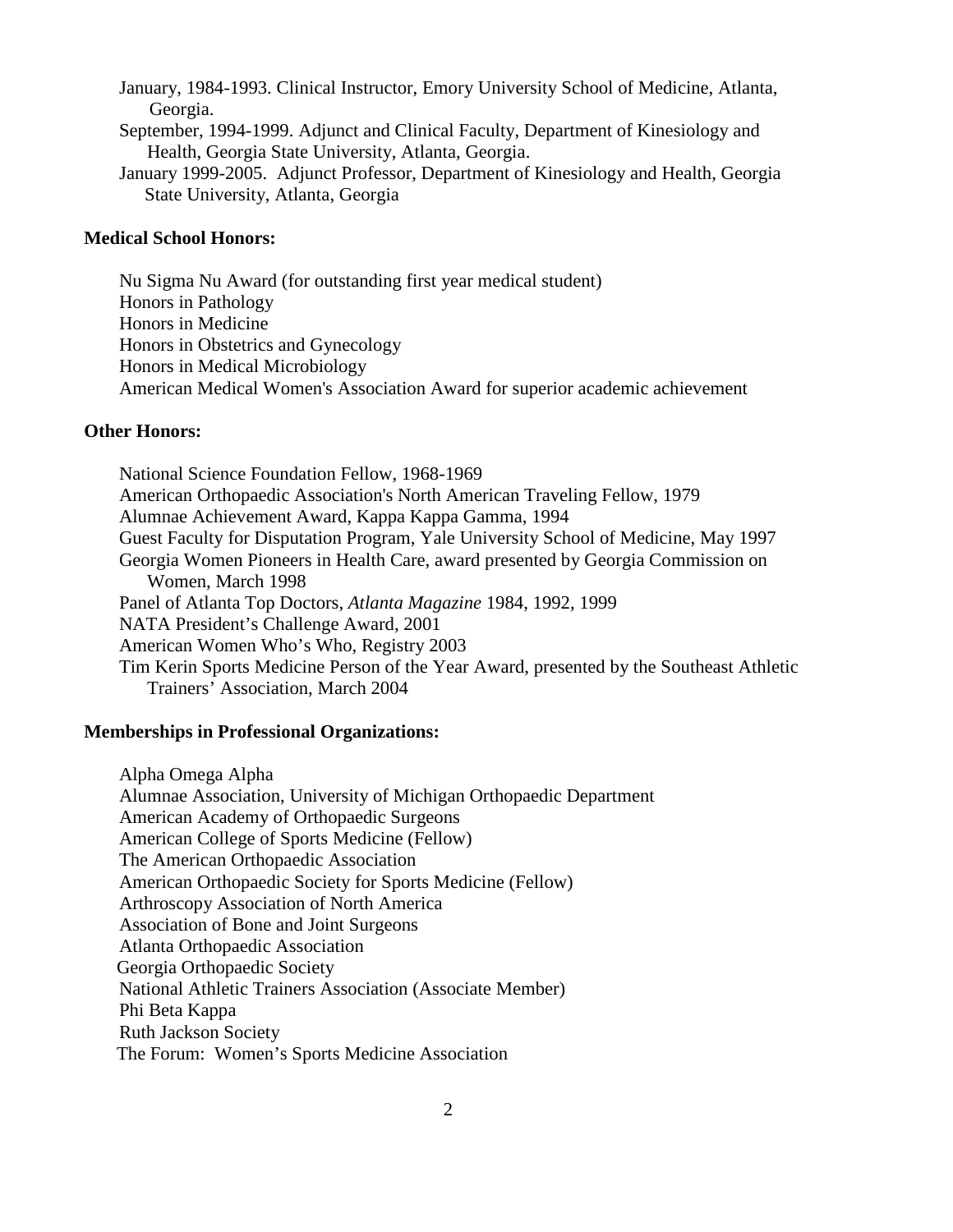# **Participation in Professional Committees, Boards and Other Healthcare Appointments:**

| Committee for Sports Medicine, Michigan State Medical Society, 1979-1980                                                     |
|------------------------------------------------------------------------------------------------------------------------------|
| Planning Committee, "Conference on the Medical Aspects of Organized Athletics,"                                              |
| Michigan State Medical Society, 1979                                                                                         |
| Committee on Competitive Safeguards and Medical Aspects of Sports, National Collegiate                                       |
| Athletic Association, 1981-1983                                                                                              |
| Operating Room Committee, Planning Committee for New Operating Room Space,<br>University of Washington, 1979-1980, 1980-1981 |
| Local Planning Committee, Instructional Course Committee, American Academy of                                                |
| Orthopaedic Surgeons 51st Annual Meeting, 1984                                                                               |
| Committee for Review of the Papers for the Annual Resident Award, Georgia Orthopaedic                                        |
| Society, 1983                                                                                                                |
| Committee on Sports Medicine, American Academy of Orthopaedic Surgeons, 1981-1989                                            |
| Committee on Examinations and Evaluations, American Academy of Orthopaedic                                                   |
| Surgeons, 1981-1989                                                                                                          |
| Subcommittee on Sports Medicine, Committee on Examinations and Evaluations, American                                         |
| Academy of Orthopaedic Surgeons, 1981-1989                                                                                   |
| Infectious Disease Control Committee, Piedmont Hospital, 1983-1985                                                           |
| Campaign for the 80s, Piedmont Hospital, 1983                                                                                |
| Orthopaedic Care and Evaluation Committee, Piedmont Hospital, 1984-1989                                                      |
| Library Committee, Piedmont Hospital, 1984 to 2004                                                                           |
| Pro Health Physicians Advisory Committee, Piedmont Hospital, 1984-1998                                                       |
| Utilization Review Committee, Piedmont Hospital, 1986-1988                                                                   |
| Education Committee, Piedmont Hospital, 1988 to 2004 Chairman 1993-1994                                                      |
| Program Committee, Medical Association of Georgia, 1983-1985                                                                 |
| Sports Medicine Trainer's Manual Organization Committee, American Orthopaedic Society,                                       |
| 1983                                                                                                                         |
| Chairman, Medical Aspects of Sports Committee, Medical Association of Georgia, 1983-<br>1996                                 |
| Orthopaedic Panel, Metropolitan Atlanta Foundation for Medical Care, 1984 to 1995                                            |
| Program Committee, Medical Association of Atlanta, 1984-1985                                                                 |
| Session on Sports Medicine, American College of Sports Medicine, Annual Meeting, San                                         |
| Diego, California, Chairman, May 24, 1984.                                                                                   |
| Utilization Management Programs Orthopaedic Review Committee, 1986-1987                                                      |
| Continuing Medical Education Committee, American College of Sports Medicine, 1988-                                           |
| 1991                                                                                                                         |
| Committee on Health Policy, American Academy of Orthopaedic Surgeons, 1989-1990                                              |
| Chairman, Sports Injury Update Continuing Education Program, American Academy of                                             |
| Orthopaedic Surgeons, Orlando, FL, Chairman, December, 1989                                                                  |
| Board of Directors, American Academy of Orthopaedic Surgeons, 1989-1990                                                      |
| Committee on Ethics, American Academy of Orthopaedic Surgeons, 1988-1994                                                     |
| Member, Board of Trustees, American College of Sports Medicine, 1991-1994                                                    |
| Publications Committee, American Orthopaedic Society for Sports Medicine, 1989-1996,                                         |
|                                                                                                                              |

Chairman 1992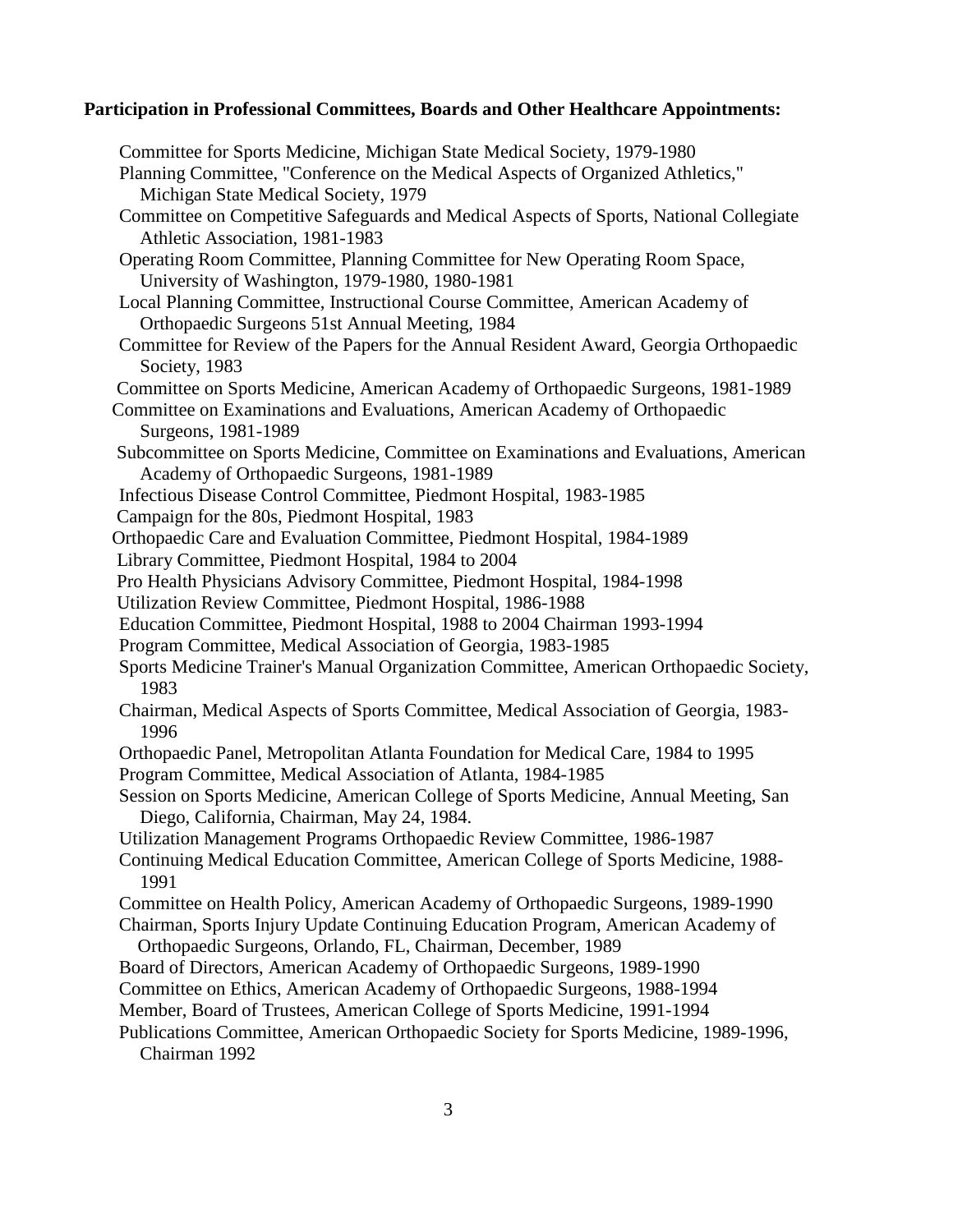Education Committee, American Orthopaedic Society for Sports Medicine, 1989 to 1995

- Liaison to Education Committee and Public Relations Task Force, American Orthopaedic Society for Sports Medicine, 1992-1998
- Chairman, Session on Sports Medicine, American College of Sports Medicine, Annual Meeting, San Diego, California, May 24, 1984.
- Board of Directors, Board of Certification, National Athletic Trainers Association, 1991- 1994
- Medical Organizing Committee, 1996 Summer Olympic Games, 1992-1996
- Venue Medical Planner for the Georgia State University Badminton Venue, 1995-1996

Data Collection and Communications, Public Health, and Health Promotion Subcommittee of the Medical Organizing Committee, 1996 Summer Olympic Games, 1993-1996

- Public Health Executive Committee for ACOG, 1995-1996
- Olympic Medical Support Group Data Systems Task Force, 1994-1996
- Chairman, Editorial Board, *Orthopaedic Knowledge Update: Sports Medicine*. American Academy of Orthopaedic Surgeons, 1992
- Public Relations Task Force, American Orthopaedic Society for Sports Medicine, 1993-1998
- Public Relations Committee, American Orthopaedic Society for Sports Medicine, 1998-2001
- American Academy for Sports Medicine's Representative to The American Academy of Orthopaedic Surgeons "Play It Safe" Campaign, 1994-1995
- Editorial Board Member, Journal of the American Academy of Orthopaedic Surgeons, 1994- 2001
- Georgia State Board of Athletic Trainers, Member, 1995-2004
- University of Michigan Orthopaedic Society, President Elect, 1995, President, 1996
- Task Force on Women's Issues American Academy of Orthopaedic Surgeons, 1995-1998
- Judge AOA/Zimmer Resident Competition AOA, 1996-1997
- Georgia State University Athletic Board, 1994-2008, 2013 until present
- Georgia State University Athletic Board Honorary Member, 2008-2010
- Georgia State University Athletic Board Task Force on Fundraising, 1995-1999
- Nominating Committee, Alternate, AAOS, 1995
- Personnel Committee, Peachtree Orthopaedic Clinic, 1992-1995; chairman, 1992-1994
- Education Task Force, Peachtree Orthopaedic Clinic, 1995-2000
- Systems Committee Chairman, Peachtree Orthopaedic Clinic, 1998 2000
- Membership Committee, Association of Bone and Joint Surgeons, 1991-1994, Chairman, 1994
- Written Examination Committee, American Board of Orthopaedic Surgery for Specialty Re-Certification Examinations in Sports Medicine, 1996
- Oral Examiner, American Board of Orthopaedic Surgery, for Re-Certification and Certification Examinations, 1995, 1997
- Oral Examiner, American Board of Orthopaedic Surgery for Practice-Based Audit Examination, October, 1996
- Atlanta Orthopaedic Society, President-Elect, 1996-1997; Atlanta Orthopaedic Society, President, 1997-1998
- Internet Task Force, American Orthopaedic Society for Sports Medicine, 1996-2000
- Public Education Task Force of the Publications Committee, American Association of Orthopaedic Surgeons, 1997
- Competitive Safeguards and Medical Aspects of Sports Committee, National Collegiate Athletic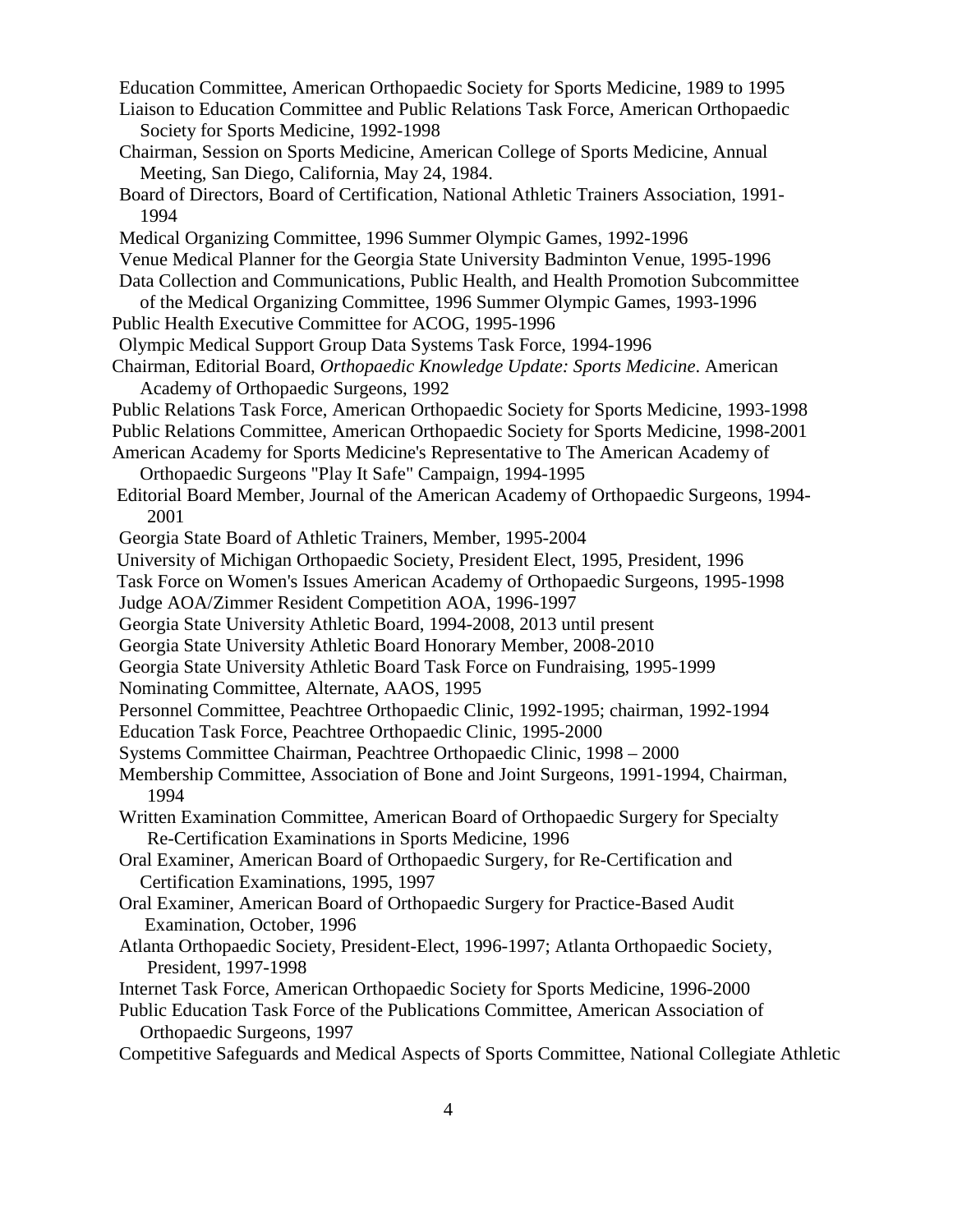Association, 1997-2003

- Membership Committee, American Orthopaedic Society for Sports Medicine, 1997-2002 Committee on Publications, AAOS, 1996-2002
- Publications Committee, Secretary, American Academy of Orthopaedic Surgeons, 1996- 2002
- National Collegiate Athletic Association Task Force, Exploring Gender Specific Issues in ACL Non-Contact Injuries, 1997-1999
- Practice Profile Exam Review Committee, American Board of Orthopaedic Surgery, Inc., 1997
- Ad Hoc Credentialing Committee, American Orthopaedic Society for Sports Medicine, 1997**-** 2000
- Mentor, Ruth Jackson Society for Morehouse and Emory University, 1997-1999
- Member, American Orthopaedic Society for Sports Medicine Sponsored Concussion in Sports Workshop, December 1997
- Member, National Athletic Trainers Association Sponsored Workshop Cervical Spine Injuries in Sport, April 14-15 1998
- Member Inter Association Task Force for Appropriate Care of the Spine-Injured Athlete, 1997-1998
- Preceptor, Physicians Assistant Program, Hyattsville, Maryland, 1997
- Preceptor, Marist High School Career Day, 1997
- Planning Committee, Eighth Annual SEC Sports Medicine Symposium, Southern Medical Association, 1997, 1998
- Planning Committee 9<sup>th</sup> Annual South Eastern Conference Sports Medicine Symposium, Southern Medical Association, March 4-6, 1999
- Planning Committee 10<sup>th</sup> Annual South Eastern Conference Sports Medicine Symposium, Southern Medical Association, March9-12, 2000
- Women's Health Issues Oversight Panel; American Academy of Orthopaedic Surgery 1998-2002
- American Academy of Orthopaedic Surgeons Research Agenda Update Panel: Women's Health Issues 2000
- American Academy of Orthopaedic Surgeons Research Agenda Update Panel: Sports Medicine 2000
- Member Task Force for Evaluation of Injury Surveillance System, National Collegiate Athletic Association, 2000
- Credentials Committee Piedmont Hospital 2000
- Vice Chairman, Orthopaedic Department, Piedmont Hospital 2000
- Physician Advisory Panel, Promina Health System 2000-2002
- American Academy of Orthopaedic Surgeons Consumer Book on Orthopaedic Issues, Editorial Advisor Panel, 1999-2001
- Member, Board of Associate Editors, Journal of Bone and Joint Surgeons, 2000-2004

Public and Media Relations Committee, American Academy of Orthopaedic Surgeons, 2001-2004

Public Relations Committee, Georgia Orthopaedic Society, 2003-2004

Vice Chairman, Piedmont Hospital Orthopaedic Department, 2002-2004

Credentials Committee, Piedmont Hospital, 2002-2004

Chairman, American Orthopaedic Society for Sports Medicine Membership Committee, 2002-2003 Reviewer, Clinical Trials Grant, National Institute of Health, Spring 2003

Member, National Collegiate Athletic Association Safeguards Committee Meeting, Spring 2003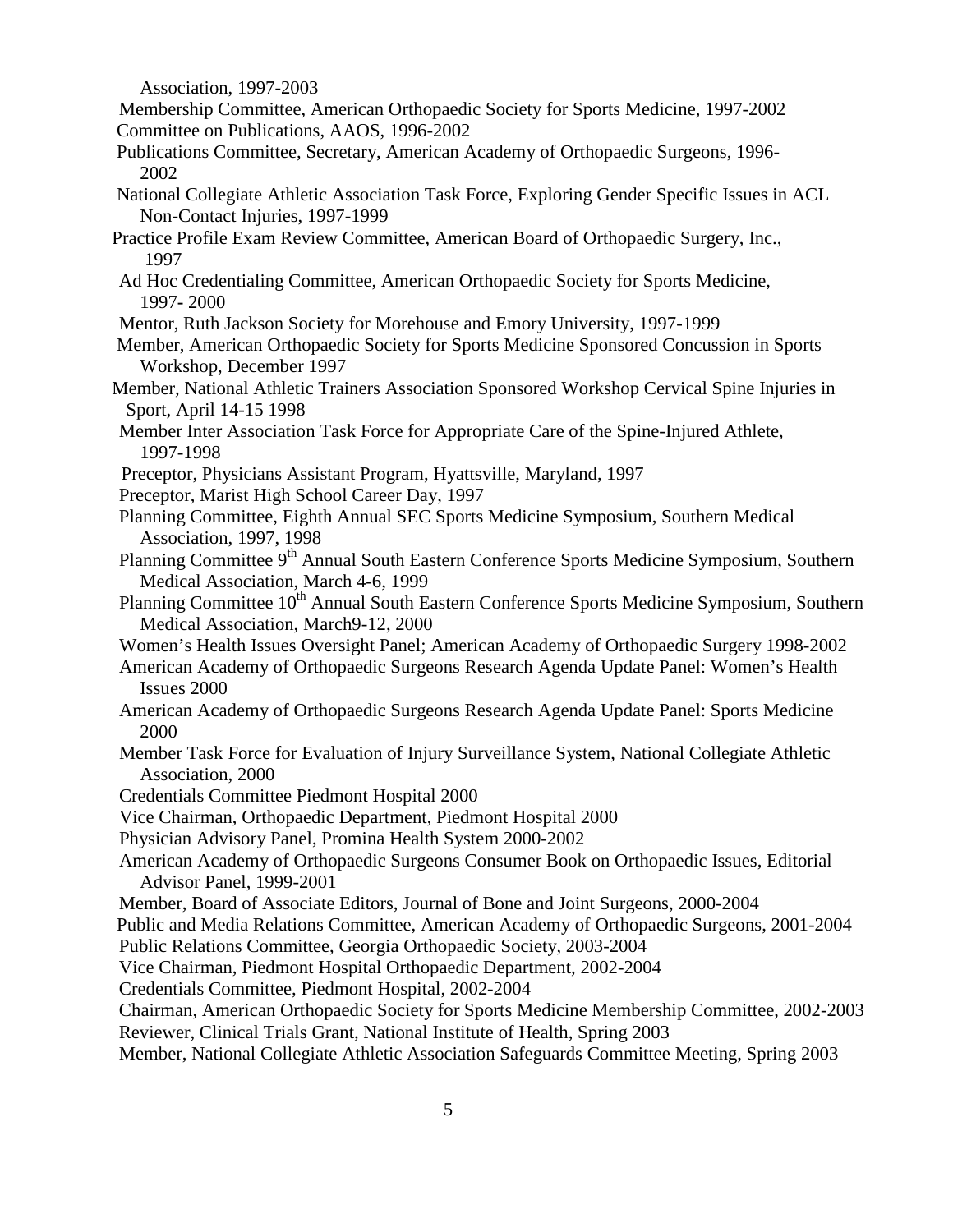Planning Committee for  $2<sup>nd</sup>$  Combine Meeting on ACL Prevention Strategies, American Orthopaedic Society for Sports Medicine, 2003-2004 Mentor, American Orthopaedic Society for Sports Medicine, 2003-2004 Member, American Academy of Orthopaedic Surgeons Project Team on Joint Ventures with Specialty Societies, 2005-2006 Member, Project Team Volunteer Recognition American Academy of Orthopaedic Surgeons, 2005- 2006 Member, Educational Council American Academy of Orthopaedic Surgeons, 2005-Present Chairman, Publications Committee American Academy of Orthopaedic Surgeons, 2005-2006 Chairman, Combined Publication and Electronic Media Committee American Academy of Orthopaedic Surgeons, 2006-2009 Chairman, Department of Orthopaedics Piedmont Hospital, 2006-Present Member, Medical Executive Committee, Piedmont Hospital, 2006-2009 Orthopedic Steering Committee, Piedmont Hospital, 2006-Present Member, Program and Project Evaluation Team, American Academy of Orthopaedic Surgeons 2006 Member, Task Force on Brand Development, American Academy of Orthopaedic Surgeons 2006 Member, Volunteer Recognition Task Force, American Academy of Orthopaedic Surgeons 2006 Member, Educational Effectiveness Task Force, American Academy of Orthopaedic Surgeons 2006 Mentor for Clinical Rotation for Family and Internal Medicine Residents, Emory Medical School, Atlanta, GA 1996-2009 Member, Board of Directors Piedmont Hospital, 2006-Present AOSSM Self Assessment Committee, 2006-2013 Member Women's Day Magazine Health Advisory Board, 2007-Present Preceptor for Medical Students from Eastern Virginia Medical School, 2007 Representative to Orthopaedic CME Summit 2007, Chicago Ill Compliance Committee, Peachtree Orthopaedic Clinic, 2007 - present Preceptor for Clinical Rotations, Mercer University Physician Assistant Program, 2008 Representative to Journal Bone Joint Surgery Sports Medicine Strategic Discussion Session July 30, 2008, Chicago Ill Piedmont Hospital Service Quality Committee 2009-Present AAOS Diversity Committee, 2010- 2014 AAOS Social Networking Task Force, 2010 AAOS Professional, Net Working, Advisory Board, 2011 AAOS Communications Cabinet, 2010-2014 AAOS Now Editorial Board, 2010-present Georgia State University Athletic Board's Committee on Compliance and Gender Equity, 2009-2010 AAOS Now Task Force on Platelet Rich Plasma, 2010-2011 Georgia State Board of Medical Providers for Worker's Compensation, 2009-present Clinical Preceptor for Mercer University's Physician Assistant Program, Fall 2012 AOSSM Hall of Fame Committee, 2012 – present AOSSM Self Assessment Committee, 2010 – 2014 OREF Board Member 2014 - present OREF Finance Committee 2014 – present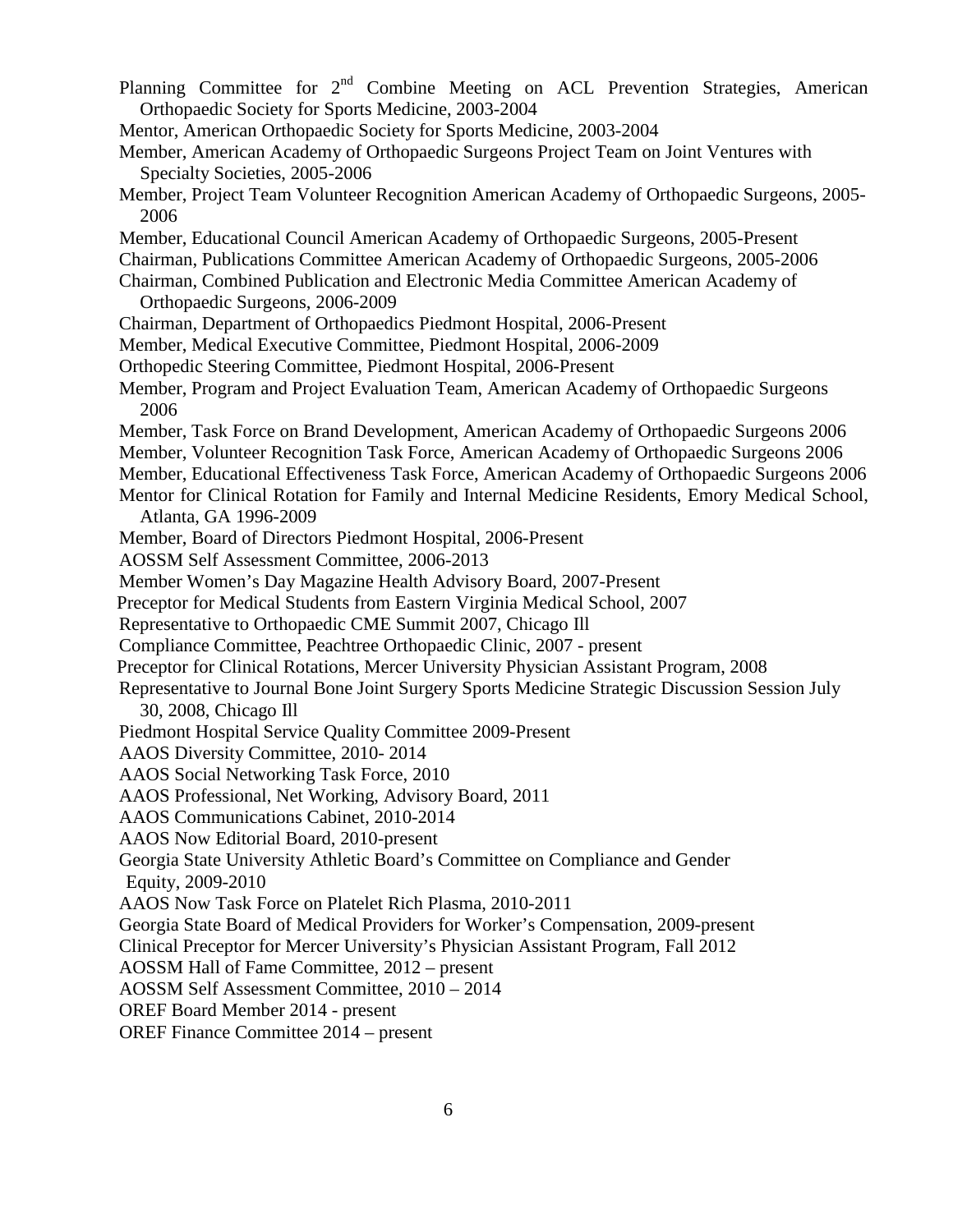### **Other Activities:**

Article and Book Reviewer: (past and present) *Journal of the American Medical Association Journal of the American Academy of Orthopaedic Surgeons Journal of Bone and Joint Surgery The Physician and Sports Medicine New England Journal of Medicine American Journal of Sports Medicine Clinical Orthopaedics and Related Research Scandinavian Journal of Medicine and Science in Sports* Abstract Reviewer, American College of Sports Medicine Annual Meeting, 1984, 1988- 1996 Medical Advisor, *Teen Athlete Magazine*, 1985-1988 Moderator, Sports Medicine Session, American Academy of Orthopaedic Surgeons Annual Meeting, Atlanta, Georgia, February 4, 1988 Participant, Sports Injury Clinic, Piedmont Hospital, Atlanta, Georgia, 1989-1993 Assistant Team Physician, University of Washington, 1979-81 Orthopaedic Advisor, Atlanta Ballet, 1984- present. Team Physician, Georgia State University, 1985-present Editor, Annual Newsletter of the Medical Aspects of Sports Committee, Medical Association of Georgia, 1985-1995 Chairman and Moderator. "Rehabilitation Modalities: Objective Evaluation and Clinical Applications of Heat, Cold, Electrical Stimulation and Therapeutic Exercise Equipment." Griffin L. American Academy of Orthopaedic Surgeons, Instructional Course, Anaheim, California, March 12, 1991 Team Physician, Agnes Scott College, 1991-1996 Editor, newspaper column for sports injuries, *The Atlanta Journal and Constitution*, 1991-94 Physician Volunteer, Georgia State Games, 1991-1993 Organizer and Moderator for Breakout Section: Rehabilitation, SEC/SOA 5th Annual Sports Medicine Symposium, March 11, 1995 Volunteer Physician, National Collegiate Athletic Association Eastern Regional Wrestling Tournament, 1995 Advisor, Peach State Therapy Second Annual Athletic Training Fellowship, 1995 Chief Medical Officer, 1995, YONEX U.S. Open Badminton Championship Chief Medical Officer, 1996 Olympics: Badminton Venue Volunteer Physician, 1996 Paralympic Games Polyclinic. Medical Advisor, Board of Advisor, T-Ball USA Association, 1996-2000 Volunteer Physician, Top-Hat Soccer Competitive Team, 1997 Team Physician, Georgia Pride, women's fast-pitch softball league, 1997 Team Physician, Atlanta Glory, professional women's basketball, 1997-1998 Atlanta Medical Consultant, Alvin Ailey American Dance Theater, 40<sup>th</sup> Anniversary Tour, February, 1998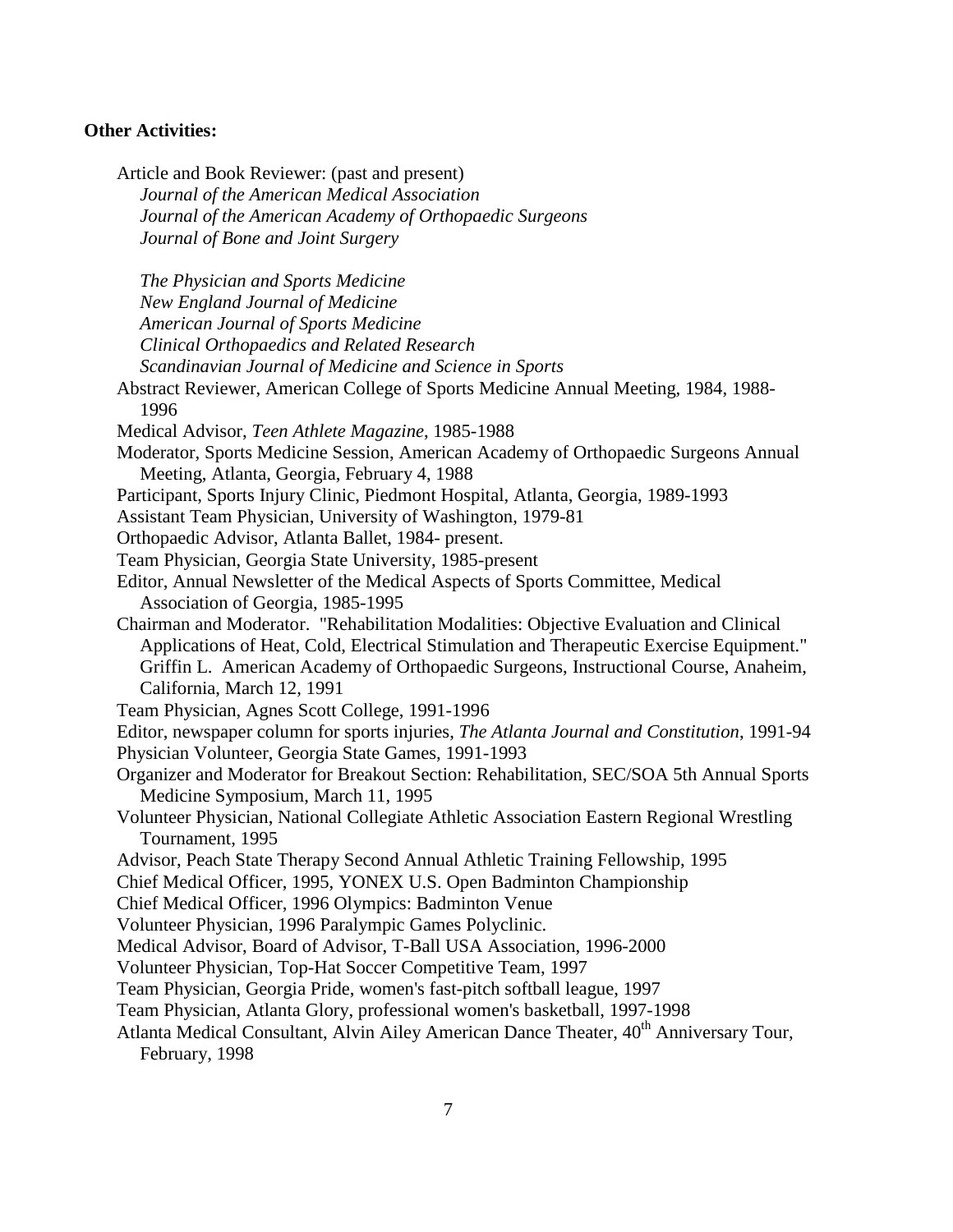- Medical Consultant, National Collegiate Athletic Association Regional Wrestling Tournament, Atlanta GA, March 5-7, 1998
- Moderator, Session on Sports Medicine, American Academy of Orthopaedic Surgeons 65th Annual Meeting, New Orleans, March 23, 1998
- Moderator, Scientific Session, American Orthopaedic American Orthopaedic Society for Sports Medicine  $24<sup>th</sup>$  Annual Meeting, Vancouver, July 13, 1998
- Guest Professor-Yale University Orthopaedic Residents' Day 1998
- Moderator Symposium "Facts and Fallacies of ACL Injuries in Women" American Academy of Orthopaedic Surgeons 66<sup>th</sup> Annual Meeting Anaheim, CA, Feb 4-8, 1999
- Moderator "Throwing Injuries" 9<sup>th</sup> Annual South Eastern Conference Sports Medicine Symposium March 4-6, 1999.
- Moderator Organizer, ACL Consensus Conference, Hunt Valley, Maryland, June 8, 1999 (AAOS, AOSSM, NCAA, NATA sponsored event)
- Moderator, National Institute of Health- American Academy of Orthopaedic Surgeons Conference, "Musculoskeletal Health and Exercising in Active Women", Hunt Valley, Maryland June 11-13, 1999
- Moderator "Scientific Session on Gender Issues" American Orthopaedic Society for Sports Medicine  $25<sup>th</sup>$  Annual Meeting, Traverse City, Michigan June 22, 1999
- Editorial Board Sports Medicine Reports, American Health Consultants P.O. Box 740056 Atlanta, GA 30374, 1999-present
- Section coordinator, National Institute of Health- American Academy of Orthopaedic Surgeons Conference on Women's Issues, Hunt Valley, Maryland, June, 1999
- Member, Healthcare of the Youth Sport Participant, National Athletic Trainers' Association-Research & Education Foundation sponsored Consensus Conference, Atlanta, GA, Nov 18-19, 2000
- Guest Lecturer, Georgia State University; Exercise Science Department, 1996-2004
- Guest Professor, Kerlan-Jobe Orthopaedic Clinic, Fellowship Day, June23-24, 2000
- Member, American Academy of Orthopaedic Surgeons' Research Agenda Update Panel XIV: Sports, Fitness, Muscle and Ligaments Committee, 2000
- Associate Editor, Journal of Bone and Joint Surgery, 2000-2004
- Medical Director, National Collegiate Athletic Association Women's Tennis Championships, Atlanta, GA, May 15-26, 2001
- Physician, United States Tennis Association Women's \$25,000 Challenge, Lincoln Tennis Center, Atlanta, GA, March 24- April 1, 2001
- Physician, National Collegiate Athletic Association Division I Women's Tennis Finals, Lincoln Tennis Center, Atlanta, GA, Spring 2001
- Instructor: Knee Laboratory, Arthroscopy Association of North America's Fall Course, Palm Desert, California, November 2002
- Member, Consensus Panel, "Female Athlete Issues for the Team Physician-A Consensus Statement" Sponsored by the American College of Sports Medicine, Spring 2003
- Moderator, Instructional Course, "ACL Injuries in Female Athletes" American Academy of Orthopaedic Surgeons' 70<sup>th</sup> Annual Meeting, New Orleans, LA February 9, 2003
- Medical Consultant, *The Lion King*, Live Performance, Atlanta, GA January-February 2003

Medical Consultant, *Cirque Du Soleil*, Live Performance, Atlanta, GA March-April 2003

Member, Board of Associate Editors, Clinical Orthopaedic and Related Research, mid 1980s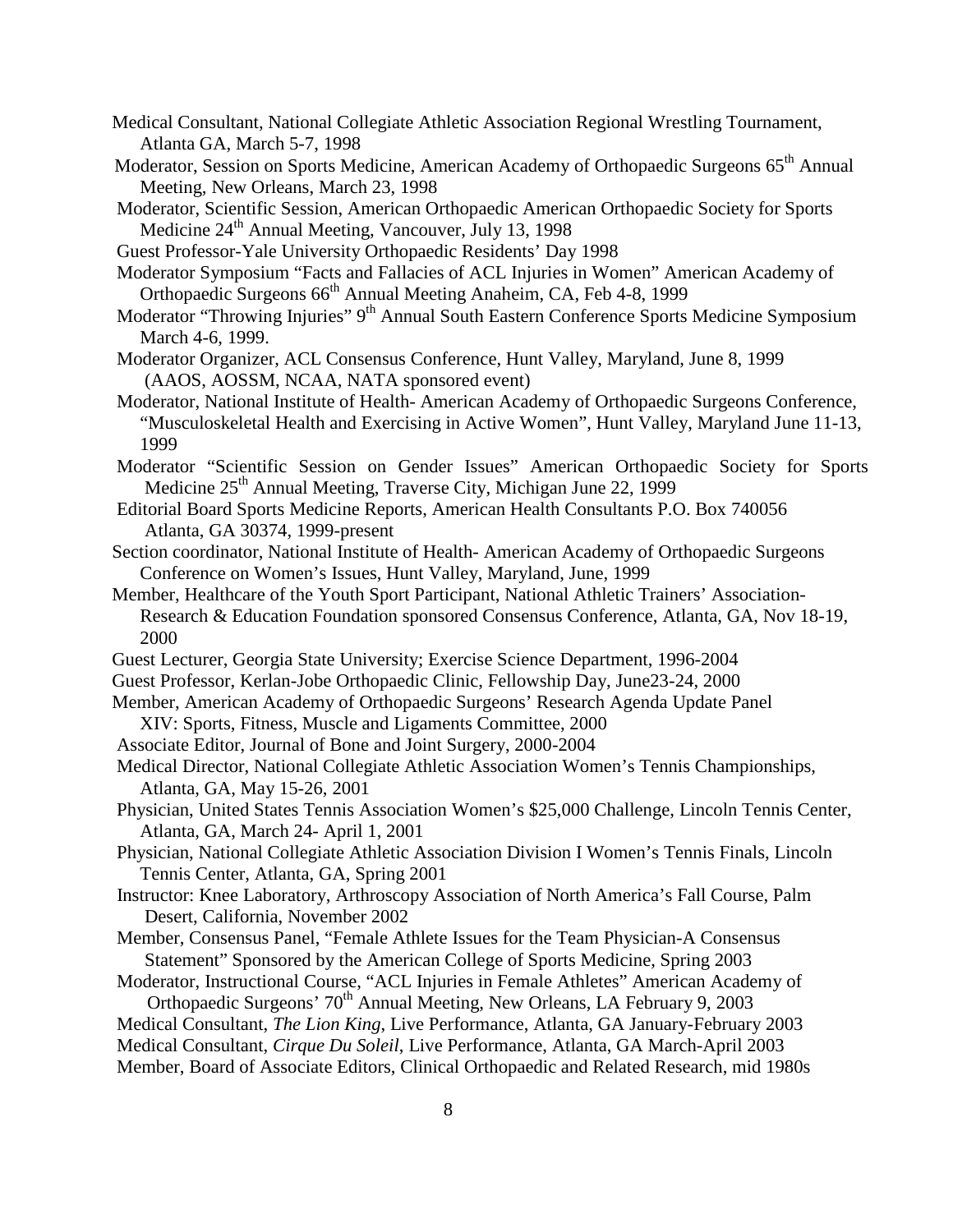present

- Grant Review Panel, National Institute of Arthritis and Musculoskeletal and Skin Diseases, "Treatment Options for ACL Injuries" Washington, DC, Spring 2003
- Reviewer, Georgia Orthopaedic Society Annual President's Award, "Excellence in Research" 2003
- Medical Consultant, *Cirque Du Soleil*, Live Performance, Atlanta, GA, April 2004
- Moderator, Instructional Course, "The Adolescent Athlete: Basics and Beyond" American Academy of Orthopaedic Surgeon's 71<sup>st</sup> Annual Meeting, San Francisco, CA, 2004
- Participant, "PMC Board-Management-Medical Staff-Leadership Retreat" Piedmont Hospital Medical Center, Reynolds Plantation, Greensboro, GA, November 4-5, 2004
- Moderator, "Panel Discussion, Current Concepts In Sports Medicine" Course Sponsored by Piedmont Hospital and Peachtree Orthopaedic Clinic, Atlanta, GA, February 19, 2005
- Moderator, Symposium, "Shoulder Pain" Southern Orthopaedic Association Annual Meeting, Atlanta, GA, March 10-12, 2005
- Medical Consultant, *Hubbard Street Dance Company, Chicago, IL*, Live Performance, Atlanta, GA, February 4, 2006
- Moderator, Instructional Course, "The Adolescent Athlete: Basics and Beyond" American Academy of Orthopaedic Surgeon's 73<sup>rd</sup> Annual Meeting, Chicago, IL, March 22-26, 2006
- Ambassador for Samaritan's Feet with Georgia State Men's Basketball team, "Shoes for Hope" journey to South Africa.
- Medical Providers Workers' Compensation Profession, Georgia State Board of Worker's Compensation. Valid until December 31, 2013
- Mentor for AAOS Outreach Event, April 6, 2012
- Guest Lecturer, Georgia State University; Graduate Center Exercise Physiology Topic: The Knee: Anatomy and Function

#### **Public Relations Participation:**

Interview, *Sports Medicine Digest*, "Female Athletes: Are They More at Risk for Injury?" 5(1), January, 1983

Advisor, Panel Discussion, "Nutrition and the Athlete." Roth Laboratories, Columbus, Ohio, December, 1983

Interview, "The Running People Show." Dick Buerkle, CNN Radio, February 10, 1984, Atlanta, Georgia

Interview, *Atlanta Magazine*, "Expert fitness tips." June, 1984

- Interview, Sports Channel Rainbow Programming Service Company, November 10, 1984, Woodbury, NY
- Interview, *Self Magazine*, Jennifer Drawbridge, "Your Knees" 132-135, November, 1984
- Interview, *The Infection Reporter*, "Treating the Female Athlete." Centers for Disease Control, November 11, 1984
- Interview, Piedmont Hospital's "Health Matters" television series, "Being Female and Being Athletic." March 16, 1985
- Interview, *American Health*, Carol Potera, "Knee Braces" 28, July/August, 1985
- Interview, *American Academy of Orthopaedic Surgeons Bulletin*, "Women in Orthopaedics." 33(2), 4-10, September, 1985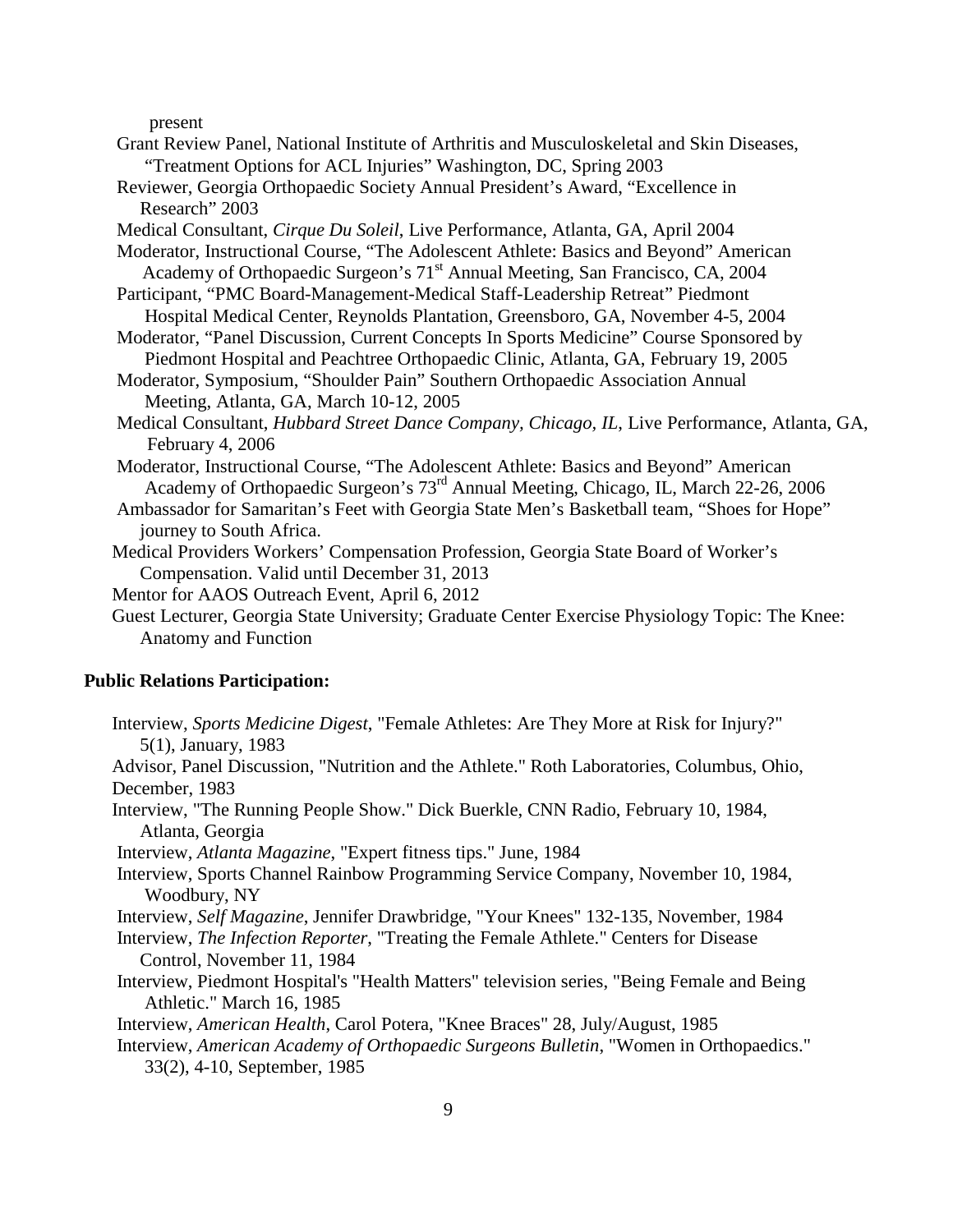- Interview, *Vogue Magazine*, Question and Answer Section on Fitness, "Stretching Before Participation" February, 1986
- Interview, *Women's Sports and Fitness*, Patricia Freeman," Running All Your Life." 27-31, April, 1986
- Interview for *Vogue Magazine*, Question and Answer Section on Fitness, "Warm-Ups." May, 1986 Atlanta Medical Consensus, Alvin Auley Dance Theater, Feb 3-6, 2000
- Member, Healthcare of the Youth Sport Participant, NATA-REF sponsored Consensus Conference, Atlanta, GA, Nov 18-19, 2000
- Guest Lecturer, Georgia State University; Exercise Science Department, 1996-2000
- Guest Professor-Yale University Orthopaedic Residents' Day 1998
- Guest Professor-Kerlan-Jobe Orthopaedic Clinic, Fellowship Day June23-24, 2000
- Interview, Piedmont Hospital's "Health Matters" television series, "Kids and Sports Injuries." May 31, 1986
- Interview for *Girl Scout Leader*, "Careers in Sports." Summer, 1986
- Interview for *Orthopaedic News*, "Pediatric Athletes: Unique Characteristics Influence Trauma" 8(4), 3-7, July/August, 1986
- Radio interview for Piedmont Hospital, "Sports Injuries in Children and Women." October 20, 1987
- Interview for *Self Magazine*, Judy Goldman, "State of the Art Shoulders." 169-173, November, 1987
- Interview with Dale Mitchell, WGST Radio, "Knee Braces" December 22, 1987
- Interview for *Orthopaedics Today*, "Don't Let Conditioning Run Counter to Rehabilitation in Young Athletes" 18(1), 18, 1988
- Interview for Johnson and Johnson's *Athleticare Newsletter*, "AIDS" 4(2), March/April, 1988
- Interview for Piedmont Hospital's "Health Matters" television series, "Osteoporosis." April 13, 1988
- Interview for *The Physician and Sports Medicine*, "Sports Medicine: Where Do We Go From Here?" 16(6), 170-181, June, 1988
- Interview for Piedmont Hospital's "Health Matters" television series, "Weekend Athletes" December 20, 1988
- Interview for *Parenting Magazine*, "Sprains and Strains in Children." March 1, 1989
- Radio interview, American Academy of Orthopaedic Surgeons 55th Annual Meeting, "On The Scene." Las Vegas, Nevada, February 11, 1989
- Interview for *Athens Observer*, Lee Sherrer, "Anterior Cruciate-Deficient Knees." March 15, 1989
- Radio interview, American Academy of Orthopaedic Surgeons 56th Annual Meeting, "Exercise in the Workplace." New Orleans, Louisiana, February 10, 1990
- Interview, *Today's Woman Magazine*, "Counseling Patients on Exercise Injuries," January 7, 1991
- Radio interview, American Academy of Orthopaedic Surgeons 56th Annual Meeting, "On the Scene." Anaheim, California, March 9, 1991
- Interview, *Parenting Magazine*, "Fractures in Young Children." March 21, 1991
- Interview, *Working Woman Magazine*, "Women's Issues in Sports." June 13, 1991
- Interview, *Woman's Day Magazine*, "Bunions." June 22, 1991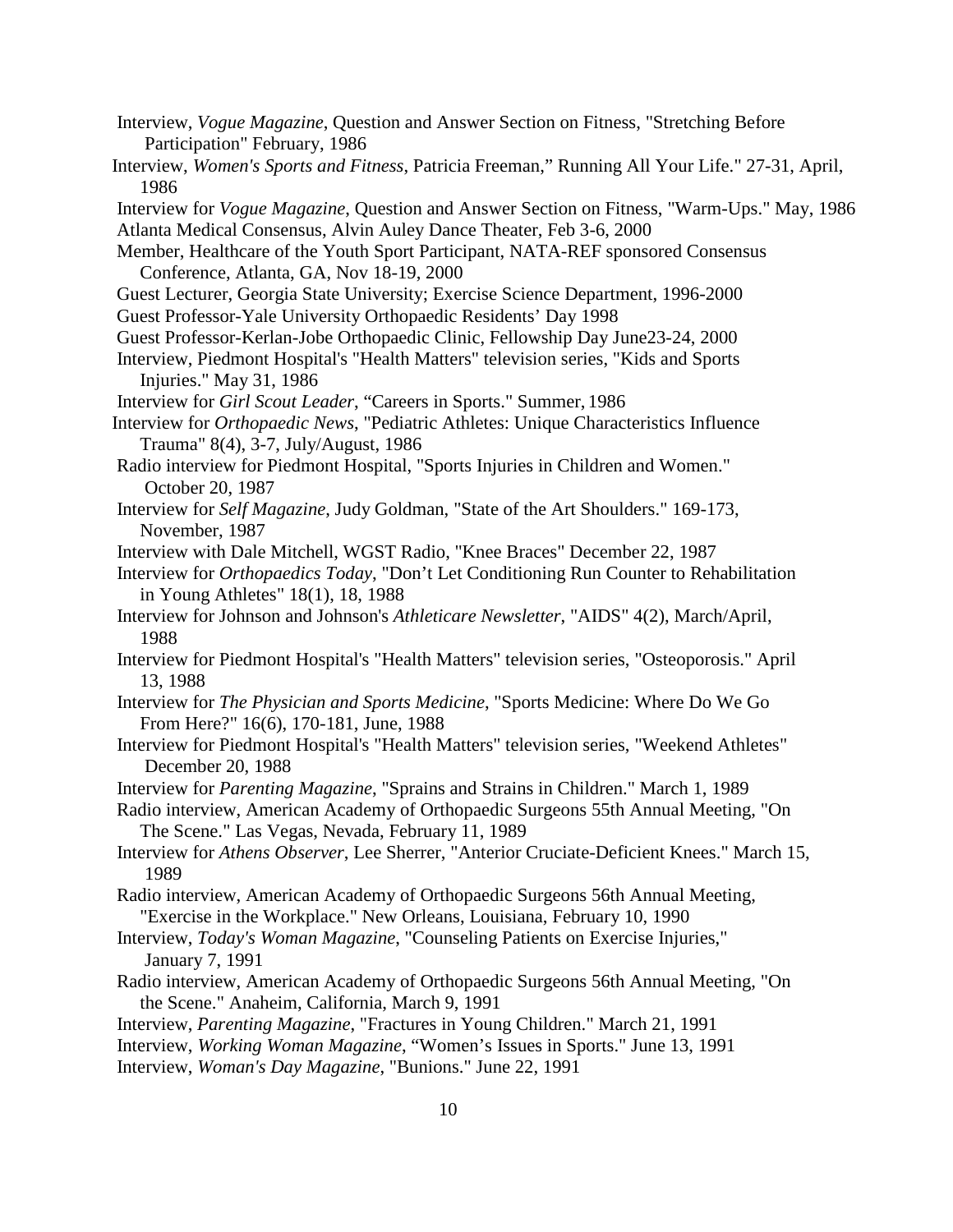- Interview, *Los Angeles Times*, "Safe Sports for Kids." June 24, 1991
- Interview, Associated Press, "Playground Safety," May 21, 1995
- Television interview, "Between the Lines," "Play It Safe." September 19, 1991
- Interview, *Longevity Magazine*, "Knee Injuries in Midlife." October 23, 1991
- Interview, *Vogue Magazine*, "Knee Problems in Women Athletes." October 24, 1991
- Interview, *Atlanta Magazine*, "How to Develop Rapport with Patients." October 24, 1991
- Television interview for "Talk of the Town," "Women and Exercise." November 20, 1991
- Interview, *Glamour Magazine*, "Women's Knees." November 26, 1991
- Interview, *New Woman Magazine*, "Common injuries in female athletes." December 10, 1991
- Interview, *Women's Sports and Fitness*, "Exercises for Shoulder Pain" and "Rehabilitation Following Anterior Cruciate Ligament Reconstruction." January 22, 1992
- Interview, WSB-TV, "Health Hotline," "Protective Sports Equipment for Children," February 27, 1992
- Interview, *Nautilus Magazine*, "Trainability of Women Versus Men." March 17, 1992
- Interview, *Elle Magazine*, "Refuting Exercise Myths." March 26, 1992
- Interview, *Young Sisters & Brothers Magazine*, "Backpacking." April 10, 1992
- Interview, WAGA, "Playground Safety." May 19, 1992
- Interview, CNN, "Overuse Injuries in Pitchers." May 29, 1992
- Interview, *Los Angeles Times*, "Safe Sports for Children." June 24, 1992
- Interview, WTBS, "Playground Safety." June 25, 1992
- Interview, *American Health Magazine*, "Knee Injuries in Weekend Athletes." October 15, 1992
- Interview, *American Health Magazine*, "Conditioning Tips for Ice Skaters." October 22, 1992
- Interview, *Redbook Magazine*, "Play It Safe." November 17, 1992
- Interview, *The Orthopedic Resident Magazine*, "Subspecialty Profile: Sports Medicine." April 7, 1993
- Interview, *The Medical Herald,* "Play it Safe," with Paul Meskel, 1993
- Interview, *The Atlanta Journal-Constitution*, "Avoiding Injuries When Exercising," April 28, 1993
- Interview, *The Pittsburgh Post-Gazette*, "Play It Safe." June 23, 1993
- Interview, *American Health Magazine*, "Gender Differences in Injury Rates." July 22, 1993
- Interview, *The Key Magazine of Kappa Kappa Gamma*, "Dr. Etty Griffin Puts Expertise to Work." Fall, 1993
- Interview, *Orthopedics Today*, "Injuries in Female Athletes," January, 1994
- Interview, WAGA-TV, Atlanta. "Lift It Safe." January 14, 1994
- Panel discussion, "Sports Medicine and Fitness." Georgia State University, Atlanta, Georgia, January 29, 1994
- Interview, *Cosmopolitan Magazine*, "Women and Sports Injuries." February 2, 1994
- Interview, News/Broadcast Network, "Health Care Reform" February 26, 1994
- Interview, *Redbook Magazine*, "Women's Sports Injuries," March 1, 1994
- Interview, *Allure Magazine*, "Running and Jogging Injuries," April 13, 1994
- Interview, *Vogue Magazine*, "Changing Women's Posture Through Exercise," May 11, 1994
- Interview, *The Atlanta Journal-Constitution*, "Preparing for the Peachtree Road Race,"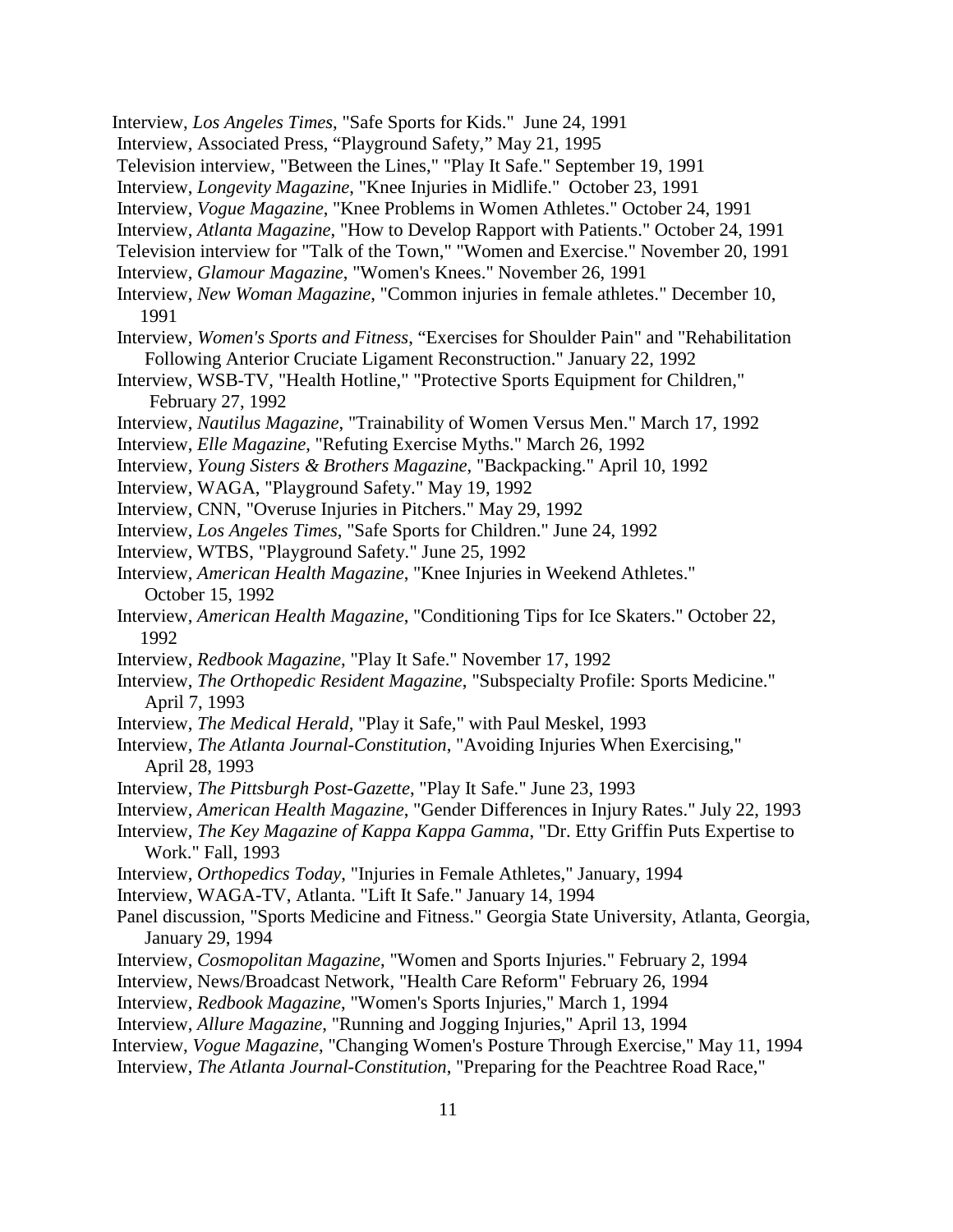June 29, 1994

- Interview, WAGA-TV, "Overuse Injuries," July 1, 1994
- Interview, WSB-TV, "Recovering from the Peachtree Road Race," July 1, 1994
- Interview, *Gwinnett Business Chronicle*, "Weekend Athletes," August 31, 1994
- Interview, CNN, "Reviewing Dr. Lars Peterson's article, 'Autologous Cartilage Grafts,'" October 6, 1994
- Interview, WAGA-TV, Good Day Atlanta, "Drive It Safe" campaign sponsored by the American Academy of Orthopaedic Surgeons, December 14, 1994
- Radio interview, American Academy of Orthopaedic Surgeons at  $62<sup>nd</sup>$  Annual Meeting, Orlando,
- FL regarding Managed Care Plans by News/Broadcast Network, February 18, 1995,
- Interview, *Glamour Magazine* on "Sports Injuries in the Female Athlete", January, 1995
- Interview, CNN, ΑInjuries seen in aerobic dance participants, February, 1995.
- Interview, *Piedmont Profiles* for featured article on "Women's Health", Summer, 1995
- Interview, Associated Press, "Injuries in In-Line Skating," May 21, 1995
- Interview, *Newsday*, "Sport Safety & Fitness," with John Hanc, June 1, 1995
- Interview, *USA Today, "*Using a Water Program for Rehabilitating Running Injuries," with John Ritter, June 21, 1995
- Interview, WXIA-TV Alive Noonday, "Stretching Exercises for Children," July 26, 1995
- Interview, *Sports Illustrated for Kids,* "Increasing Strength in Adolescence and Weight Training," July 31, 1995
- Interview with Ira Dryfuss, "Play It Safe" campaign, November, 1995
- Interview for *Education Week*, "Play It Safe," with Karen Diegmueller, October 2, 1995
- Interview with WSB, Dick Cook on "In line skating," January, 1996
- Interview, *Taking Care*, "Children & Sports Safety," with Chris Wimsley 1996
- Interview, *Healthy Times*, "Making A Comeback Without Surgery," Kathy Cochrin for Promina Hospital System, Summer, 1996
- Interview, *Fitness Magazine, "*Women and Sport Injuries" Laura Flynn McCarthy, March 7, 1996
- Interview, "Knee Pain" in Women Doctor's Book of Home Remedies, Rodale Press, Inc., March 8, 1996
- Interview, *San Francisco Examiner, "*ACL Reconstructions" U. Wang, March 13, 1996
- Interview, *Redbook, "*Orthopaedic Injuries in New Moms," Katherine Clifford, April 11, 1996
- Interview, *Prevention Magazine "*Care of the Feet," Michele Stanton, May 10, 1996
- Interview, *Orthopaedics Today, "*Olympic Orthopaedists: Let the Games Begin," Lee Beadling, July, 1996, Vol. 16, No. 7, p. 28
- Interview, *Men's Health, "*Getting Ready for Cold Weather Sports," David Tomitz, April, 1996
- Interview, ABC TV Good Morning America, "Safety in Children's Sports," June 7, 1996
- Interview, Associated Press, "Summer Sports Injuries," Ira Dryfuss, June 11, 1996.
- Interview appeared in *L.A. Times*, Orange County edition as well as other newspapers throughout the country
- Interview, WSB TV, "Preventing Sports Injuries," Dr. Randy Martin, aired June 13, 1996 Interview, "Preparing for the Heat," Kay Flowers, Channel 11 TV, aired July, 1996 Interview, *Young Miss, "*Athletic Injuries," Kara Corrigan, July 7, 1996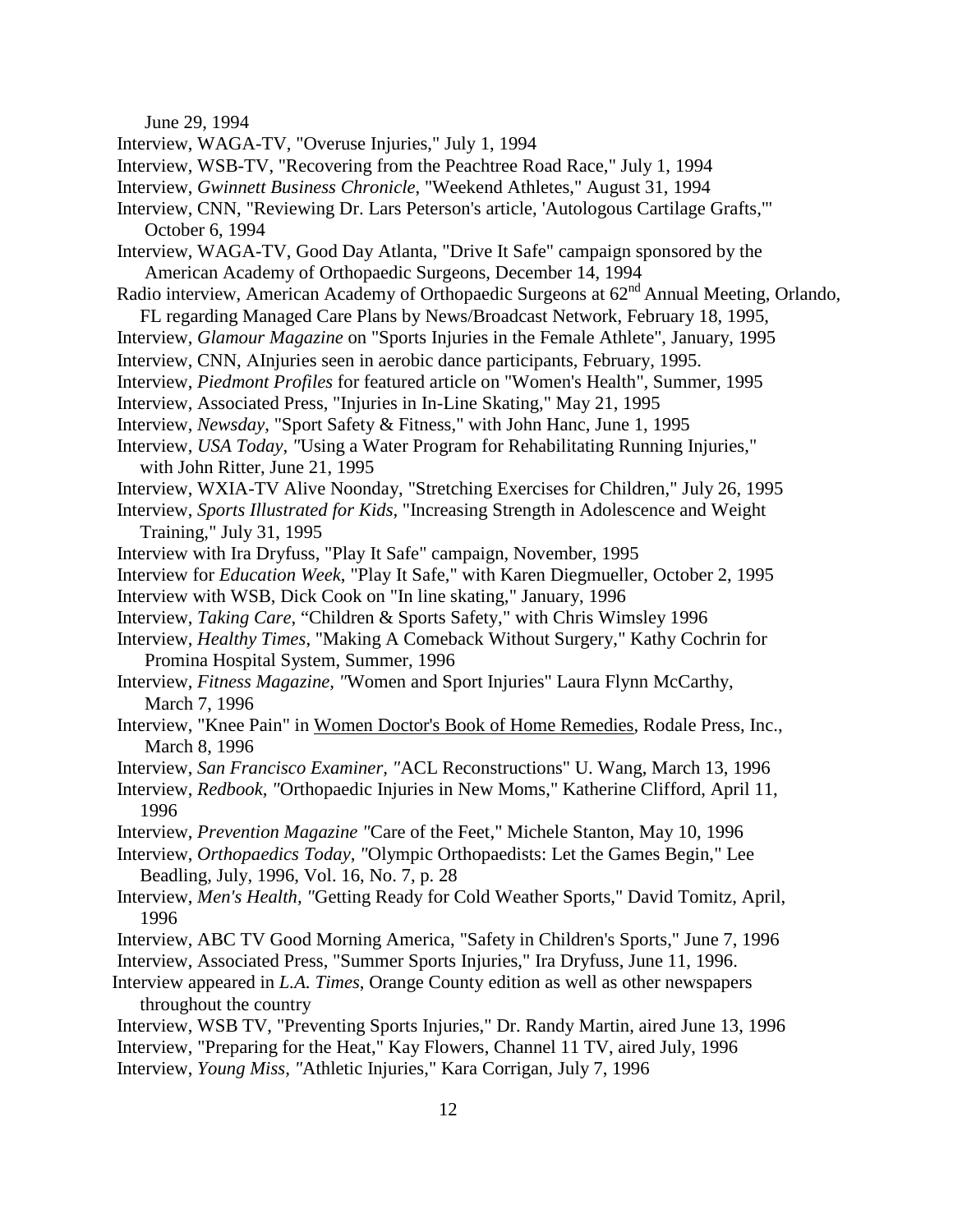- Interview, Sports Medicine Section of the Web page of Ivanhoe Broadcast News,
- "Olympic Athletes: Are They Getting Older?" Karla Harby, July 11, 1996
- Interview, *Sports Medicine Principles of Primary Care*, "Women in Sports"
- Interview, *Washington Post*, "Overtraining Women Athletes," Sandra Bowen, July 25, 1996
- Interview, *First For Women, "*Tietze's Syndrome," September 24, 1996
- Interview with Abram Katz, *The New Haven Register*, "Top 10 Sports Injuries," October 01, 1996
- Interview with Craig Greenly, *Black Issues in Higher Education*, "Women in Medicine," January 10, 1996
- Interview with Doris Lohrman, *Better Homes and Gardens*, "The Power of Weight Training," November 13, 1996
- Interview with Bonnie Anne Griffin, Ferguson's Guide to Exploring Health Care Careers*,* Sports Physician, January 23, 1997
- Interview with Diane Reingold, *The Female Patient Magazine*, "Preventing Knee Injuries," January 27, 1997
- Interview with Catherine Clifford, *Parents Magazine*, "Women's Knees, Why More Problems," June 18, 1997
- Interview, WGNX TV Station, *Health Beat* Segment, "In-Line Skating Injuries," aired July 1997.
- Interview, WSB TV Station, "After the Peachtree ie. How to recover successfully from the Peachtree Road Race," July 2, 1997
- Interview, Channel 2 News**,** "Sudden Death Injuries in Sports Is Your Child at Risk?" August 1997
- Interview, *Self-Magazine,* "In-line Skating," September 16, 1997
- Interview, WSB TV Station, Preventing Sports Injuries, with Dr. Randy Martin, aired September 20, 1997
- Promotional Commercial, Promina Health System, aired beginning October 1997
- Interview with Marsha Holman, *Arthritis Foundation Newsletter,* Osteoarthritis of the Knee: Prevention, Exercises and Stretches October 10, 1997
- Interview with Leslie Myers for "Momentum" a live radio show in Washington state, "Weight Training, Where do I Start?" October 21, 1997.
- Interview with Jessica Sachs, *Redbook, "*Experts Give Their Home Remedies, Tips for Care," October 22, 1997
- Interview with McGraw Hill reporter, "Youth Fitness," October 28, 1997
- Interview with Mava Bovson, McGraw Hill, "Marathon Tips and Youth Fitness," October 28, 1997
- Interview, *Parents Magazine*, "Working Your Way Out of Knee Problems," November 1997 Interview with Susan Davis, *American Health,* November 14, 1997
- Interview with Stephanie Young, *Glamour Magazine*, "Ligament Laxity and Injury Rates," January, 1998
- Interview with Kathy Doheny, *Shape Magazine*, "Shin Splints," for January 1998
- Interview with Lee Beading, *Orthopaedics Today*, "ACL injuries in female athletes: Looking for answers," August, 1997
- Interview with Marlene Simmons, *Runner's World*, "Plantar Fascitis, Shin Splints and Blisters," September 1997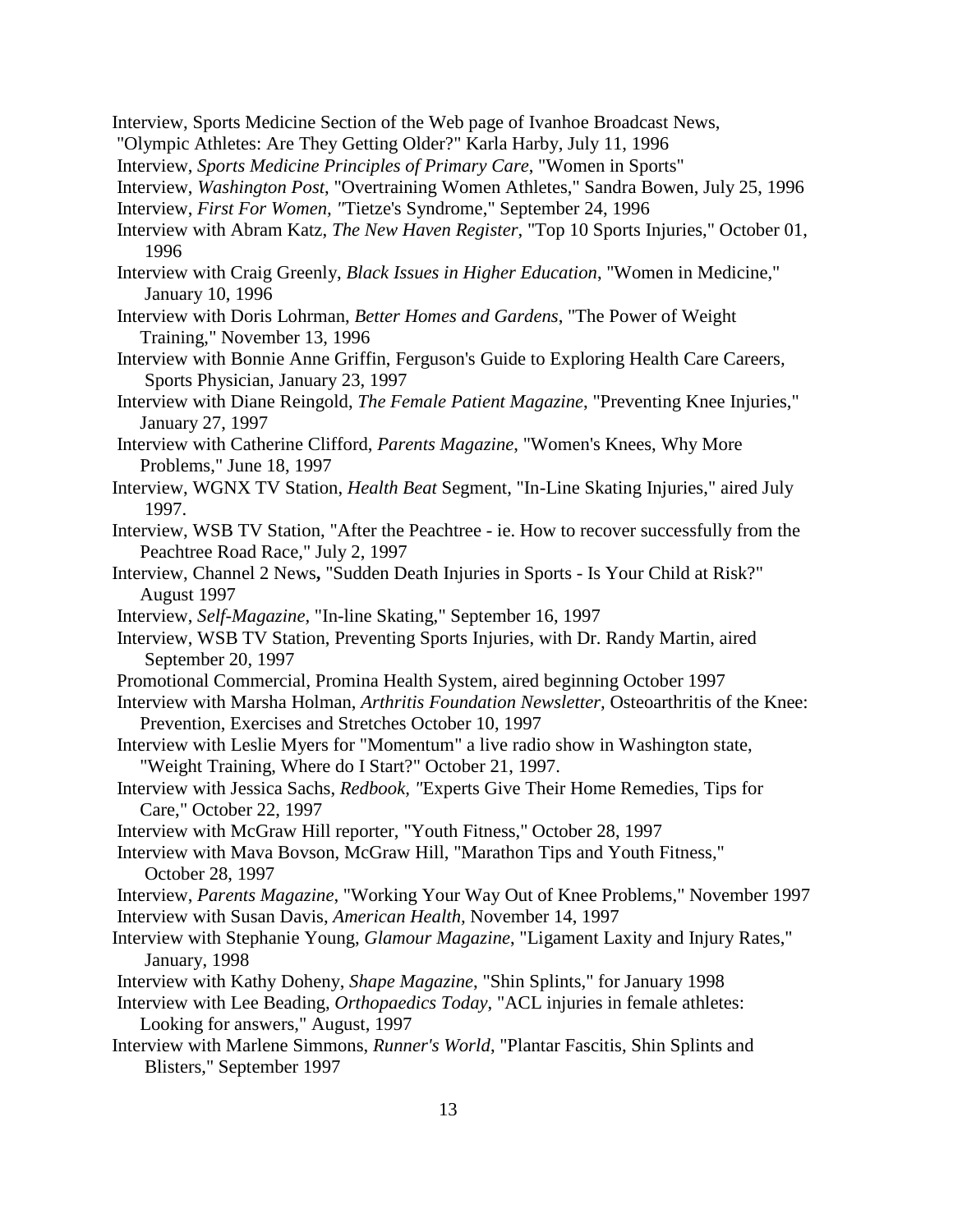- Interview with Laura McCarthy, "Poor Posture Tips for Prevention During Pregnancy" in Ways to Glow" in *Fit for Pregnancy*, Fall, 1998
- Interview with Janice Sobree, *American Health*, "Physical Exercise and Kids" July, 1998

Interview with Bob Hill of News/Broadcast Network at the  $65<sup>th</sup>$  Annual AAOS Meeting, New Orleans, "Managed Care Issues" March 21, 1998

Interview for "Strike Back at Sports Injuries," Coffey Publication, May 12, 1998

- Interview with Amy Blumenthal, *Health for Women*, "Musculoskeletal Problems form Wearing High Heels – Other than Feet," November, 1997
- Interview with Ms. Mareni, "Bottom Line on Shin splints, Compartment Syndrome and Stress Fractures of the Leg," September, 1998
- Interview with Kathy Svitil, *Women's Health*, "Knee Pain in Women," October, 1998
- Interview with Denise Mann, *Medical Tribune*, "Ankle Taping vs. Bracing," July 13, 1998
- Interview with Lauren Neergaard, "Knee Injuries Plague More Women Than Men" Minneapolis Minnesota Post-Bulletin, June 18, 1999
- Interview with Lisa Schnirring, "Prevention of Non-Contact ACL Injuries" *Physician and Sports Medicine*, July 12, 1999
- Interview with Pam Schmidt, "Women and Knee Injuries" *Minneapolis Star Tribune*, July 17, 1999
- Interview with Melissa Wineberger, "Safety Equipment for Kids Sports" *Parent Magazine*, June 17, 1999.
- Interview with Connie Ing, "Hydration Tips for Those Running the Peachtree Road Race" *Atlanta Journal Constitution* Fitness Column, July 2, 1999
- Interview with Molly Brown, "Knee Pain in Women" Rodale Press Inc., June 1999
- Interview with Jeffrey Bramnick, "A Day in the Life of an Orthopaedic Surgeon*" Health and You Magazine*, May 1999
- Interview with Bob Condor, "Youth Sport Injuries: An Inside Look" Family Health Section of the *Chicago Tribune*, May 9,1999
- Interview with Nancy Stedman, "A Safer Stance for Women's Sports" Science and Health Section of the *New York Times*, Feb, 1999.

Interview with Marlene Cimons, "Youth Movement" in *Runners World*, April, 1999.

Interview with Rick Blaylock, "The Perils of an Orthopaedic Practice*" Atlanta Business Chronicle*, Spring, 1999.

Television Interview "Injuries Associated with TyBo" WSB TV Atlanta, GA April 12, 1999

- Interview with Ira Dreyfuss, Associated Press Writer, "Women May Hurt Their Knees More", Associated Press, Feb 14, 1999
- Interview with Ira Dreyfuss, "Running Posture Puts Women Athletes at Higher Risk Than Men, Studies Suggest", Associated Press, Feb 1999.
- Radio Interview American Academy Orthopaedic Surgeons Annual Meeting "Access to Specialty Care" Feb 6, 1999
- Press Conference, "Facts and Fallacies of ACL Injuries in Women" 66<sup>th</sup> AAOS Annual Meeting, Anaheim, CA Feb 4, 1999
- Interview with Judy Riddle, "Common Knee Problems in Women Who Exercise" January, 1999

Interview with Tonie Branges, "ACL Risk Factors for Injury" January, 1999 Interview with Amy Zintle, "What Experts Do to Stay Healthy" *Ladies Home Journal*, Oct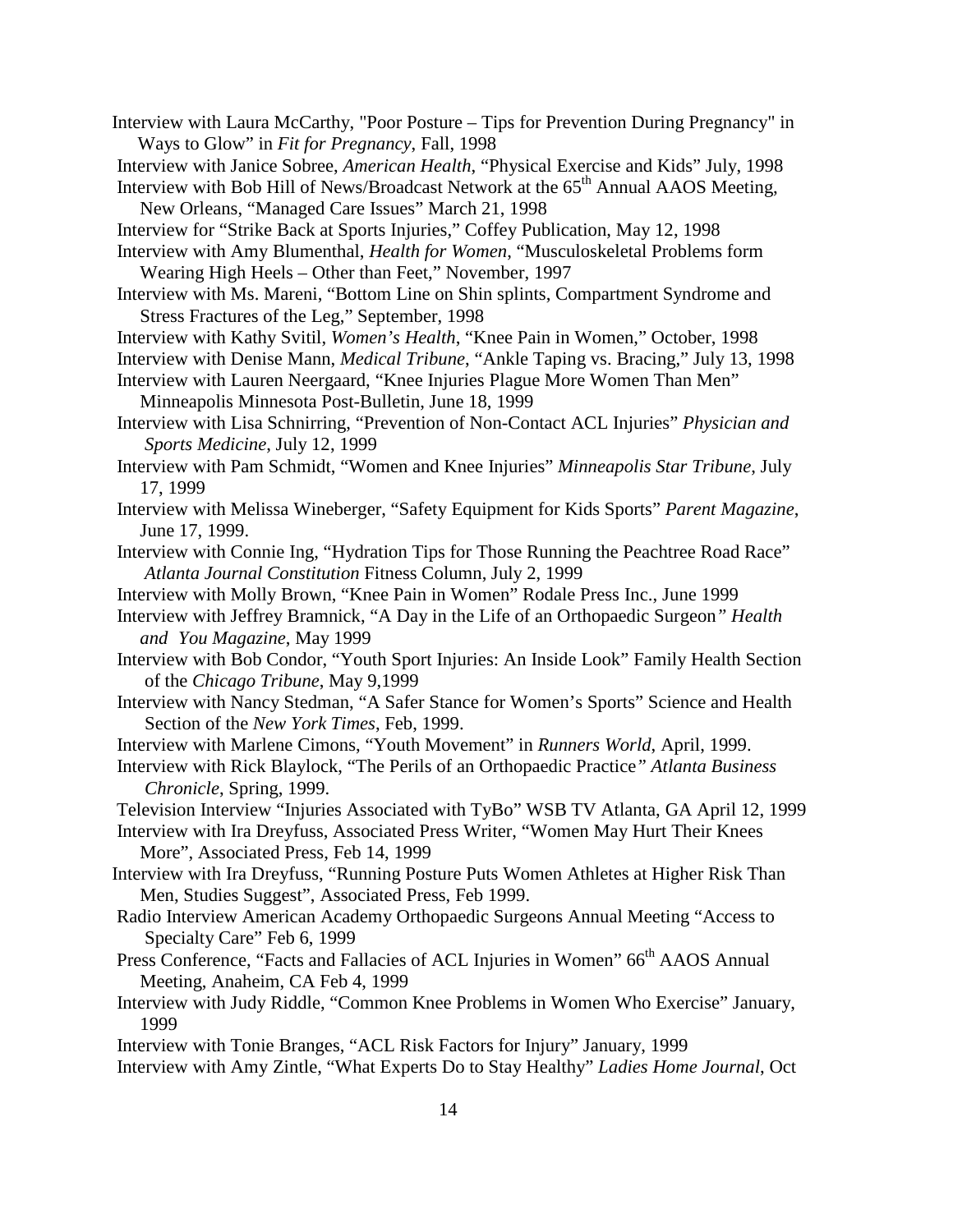1998.

Participant, Promina Health Care System, Commercial for marketing the Promina Health Care System, 1998-2000

Interview with Carol Krucoff, "Children's Injuries" *Washington Post,* Aug 26, 1999

Interview with Beth Lavine for *Oprah Winfrey's Magazine*, "Joint Health", Nov 10, 1999

Interview with Emily Stoller "Preventing Soreness After Workout" for *Comprehensive Health*—a website, Dec, 1999

Interview with Sarah Bernard, *Elle* Magazine, "Weight Training and Pilates", Jan 5, 2000 TV Interview with Diana Davis, *Channel 2 TV News, Atlanta GA* "Overtraining", Jan 17, 2000

Interview with Erika Kostka, *Walking* magazine, "Nixing Knee Pain", April 2000

Interview with Sherry Schmidt for *AAOS press release*, "Prevention of Non-Contact ACL Injuries", Jan, 2000

Participant in Press Conference for AAOS  $67<sup>th</sup>$  annual meeting, Orlando, FL, "Non-Contact ACL Injuries", March 17, 2000

Interview with Katherine Bouma, *The Orlando Sentinel*, "Girls' Stride Puts Knees at Risk", March 18, 2000

Participant in the Hometown Radio Booth, AAOS  $67<sup>th</sup>$  annual meeting, Orlando, FL, March 2, 2000

Interview with Dana Hudepohl "Knee Pain, How to Prevent It" for *Cosmo GIRL*, April 5, 2000

Interview with Chris Heinz, *New Choices,* "Avoiding Osteoporosis", April 17, 2000

Interview with Laurie Jones, *womenconnect.com* "ACL Injuries in Middle-Aged Women", April 18, 2000

- Interview with Robert Scith, *Connecting with Kids Network*, "Exercises for Our Youth", May, 2000
- Interview with Katherine Brown, *Orlando Sentinel*, "Girls' Stride Puts Knees at Risk," May 15, 2000
- Participant in article in *Your Orthopaedic Connection* (orthoinfo.aaos.org), "Preventing ACL Injuries in Women", May 25, 2000
- Interview with Stephanie Doty " Backpacks and Kids", June 2, 2000

Interview Kristen Cusack *gymamerican.com*, "Women in Weight training", June 12, 2000

Interview with Jennifer Rapaport, *Women's Sport and Fitness magazine*, "Joint Forces", June 15, 2000

Interview with Emily Spilko, *Mode* Magazine, "Osteoporosis", June 27, 2000

TV Interview with *WSB News Atlanta, GA*, "Tips For Preparing For the Peachtree Road Race", June 30, 2000

Interview with Jeffrey Bramnick, *Health and You* Magazine "Getting Back Into the Game", May 25, 1999

- Interview with Betty Wong*, Parent* Magazine, "Protective Equipment in Kids' Sports", Sept 1999
- Interview with Patrick O'Neal, *Oregon Centinal*, (503-221-8233), "Women's Injuries", June 12, 2001

Interview with Geanie Davis, (404 541-2083) *Web MD* "Inline Skating Injuries", June, 2001 Interview with Barry Palebitz, *Atlanta Journal Constitution* Article "With Game Comes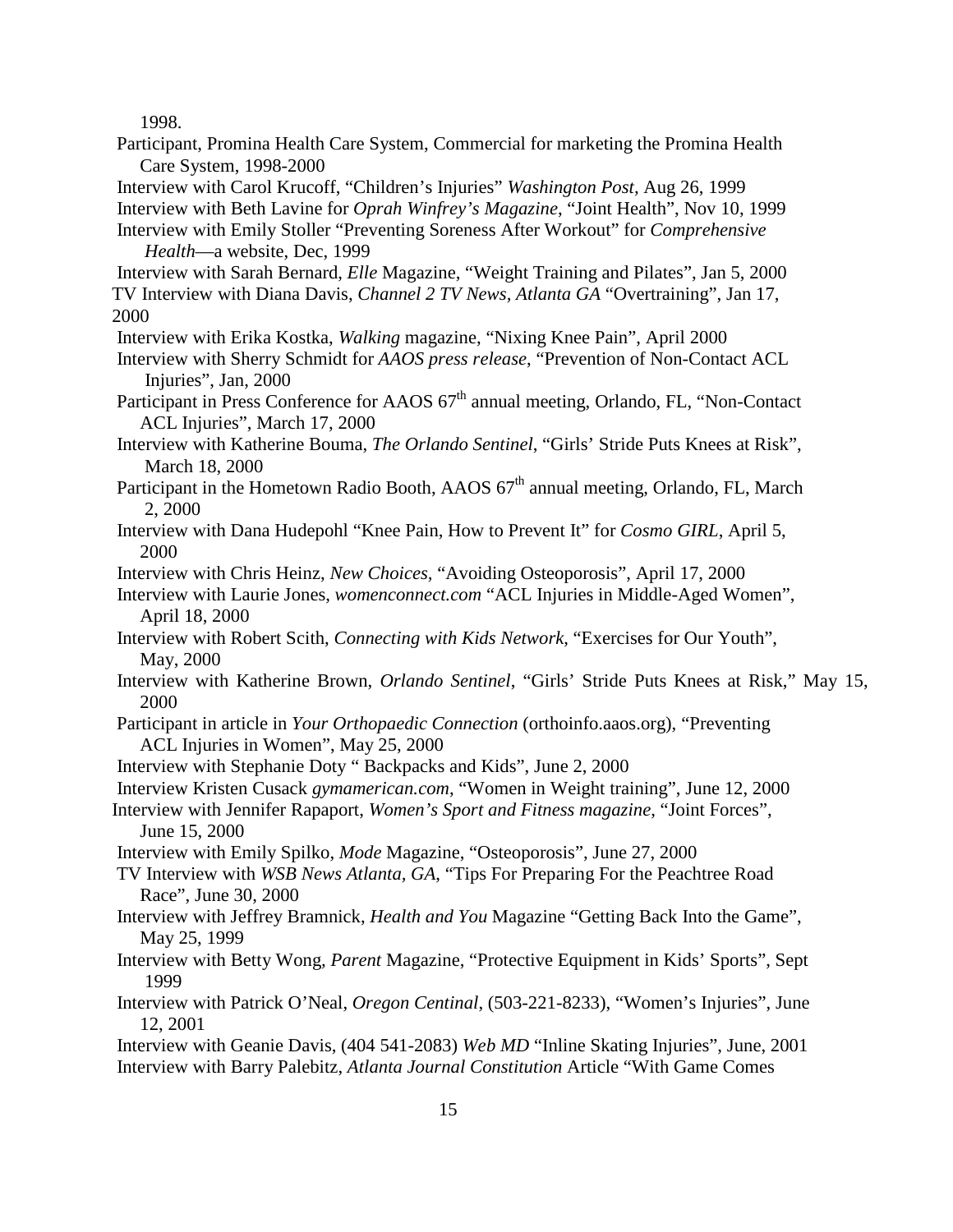Pain", "ACL Injuries in Women Athletes", June 5, 2001

- Interview with Melissa Kline (212-473-9355) in *Women's Health and Fitness* "Ankle Sprains", June 13, 2001
- Interview with Joanne Chan (212-286-7874) *Vogue* Magazine "Musculoskeletal Health in Women", June 6, 2001
- Interview with Melissa Kline "Gymnastics", April 3, 2001
- Interview with Hometown Radio, "Managed Care Issues" 68<sup>th</sup> Annual Meeting, San Francisco, California, March 1, 2001
- Interview with Stacy (301-907-3164) *Self* Magazine, "Women's Five Most Vulnerable Places for Injuries During Sports Participation", January 27, 2001
- Interview with Eva Collins *Consumer Publications* "The Female Patient", February 12, 2001
- Interview with Debra (856-354-8238) *New Jersey and New York Times* "The Increased Number of ACL Injuries in Female Athletes", February 7, 2001
- Interview with Joanne Swanson for a Press Release at the 68<sup>th</sup> Annual Meeting AAOS "Preventing Children's Sports Injuries", San Francisco, CA 2001
- Interview with Linda Jerkins *Living Section, Atlanta Journal Constitution* "Dress to Thrill", March 15, 2001
- Interview with Stuart Goldenberg *New York Times Science Section* "Girls, Boys and What Their Knees Need", March 2, 2001
- Interview with staff reporter, MS-NBC, "Extra Risk of ACL Injuries Lands on Women", February, 2001
- Interview with Rachel Renalclo (770-645-1726) *Britain Web* "How Bones Break", November, 2000 Interview with Karen Prime (212-467-0056) *Sports Illustrated* "ACL Injuries", June, 2000
- Interview with Debra Gordon (253-540-7517) *Runner's World* "Complimentary Therapies and Running", October 20, 2000
- Interview (radio) with Bruce Dixon "ACL Injuries", October 12, 2000
- Interview with Amy Fischbein on "Strength Training and Weight Lifting in Women", October 11, 2000
- Interview with Melissa Klein (212-473-9355) *Women's Day Magazine* "Is Being Double Jointed Dangerous", October 2, 2000
- Interview with AAOS Convention Highlights Vol 19, "Physical Training Programs May Help Reduce ACL Injury Rates in Female Athletes", 2000
- Interview with Betty Wong (212-499-2228) *Parent's Magazine* "Preventing Neck, Back and Shoulder Pain Around the Holidays", September, 2000
- Interview with B. Kapes *Web MD* "Association of Menstrual Cycle at the Laxity of the Anterior Cruciate Ligament in Adolescent Female Athletes", September, 2000
- Interview with Chris Hinz New Choices "Foods that Fight Disease", September, 2000
- Interview with Patricia Gunthry *Health Addition of Atlanta Journal Constitution* "ACL Surgery: Changes of 20 Years", August, 2000
- Interview for News Release AAOS "Basketball Injury Prevention", March, 2001
- Interview with Lisa Ladd-Wilson *Health Scene* "Broken Bones", December, 2000
- Interview with Lisa Ladd-Wilson (503-243-6976) *Health Scene* "Questions and Answers Column on Orthopaedic Fractures", October, 2000

Interview with Dave Kirkpatrick (513-661-6608) *House Call* "Back Pain", Fall, 2001

Interview with Lisa Ladd-Wilson *Keeping Well* "Care and Treatment of Broken Toes", Coffey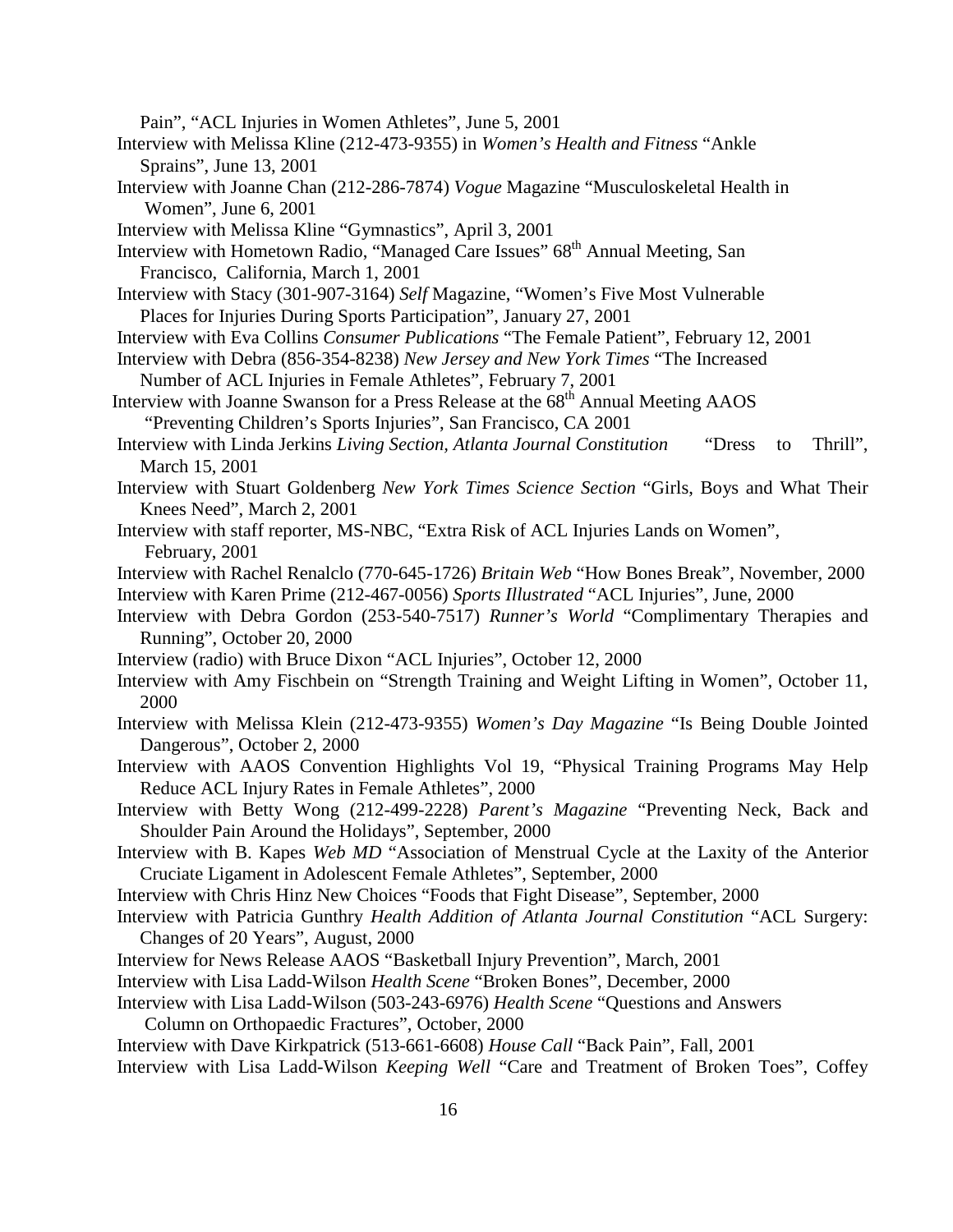Communications, June, 2001

- Interview with Christy Gorman (212-522-3685) *Time Magazine* "Treatment Options for ACL Injuries", March, 2000
- Interview with Jerre Longnim (610-446-9304) *New York Times* "ACL Injuries in Women", March 21, 2001
- Interview with Katherine Bouma *Orlando Sentinel* "Girls' Stride Puts Knees at Risk", March 18, 2000
- Interview with Barry Talovitz, *Atlanta Journal Constitution,* "ACL Injuries in Female Athletes," March 13, 2001
- Interview, with Don O'Briant, *Atlanta Journal Constitution,* "Heat Related Stress," June 2002
- Interview with Mark Picard, WSB-TV, "How to Stay Active in Life," July 12, 2001
- Interview with Pat Curry, *HealthScouth News,* "Running Safely," August 10, 2001
- Interview with Sherry Aanson, *Retired Officer,* "Avoiding Sports Injury," November, 2001
- Interview with Diana Davis, WSB-TV, "Effect of Chondroitin Sulfate and Glucosamine on the Treatment of Degenerative Arthritis," December 19, 2001
- Interview with Nancy Melville, Health South.Com, "Expectations Following Knee Surgery" December 11, 2001
- Interview with Erica Sansone, *Women's Day* "Back Pain in Women," January 8, 2002
- Interview with Kim Husband, *Today's Health & Wellness*, "Biking Injuries," February 19, 2002
- Interview, Reuters Medical News, "Neuromuscular Training Reduces ACL Injury Risk by 88% in Female Athletes," February 2002
- Interview with Judith Hortsman, *Arthritis Today*, "Osteoarthritis," March 2002
- Interview with Lisa Lad-Wilson, Coffey Communications, "Keeping Well," March 1, 2002
- Interview, Peggy Tech: "ACL Injuries in Female Athletes" March 15, 2002
- Interview, *Piedmont Profiles*, Colleen Goidel, Editor "Development of Orthopaedics at Piedmont Hospital" April 2002
- Interview, *Washington Post*, Rachel Smolkine "ACL Injuries in Women Soccer Players" May 17, 2002
- Interview with Tamar Eberlein, *Women's Day*, "Poor Posture," June 20, 2002
- Interview with Patricia Wilens, The Women Doctors' Guide to Health & Healing, June 26, 2002
- Interview, *HealthScout News*, Mandy Gardner "Hidden Dangers of Cheerleading," August 19, 2002
- Interview with Jill, *New York Times*, "Shockwave Therapy for Tennis Elbow," August 28, 2002
- Interview with Rachel Sokol, *Beauty Handbook*, "Back Care," September 2002
- Interview with Jim Brown, *Georgia Tech Sports Medicine Newsletter*, "How Old are Your Knees?" September 28, 2002
- Interview with Mr. Penn, *Self*, "Charlie Horse," November 22, 2002
- Interview with Bette Batcha, *Redbook*: "Injuries Inflicted by Children to their Parents," January 2, 2003
- Book signing for AAOS' Book, *The Body Almanac*, New Orleans, Louisiana, February 8, 2003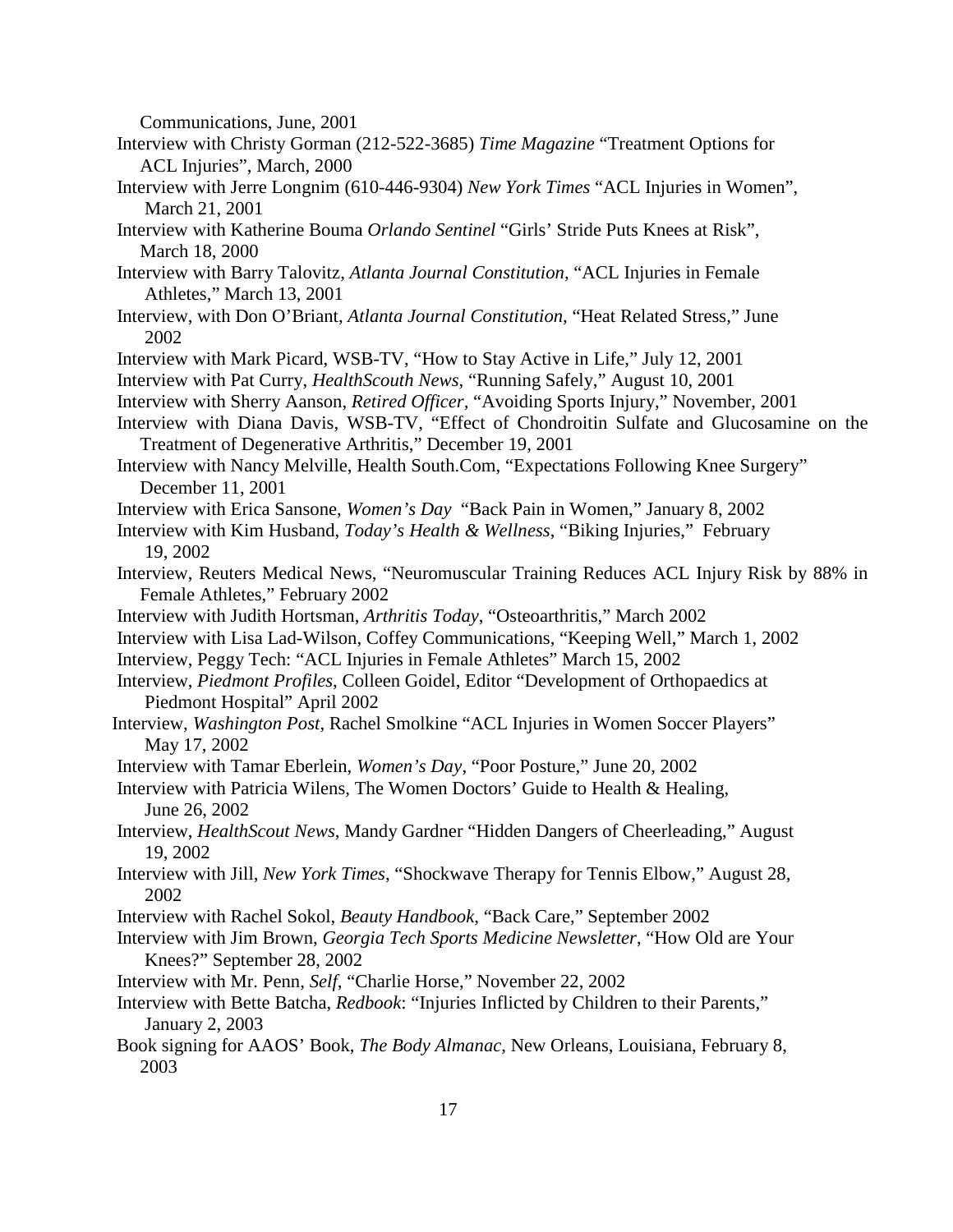- Interview with Taniesha Wright, *Florida Times Union*, "ACL Injuries in Women-What are the risks?" January 13, 2003
- Interview with Steve Aldridge, *Healthline* WGFS-AM, "Tips Covered in *The Body Almanac*", Covington, GA 2003
- Interview with Aviva Patz, *Redbook*, "Medical Tips for Working Moms," March 2003
- Interview with Roace Flippin, *Bottom Line Health Magazine*, "How to Protect Your ands and Wrists" May 5, 2003
- Interview with Dr. Margolm, *WMKV 89.3 FM*, "Health and Wellness Tips," April 25, 2003
- Interview with Jim Brown, *Georgia Tech Sports Medicine and Performance Newsletter*, "The Diagnosis and Treatment of Sport Injuries," May 12, 2003
- Interview with Meg Nugent, *Star Ledger*, "ACL Injuries in Young Females," May 12, 2003
- Interview with Margaret Mulligan, *MD News,* "Screening Children Before School Begins," May 2003
- Interview with Jordan Lite, *Fitness Magazine*, "Female Athlete Triad," May 22, 2003
- Interview with Karen Whitenherth, *Kansas City Star*, "Knee Injuries in Women," June 2, 2003
- Interview with Melissa Shore, *Working Mother*, "Knee Pain," June 18, 2003
- Interview with Bill Shaken, *Los Angeles Times*, "Patella Tendon Injuries in Baseball," June 27, 2003
- Interview with Jane Musgrave, *Palm Beach Post*, "ACL Stats in Women," Fall 2003
- Interview with Karen Asp, *Women's Day*, "Common on-the-Job Sprains and Strains in Women," September 10, 2003
- Interview with Delra Gordon, *Women's Doctor's Guide to Health and Healing*, Oxmoor House, Birmingham, AL 2003
- Interview with Christine Tolo, *Washington Times*, "Women and Knee Injuries," October 21, 2003
- Interview with Sharon Coppelson*, Parade*, "ACL Injuries," December 1, 2003
- Interview with FOX TV, "The Need for Certified Athletic Trainers in Georgia High Schools," January 2004
- Interview with Telia Coleman, Official Magazine of Women's Basketball Coaching Association, "ACL Injuries in Women's Basketball," January 2004
- Interview with Dana Fowle, Fox TV- Investigation News Story, "The Athletic Trainer and the Georgia Law", January 2004
- Interview with Ruth Logan, Women's Day Magazine, "Knee Pain in Runners Running on Hard Surfaces", March 2004
- Interview with Shia Kapos, People Magazine, "Kids in Extreme Sports", March 4, 2004
- Interview with NBC Childrens Network, "Exercise Videos for Children", March 2004
- Press Conference with AAOS, "Noncontact ACL Injuries", 2004 Annual Meeting San Francisco, CA March 12, 2004
- Interview with Susan Pringle, Real Simple Magazine, "Joint Pain", May 12, 2004
- Interview with Paulie Rudin-Braschi, The American Egg Board, "It's In The Joints", June 22, 2004
- Interview with Michael Sharpe, Star Gazzett, "ACL Injuries", June 24, 2004
- Interview with Jason Hildalgo, Reno Gazzett- Journal, "Basketball Safety", July 27, 2004
- Interview with Kathy Facklemann, USA Today, "Weak Knees in Female Athletes", August 18, 2004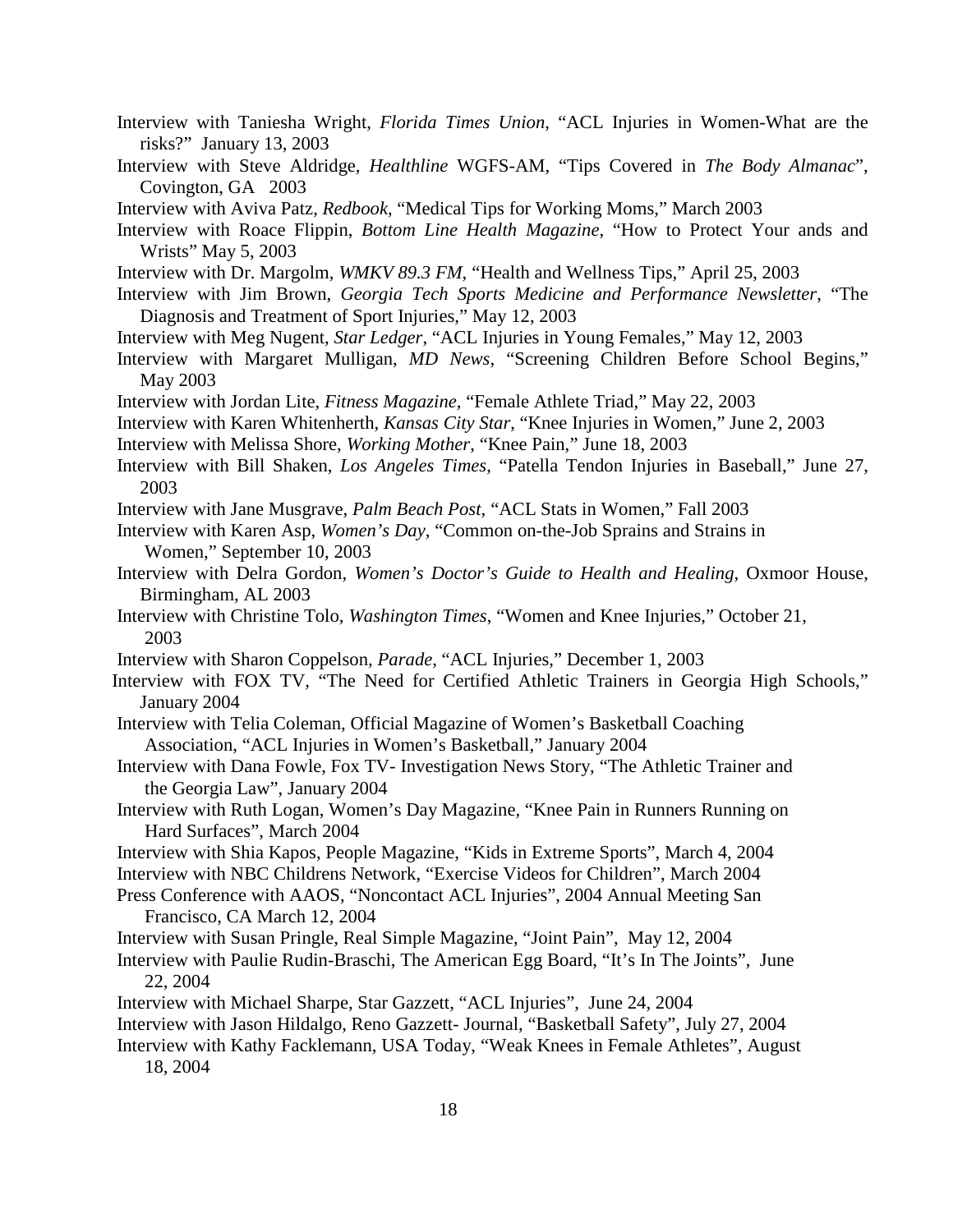Interview with Kara Stapleton, Men's Health Magazine, "Sports Injuries in Young Males", October 2004

Interview with Kristie Cherry, Women's Day Magazine, "Tendonitis", April 12, 2005 "ACL Injury: Are Women More Susceptible?" July 21, 2005.

Interview with Keith Parsons, AP Sports Writer, Associated Press, Raleigh North Carolina,

- Interview with Lee Beading, "Are You At Risk for Osteoporosis?", Women's Health Today", August 1, 2005.
- Interview with Michael O'Shea, Parade Magazine, "Be Good to Your Knees", October 9, 2005.

 Interview with Stephanie Majersky, Women's Health Today, "Building Better Bones: Take steps now to prevent osteoporosis." November 15, 2005.

Interview with Brian Ruberry, Allhealth Public Relations for AAOS, "What's Hot in Sports Medicine? The Adolescent Athlete", February 7, 2006.

- Interview with Darren Briscoe, Newsweek Magazine, "Exercise and Baby Boomers". February 9, 2006.
- Press Conference, "Medical Aspects of the Adolescent Athlete" 73<sup>rd</sup> AAOS Annual Meeting, Chicago, IL, March 24, 2006.
- Interview with Amy Smith, Vim and Vigor Magazine, "Treating Sports Injuries". March 29, 2006.

Interview with Michael Jahn, RSI Communications, "ACL Prevention in Women Athletes". April 14, 2006.

- Interview with Sharon Guynup, Weekly Reader, "What are the common causes of muscle/tendon/ligament injuries in teens?", May 8, 2006.
- Interview with Jenny Everett, Women's Health, "Recommendations for Fitness Routines", June 13, 2006.
- Interview with Kristen DiPaolo, "Connect With Kids", Connect with Kids Interview, November 29, 2006.
- Interview with Mark Hyman, BusinessWeek, "Youth Sport Overuse Injuries." January 22, 2007.

Press Conference, "Gender Issues in Orthopaedic Care" 74<sup>th</sup> AAOS Annual Meeting, Santiago, CA, February 15, 2007.

Interview with Addie Strong, Woman's Day, "What Do I Do to Stay Healthy?". March 12, 2007.

Interview with Denise Barton, Womens Sport Injuries, "Adolescent Years." June 15, 2007.

Interview with Barbara Brody, Woman's Day Magazine, "Protecting Your Joints When Running", June 7, 2007.

Interview with Dana Gottesman, Woman's Day Magazine, "Heavy Lifting", September 21, 2007.

Interview with Pat Wingert, Newsweek, "Week at the Knees", January 8, 2008.

Press Conference, "Sex Matters: From Sports to Life, Gender Difference in Musculoskeletal Health", 75<sup>th</sup> AAOS Annual Meeting, San Francisco, CA, March 7, 2008.

Interview with Michelle Andrews, Women's Health Magazine, "ACL Injuries and Gender Differences", March 28, 2008.

Live Radio Interview with Jeff Anderson, "Young Women and Exercise", April 2, 2008. Interview with Gail O'Connor, Good Housekeeping, "Women and Summer Aches and Pains from Physical Fitness and Activity", April 11, 2008.

Interview with Claudia Wallis, Parade Magazine, "Women and Musculoskeletal Health,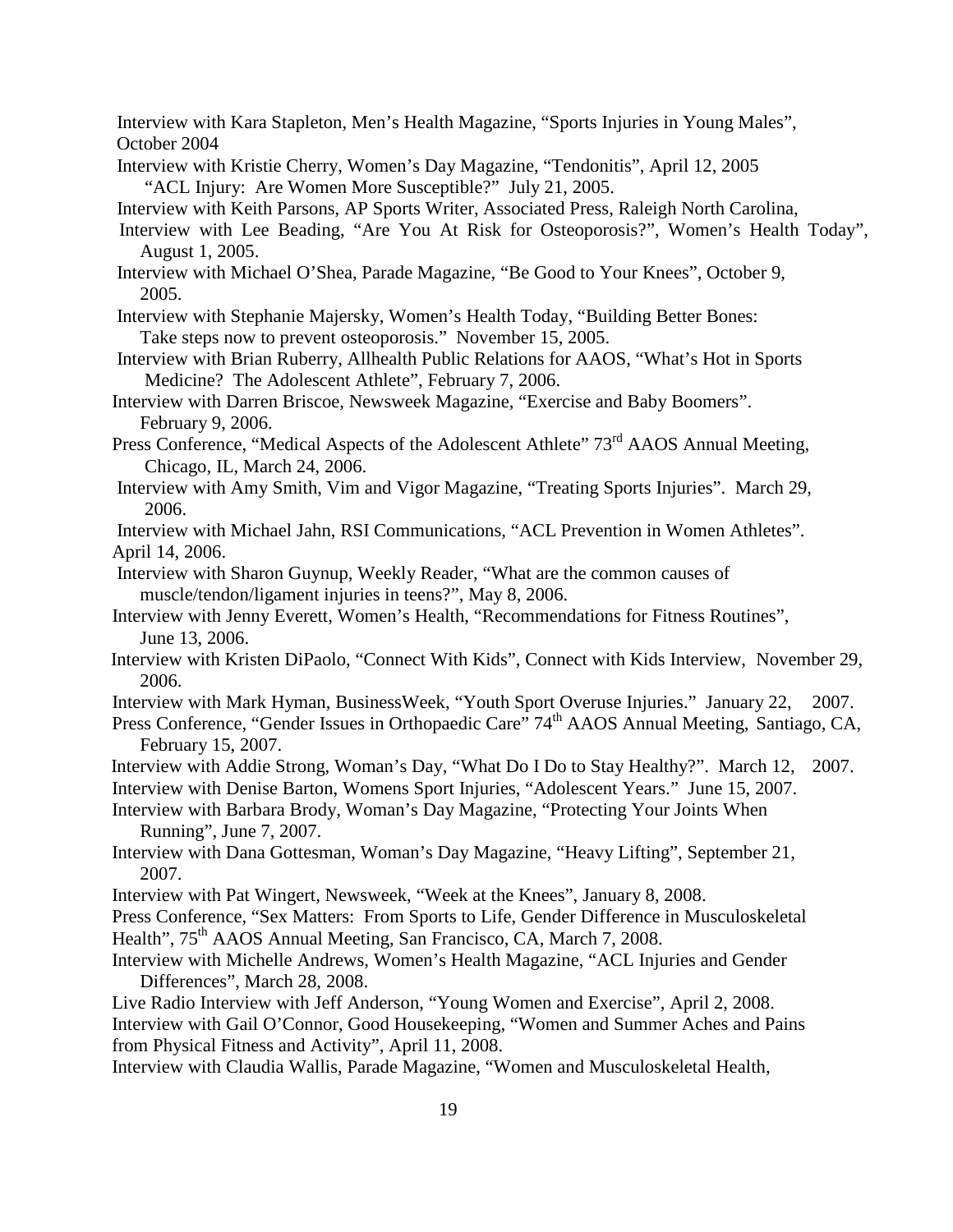April 28, 2008.

- Interview with Michelle Andrews, Womens Health Magazine, "Sprains and Strains", July 2008.
- Interview with Carol Ann Campbell, Star Ledger, New Jersey, "Prevention of ACL Injuries", August 3, 2008.
- Interview with Gayle Carler, USA Weekend, "Girls Sports Injuries" for Parent Smart Column, August 7, 2008.
- Interview for In Motion Magazine, "Walking Light", Volume 27, August 2008.
- Interview for Good Housekeeping, "Heel Pain- What to do?", pg. 50, August 2008.
- Interview with Tammy Nunez, New Orleans Times, "ACL Statistics", November 2008.
- Interview with Linda Saether, CNN, "Injuries in Female Athletes", January 19, 2009.
- Interview with Lindsay Berra, ESPN Girls Magazine, "ACL Injuries in Young Female Athletes", March 2009.
- Interview with Randy Martin, "Pre-run stretching doesn't prevent injury."
- Interview with Health Day, "High school athletes with significant risk of stress fractures." February 15, 2011.
- Interview with Randy Martin, "What is runner's high?", WSB-Atlanta, February 22, 2011.
- Interview with CNN, Baby Boomers Injuries, May 20, 2011.
- Interview with Haley Skfar, "Patellofemoral Overuse Problems in Women." March 19, 2012.
- Interview with Dawn Fallik of the Wall Street Journal, Does participating in P90X or Insanity exercise programs increase your risk of injury?, February 10, 2011.
- Interview with Damien Cristoero of St. Petersburg Times, May 9, 2012
- Interview with Eric Nagourney of The New York Times, "Why Do My Knees Hurt?". March 14, 2013.
- Radio Interview "NYU Dr. Talk" with Dr. Dennis Cardone and Dr. Warren Young on "Are Big Athletes Fit or Fat" September 12, 2013.
- Radio interview with Paulo Bautista, "Doctor Radio", September 12, 2013.
- Interview with Katherine Dempsey, "Streak Running", March 5, 2014.

### **Presentations:**

- 1. "Detection of Autoantibodies in Canine Neoplasms." Yurko L, Bigley N, Dodd M, and Wilson G. Ohio Branch of the American Society for Microbiology, November, 1967
- 2. "Detection of Autoantibodies in Canine Neoplasms." Yurko L, Bigley N, Dodd M, and Wilson G. The Ohio Valley Branch of Society for Experimental Biology Annual Meeting, Lexington, Kentucky, December, 1967
- 3. "Tumor Antigens." Yurko L, Bigley N, Dodd M. Gordon Research Conference on Cancer, New Hampshire, August, 1968
- 4. "Relationship of the Saphenous Nerve to Incisions Around the Knee." Hunter L and Louis D. Annual Meeting of the Michigan Orthopaedic Society, Boyne City, Michigan, June, 1977
- 5. "Radiographic Changes of the Cervical Spine Following Anterior Cervical Fusion." Hunter L, Bailey R, Braunstein E. Annual Meeting of the Michigan Orthopaedic Society, Boyne City, Michigan, June, 1978
- 6. "The Course of the Saphenous Nerve and Its Importance in Medial Arthrotomies." Hunter L, Riccardi J, Louis D, O'Connor G. American Orthopaedic Society of Sports Medicine Fourth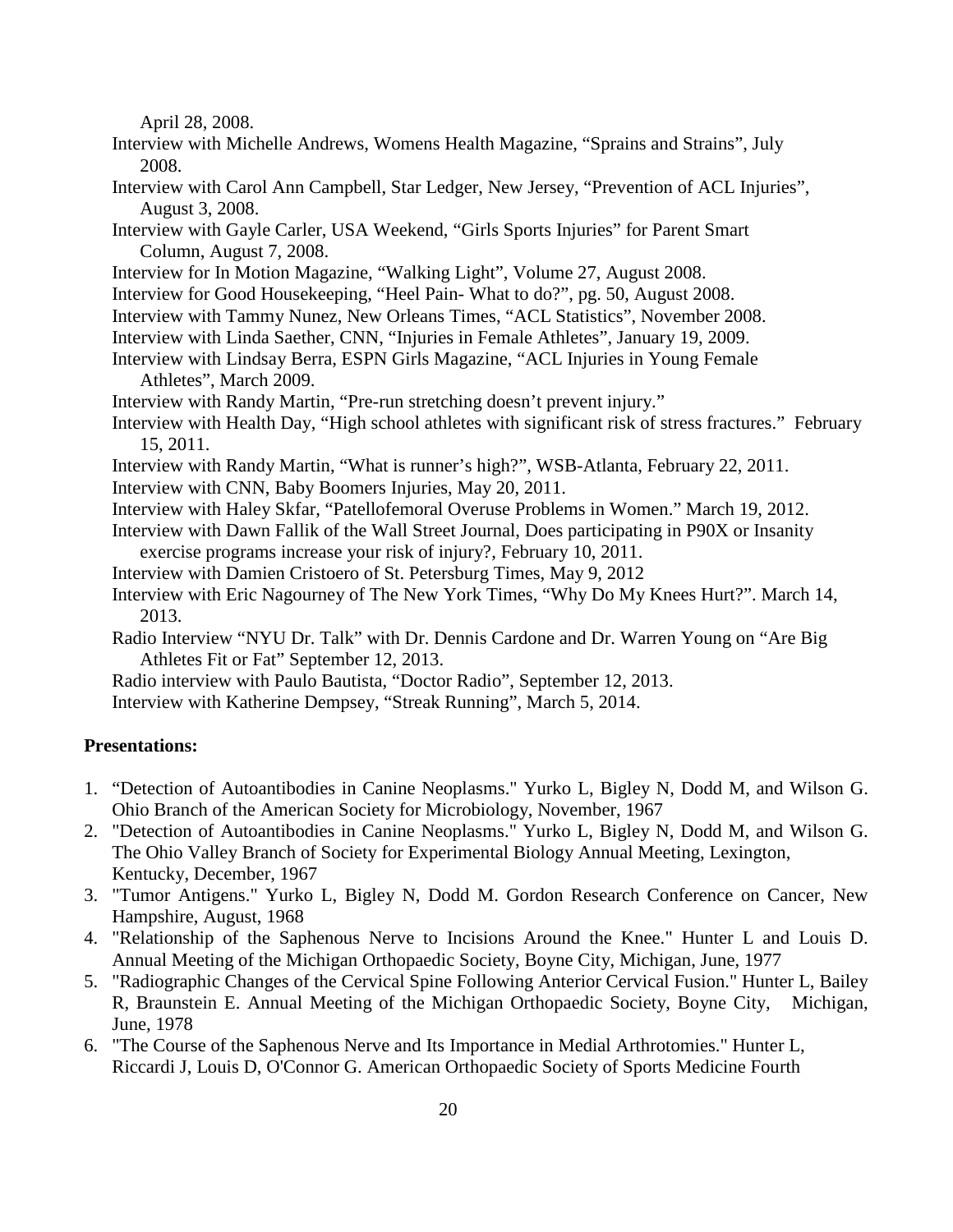Annual Meeting, Lake Placid, New York, June, 1978

- 7. "Women in Sports: Facts and Fallacies." Hunter, L. Michigan State Medical Society Scientific Meeting, Detroit, Michigan, November 8, 1978
- 8. "The Cervical Spine Following Anterior Cervical Fusion." Hunter L, Bailey R, Braunstein E. Cervical Spine Research Society Annual Meeting, Baltimore, Maryland, November 31, 1978.
- 9. "Sports Injuries." Hunter L. Midland Hospital Postgraduate Medicine Seminar, Midland, Michigan, January 8, 1979.
- 10. Panelist, "House Call." Hunter L. A local monthly television program sponsored by the Michigan State Medical Society
- 11. "Soft Tissue Injuries in Runners." Hunter L. Pediatric Grand Rounds, Wayne County General Hospital, Eloise, Michigan, April 6, 1979.
- 12. "The Female Athlete." Hunter, L. Michigan State Medical Society Conference on the Medical Aspects of Organized Athletics, Ann Arbor, Michigan, April 12, 1979.
- 13. "Soft Tissue Injuries of the Lower Extremities." Hunter L. Coller Penberthy, Thirlby Medical Conference, Traverse City, Michigan, July 26-27, 1979.
- 14. "Women's Sports Injuries." Hunter L. Continuing Medical Education, University of Washington Sports Medicine Conference, Seattle, Washington, August 8, 1979.
- 15. "Sports Medicine at the University of Washington." Hunter L. "Speak-Out" on KCTV-TV, Seattle, Washington, October 2, 1979
- 16. "Opportunities for Women in Sports Medicine." Hunter L. Careers for Women in Science and Technology, University of Washington Conference Course, Seattle, Washington, November 26, 1979
- 17. "Female Athlete." Hunter L. American Medical Association 33rd Winter Scientific Meeting, San Antonio, Texas, December, 1979
- 18. "Female Athlete." Hunter L. Blue River Trauma Society Meeting, Blue River, British Columbia, Canada, March 11-14, 1980
- 19. "Women in Sports," Hunter L. Continuing Medical Education Course on Sports Medicine, University of Washington, Sun Valley, Idaho, March 15-22, 1980
- 20. "Neck and Back Injuries in Sports," Hunter L. Continuing Medical Education Course on Sports Medicine, University of Washington, Sun Valley, Idaho, March 15-22, 1980
- 21. "Upper Extremities in Sports." Hunter L. Continuing Medical Education Course on Sports Medicine, University of Washington, Sun Valley, Idaho, March 15-22, 1980
- 22. "Injuries in Female Athletes," Hunter L. Continuing Medical Education Program, Grant Hospital, Columbus, Ohio, April, 1980
- 23. "Exercise Prescription." Hunter L. Continuing Medical Education Program, Grant Hospital, Columbus, Ohio, April, 1980
- 24. "Female Runner." Hunter L. Sports Medicine Update: Organized and Recreational Running, Continuing Education Program, Wright State University School of Medicine, Dayton, Ohio, April 30, 1980
- 25. "Females in Sports. The Everyday Athlete: Sports Medicine and You," Hunter L. University of Washington, Seattle, Washington, April 10-May 29, 1980
- 26. "Tips for Runners." Hunter L. KOMO-TV, Seattle, Washington, April 13, 1980
- 27. "Female as a Sports Participant." Hunter L. Coller Penberthy, Thirlby Medical Conference, Traverse City, Michigan, July 24-25, 1980.
- 28. "Open Joint or Fracture, Acute Spinal Injury. Doctor, There is an Emergency!" Hunter L.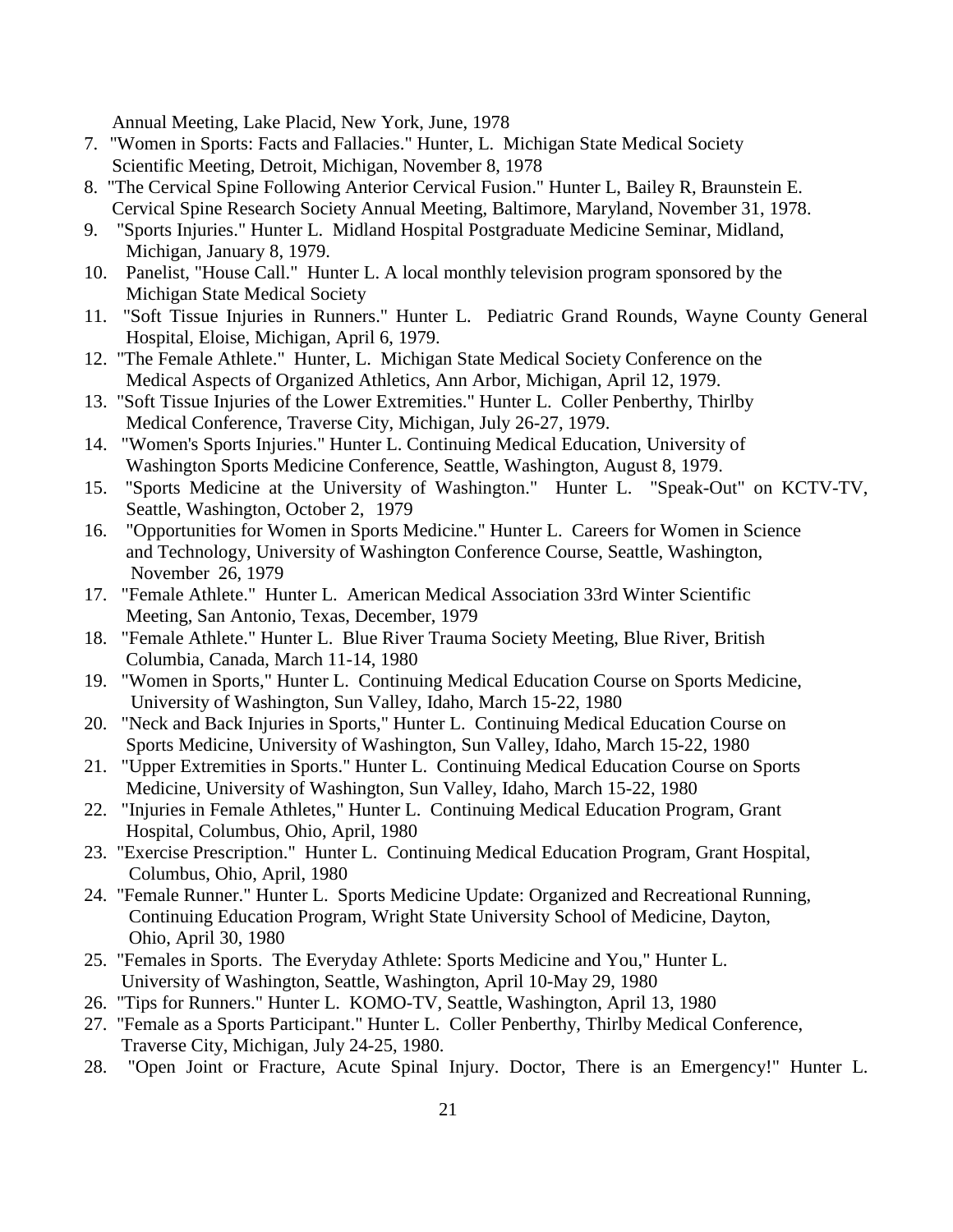Continuing Education Program sponsored by the Walla Walla Community College, Walla Walla, Washington, November 18, 1980

- 29. "Sports Injuries." Hunter L. KTLZ-TV Feedback, Public Affairs Feature, January, 1981
- 30. "Patella Femoral Injuries in Female Athletes. Sports Medicine Update," Hunter L. Continuing Medical Education Program sponsored by the University of Washington, Elkhorn-Sun Valley, Idaho, February 14-20, 1981
- 31. "Overview of the Female Athlete." Hunter L, Andrews J, Clancy W, Funk F. Instructional Course, American Academy of Orthopaedic Surgeons Annual Meeting, Las Vegas, Nevada, 1981
- 32. "Stress Fractures of the Tarsal Navicular: Diagnostic Criteria and Principles of Management, A Review of 14 Cases." Torg J, Bergfeld J, Pavlov H, Bryant M, Cooley L, Hunter L. American Orthopaedic Society of Sports Medicine Annual Meeting, Las Vegas, Nevada, February 25, 1981
- 33. "Sports Injuries: Prevention and Treatment." Hunter L, Hall R. Continuing Education Program for the Haines-Skaway School System, Haines, Alaska, April 17, 1981
- 34. "Sports Injuries in the Female Athlete." Hunter L. Continuing Education for Orthopaedic Nurses and Allied Health Personnel, Kansas City, Missouri, April 23-24, 1981
- 35. "Patella Pain." Hunter L. Grand Rounds Presentation, University of Kansas, Department of Surgery, Kansas City, Kansas, April 17, 1981
- 36. "Is There a Need for a Sports Medicine Clinic?" Hunter L. Scientific Program, Puget Sound Chapter of the Washington Orthopaedic Association, Port Ludlow, Washington, May 1-3, 1981
- 37. "Functional Muscle Changes Secondary to Cast Immobilization." Bishop W, Hensinger R, Hunter L. Annual Meeting of the Michigan Orthopaedic Society, Boyne City, Michigan, June, 1981
- 38. "Ten Years Experience with Coventry Osteotomy." Funk F, Hunter L. Georgia Orthopaedic Society Annual Meeting, Sea Island, Georgia, October 17, 1981
- 39. "Ten Years Experience with Coventry Osteotomy." Hunter L, Funk F. Annual Bagley Day Conference, Ann Arbor, Michigan, October 24, 1981
- 40. "Back Pain and Vertebral Changes Simulating Scheuermann's Kyphosis." Hensinger R, Greene T, Hunter L. American Academy of Orthopaedic Surgeons Annual Meeting, New Orleans, Louisiana, January 23, 1982
- 41. "Injuries and Overuse Syndromes in Women Athletes." Hunter L, Andrews J, Bergfeld J, Clancy W, Funk F. Instructional Course, American Academy of Orthopaedic Surgeons Annual Meeting, New Orleans, Louisiana, January 24, 1982.
- 42. "Tips for Women Athletes." Hunter L. National Association of Orthopaedic Nurses Regional Meeting, Atlanta, Georgia, February 9, 1982
- 43. "Essentials of an Ankle Examination." Hunter L. Grand Rounds, Scottish Rite Children's Medical Center, Atlanta, Georgia, March, 1982.
- 44. "Women's Sports Injuries." Hunter L. Sports Medicine Symposium, Hospital for Joint Diseases, New York, New York, March 27, 1982
- 45. "Assessing Common Ankle Injuries in Athletes." Hunter L. 7th Annual Dogwood Conference, Atlanta, Georgia, April 2-4, 1982
- 46. "Female Athletic Participation and Injuries." Hunter-Griffin L. Sponsored by the United States Military Academy, West Point, New York, April 8-9, 1982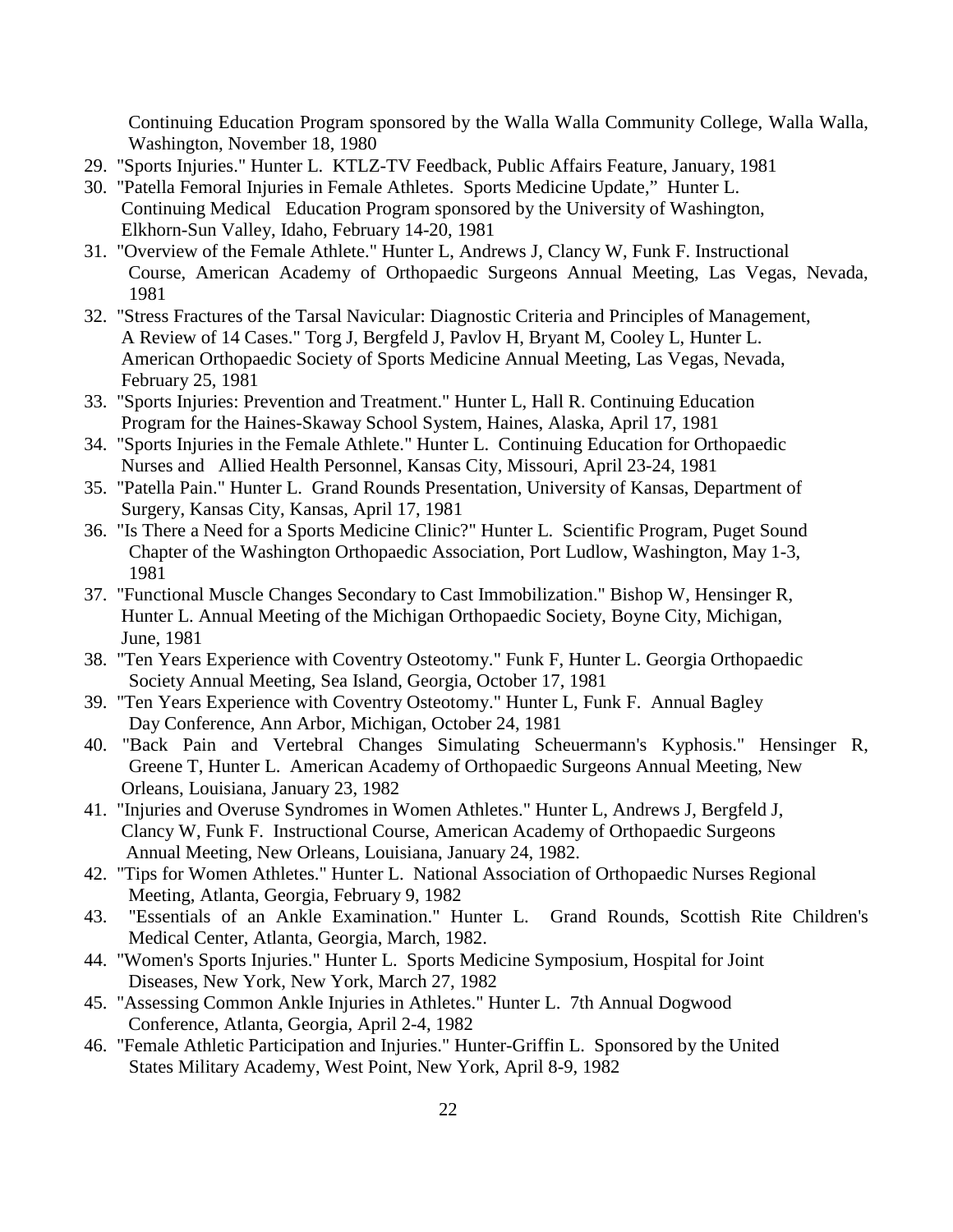- 47. "Physical Performance in the Female Athlete." Hunter-Griffin L. Sponsored by the United States Military Academy, West Point, New York, April 8-9, 1982
- 48. "A Sports Medicine Conference," Hunter-Griffin L. Sponsored by the United States Military Academy, West Point, New York, April 8-9, 1982
- 49. "Retropatellar Pain in the Teenager." Hunter-Griffin L. Hoke-Kite Conference, Scottish Rite Children's Medical Center, Atlanta, Georgia, April 23-24, 1982
- 50. "Treatment of Common Sports Injuries." Rhea J, Hunter-Griffin L, Morley A. (moderator). For Your Health, Georgia Radio News Service, Atlanta, Georgia, May 6, 1982
- 51. "Drugs and Sports: Their Use and Abuse." Hunter-Griffin L. Athletic Trainers Association Annual Meeting, Seattle, Washington, June 13-16, 1982
- 52. "Physiological Differences Between Male and Female Athletes." Hunter-Griffin L. Innovations in Sports Medicine Symposium, sponsored by the University of Texas, Department of Surgery, Division of Orthopaedic Surgery, Dallas, Texas, June 25-26, 1982
- 53. "Head-Neck Injuries in Sports." Hunter-Griffin L. Prevention of Sports Injuries Preseason Conference, Fulton County Coaches, Atlanta, Georgia, August 23, 1982
- 54. "Morton's Foot: A Reevaluation." Hunter-Griffin L. 21st Annual C.E. Badgley Lectureship, University of Michigan Medical Center, Division of Orthopaedics, Ann Arbor, Michigan, September 24, 1982
- 55. "Beginning Running Injuries." Hunter-Griffin L. Women's Sports Foundation, Atlanta, Georgia, September 24-25, 1982
- 56. "Morton's Foot." Georgia Orthopaedic Society Annual Meeting, Sea Island, Georgia, October 14-17, 1982
- 57. "Soft Tissue Overuse Injuries." Hunter-Griffin L. 3rd Annual John Marshall Memorial Sports Medicine Symposium, New York, New York, October 23, 1982
- 58. "Development of Programs for Adolescent Female Athletes." Hunter-Griffin L. The Pediatric Athlete is Different, Continuing Education Program of the American Academy of Orthopaedic Surgeons, San Antonio, Texas, November 4-6, 1982
- 59. "Treating Runner's Injuries." Hunter-Griffin L. Fitness and Sports Medicine Symposium, Women's Sports Foundation and Hunter College, New York, New York, November 12-13, 1982
- 60. "Assessing and Treating Acute Athletic Injuries." Hunter-Griffin L. Health and Safety of the School-Age Athlete, St. Joseph's Hospital, Sports Medicine Division, Fort Worth, Texas, December 17-18, 1982
- 62. "The Female Athlete." Hunter-Griffin L. Instructional Course, American Academy of Orthopaedic Surgeons Annual Meeting, Anaheim, California, March 11-14, 1983
- 63. "Evaluation of the Female Athlete." Hunter-Griffin L. National Association of Orthopaedic Nurses Annual Meeting, Anaheim, California, March 12, 1983.
- 64. "The Immature Female Athlete." Hunter-Griffin L. Symposium on the Adolescent Athlete. Hospital for Joint Diseases, New York, New York, March 19, 1983
- 65. "The Effect of Mandibular Orthopaedic Repositioning Appliances on Body Strength." Schubert M, Guttu R, Hunter-Griffin L, Hall R, Thomas R. Annual Session of the American Association of Dental Research, Cincinnati, Ohio, March 19, 1983
- 67. "The Evaluation of the Pediatric Athlete." Hunter-Griffin L. Pediatric Grand Rounds, Scottish Rite Children's Medical Center, Atlanta, Georgia, April 5, 1983
- 68. "Assessing the Female Athlete." Hunter-Griffin L. 8th Annual Dogwood Conference,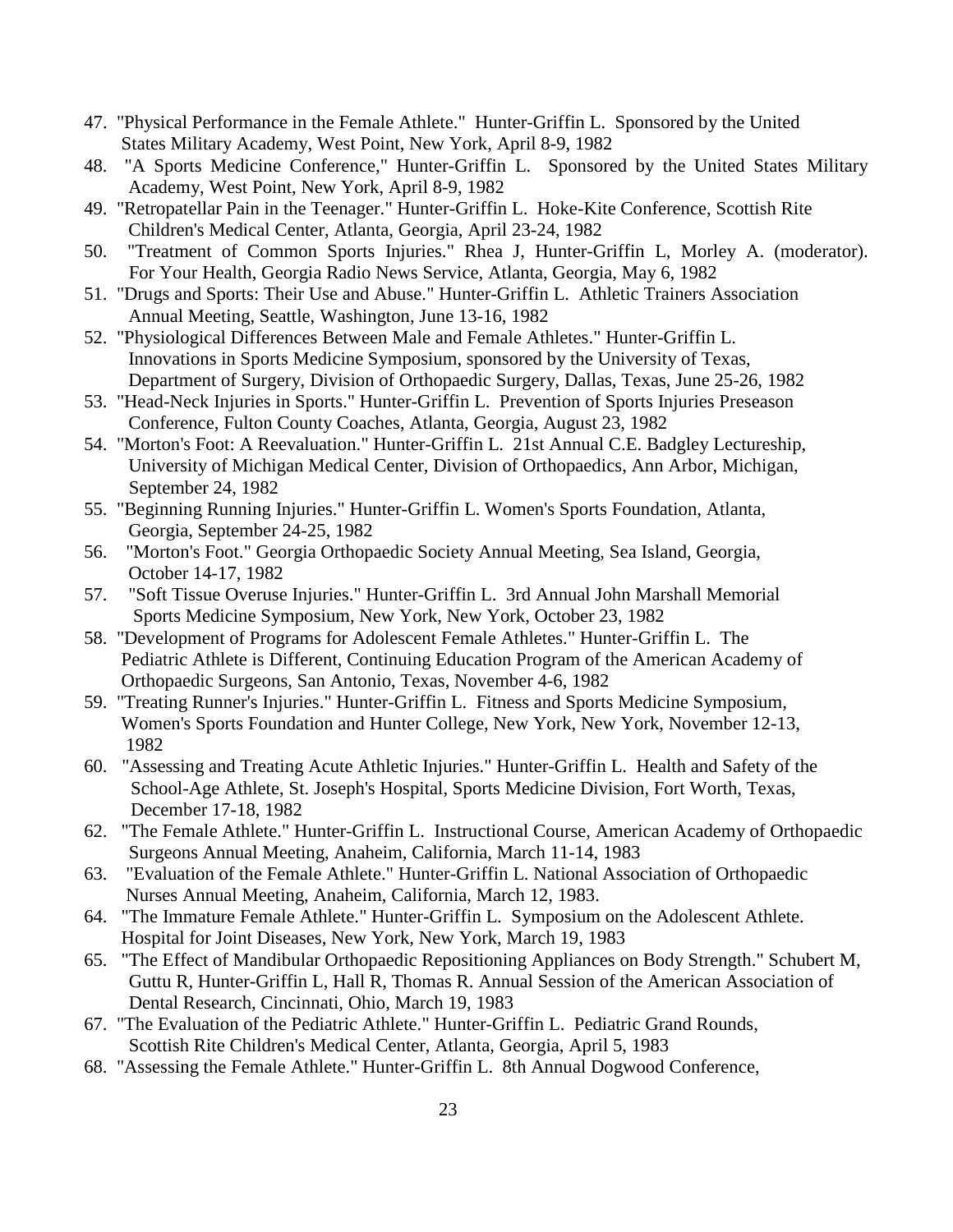Atlanta, Georgia, April 8, 1983

- 69. "Arthroscopy in Children." Hunter-Griffin L. Hoke-Kite Conference, Scottish Rite Children's Medical Center, Atlanta, Georgia, April 30, 1983
- 70. "Injuries of the Knee: Evaluation and Treatment." Hunter-Griffin L. Georgia Sports Medicine Seminar, Georgia State University, Atlanta, Georgia, May 9, 1983
- 71. Discussion of the paper, "Women Midshipmen in Sports at the United States Naval Academy," written by Cox and Lenz. Hunter-Griffin L. American College of Sports Medicine Annual Meeting, Williamsburg, Virginia, July 28, 1983
- 70. "Special Problems in the Pediatric Athlete." Hunter-Griffin L. Pediatric Grand Rounds, Medical College of Georgia, Augusta, Georgia, August 31, 1983
- 71. "Practical Sports Medicine." Hunter-Griffin L. Women's Fitness and Sports Medicine, Women's Sports Foundation and Georgia State University, Atlanta, Georgia, September 16, 1983
- 72. "Arthroscopic Technique." Hunter-Griffin L. and Evans K. National Association of Orthopaedic Nurses Regional Meeting, Atlanta, Georgia, September 18, 1983
- 72. "Common Athletic Injuries." Hunter-Griffin L. From Head to Toes: A Practical Approach to Orthopaedics for the Primary Care Physician, Emory University School of Medicine, Department of Orthopaedics, Atlanta, Georgia, December 10, 1983
- 73. "Degenerative Lesions of the Bursa and Tendons." Hunter-Griffin L. Emory University School of Medicine, Department of Orthopaedics, Atlanta, Georgia, December 10, 1983
- 75. "Surgical Considerations in the Female Athlete." Hunter-Griffin L. Instructional Course, American Academy of Orthopaedic Surgeons Annual Meeting, Atlanta, Georgia, February13, 1984
- 74. "Anterior Cruciate Injuries." Hunter-Griffin L. Visiting Professor, Grand Rounds, Upstate Medical Center, State University of New York, Syracuse, New York, March 13-14, 1984
- 77. "Management of Youth and Adolescent Sport Injuries." Hunter-Griffin L. Advanced Sports Medicine Class, Georgia State University, Atlanta, Georgia, May 2, 1984
- 78. "Women's Sport Injuries." Hunter-Griffin L. Visiting Lectureship, Area Health Education Center, Charlotte Memorial Hospital, Charlotte, North Carolina, May 16-17, 1984
- 79. "Orthopaedic Emergencies Lecture." Hunter-Griffin L. Emergency Department Nurses, Piedmont Hospital, Atlanta, Georgia, July 10, 1984
- 80. "Overuse Injuries in Sports." Hunter-Griffin L. Visiting Lectureship, Grand Rounds, St. Joseph's Hospital, Atlanta, Georgia, August 8, 1984
- 81. "Treating the Female Athlete." Hunter-Griffin L. Conference: Issues in Women's Health for the Medical Profession, Emory Medical Women's Association, Atlanta, Georgia, September 8, 1984
- 82. "The Female Athlete." Hunter-Griffin L. Burns Clinic Medical Center 12th Annual Medical Meeting, Petoskey, Michigan, September 29, 1984.
- 83. "Overuse Injuries: Diagnosis and Treatment." Hunter-Griffin L. Burns Clinic Medical Center 12th Annual Medical Meeting, Petoskey, Michigan, September 30, 1984
- 84. "Knee and Hip Injuries: Evaluation and Treatment." Hunter-Griffin L. Workmen's Compensation Law Institute, St. Simon's Island, Georgia, October 6, 1984
- 85. "The Female Athlete: Facts and Fallacies." Hunter-Griffin L. 5th Annual Sports Medicine Physician-Therapist Conference, San Antonio, Texas, November 30-December 2, 1984.
- 86. "Overuse Injuries, Evaluation and Treatment: Special Considerations for Women in Sports."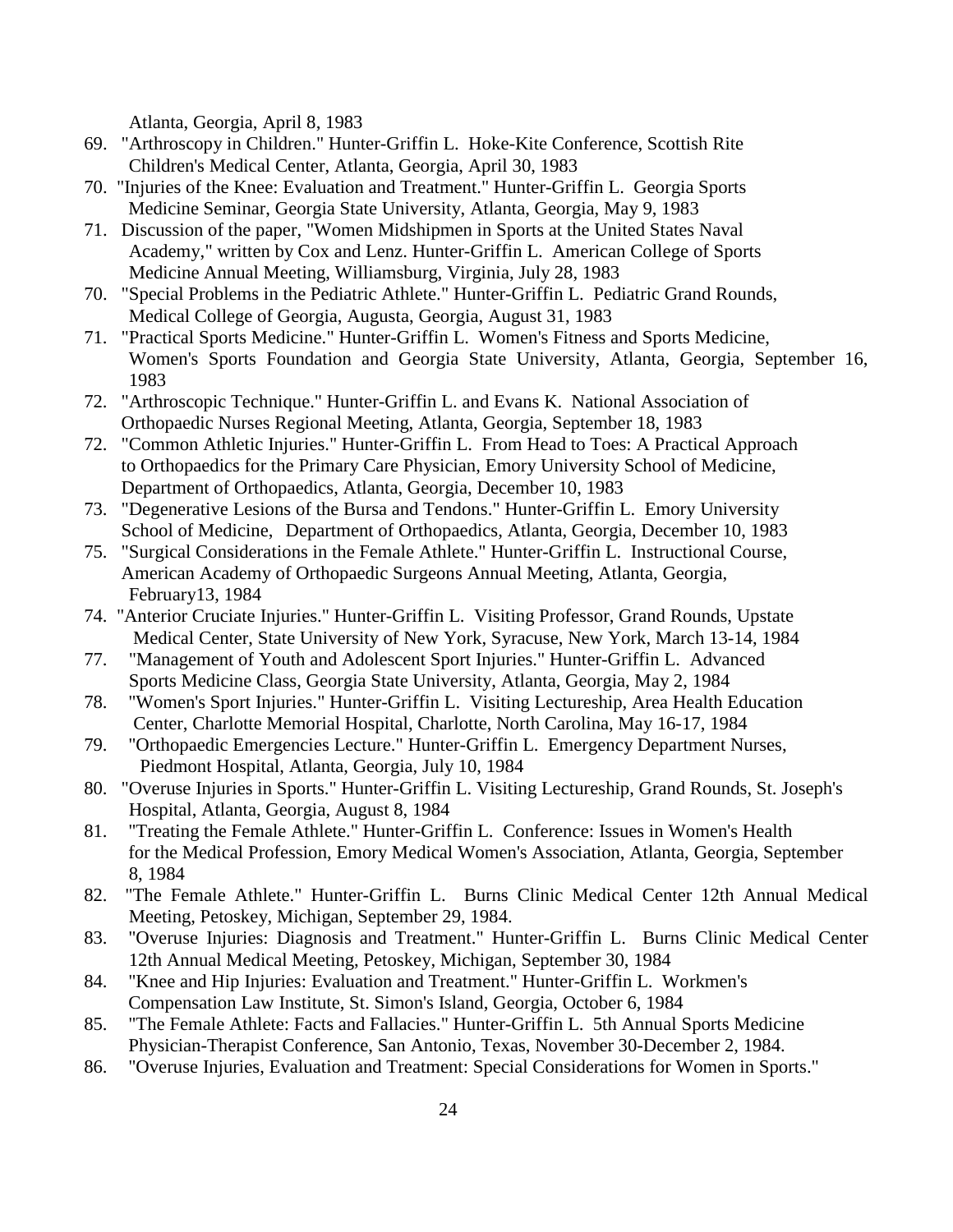Hunter-Griffin L. Medical Aspects of Sports 16th Annual Seminar, Newark, Delaware, February 9, 1985.

- 87. "Functional Knee Braces." Hunter-Griffin L. Knee Brace Symposium. American Academy of Orthopaedic Surgeons Annual Meeting, Las Vegas, Nevada, February 25, 1985
- 88. "Sports Injuries." "7th Annual Family Practice Review," University of South Florida, Department of Family Medicine, Clearwater Beach, Florida, March 25-29, 1985
- 89. "Use of Arthroscopy in Pediatrics." Hunter-Griffin L. 7th Annual Family Practice Review, University of South Florida, Department of Family Medicine, Clearwater Beach, Florida, March 25-29, 1985
- 90. "Treatment of Sports Injuries." Hunter-Griffin L. Healthcare Expo, Washington, D.C., August 20, 1985
- 91. "Pathological Processes of Soft Tissue Structures." Hunter-Griffin L. Physical Therapy Conference, Emory University, Atlanta, Georgia, September 3, 1985
- 92. "Arthroscopy of the Knee." Hunter-Griffin L. National Association of Orthopaedic Nurses Annual Workshop, Atlanta, Georgia, September 14-15, 1985
- 93. "The Effects of Exercise on the Female." Hunter-Griffin L. Symposium on Exercise in Female Athletes, American College of Surgeons 71st Annual Clinical Congress, Chicago, Illinois, October 16, 1985
- 94. "Functional Knee Bracing." Hunter-Griffin L. Georgia Orthopaedic Society Annual Meeting, Sea Island, Georgia, October 19, 1985
- 95. "Sports Medicine Issues." Hunter-Griffin L. Division of Sports Medicine and Science, United States Olympic Committee, Colorado Springs, Colorado, November 29- December 1, 1985
- 96. "The Young Female Athlete." Hunter-Griffin L. Symposium: The Pediatric Athlete is Different, American Academy of Orthopaedic Surgeons Annual Meeting, New Orleans, Louisiana, February 24, 1986
- 97. "Evaluation of Acute Knee Injuries." Hunter-Griffin L. Workmen's Compensation and More, Continuing Legal Education Conference, Atlanta Bar Association, Atlanta, Georgia, March 14, 1986
- 98. "Overuse Injuries in Runners." Hunter-Griffin L. Women on the Run, Piedmont Hospital Educational Seminar, Atlanta, Georgia, March 14, 1986
- 99. "Treatment of Overuse Injuries in Sports." Hunter-Griffin L. Sports Medicine Conference, Pfizer Pharmaceuticals, Atlanta, Georgia, March 18, 1986
- 100. "Prophylactic Knee Bracing in Athletes." Hunter-Griffin L. American College of Surgeons, Savannah, Georgia, March 23, 1986.
- 101. "Acute Knee Problems." Hunter-Griffin L. Emergency Department Physicians, Piedmont Hospital, Atlanta, Georgia, March 27, 1986
- 102. "Sports Medicine for Gynecologists." Hunter-Griffin L. OB-GYN Department Physicians, Piedmont Hospital, Atlanta, Georgia, April 17, 1986
- 103. "The Adolescent Female Athlete." Hunter-Griffin L. Medical Society of Montgomery County Dinner Meeting, Montgomery, Alabama, May 5, 1986
- 104. "Sports Injuries." Hunter-Griffin L. Operating Room Personnel, Piedmont Hospital, Atlanta, Georgia, July 23, 1986.
- 105. "Evaluation and Treatment of Soft Tissue Injuries." Hunter-Griffin L. Physical Therapy Department, Emory University School of Medicine, Atlanta, Georgia, August 28, 1986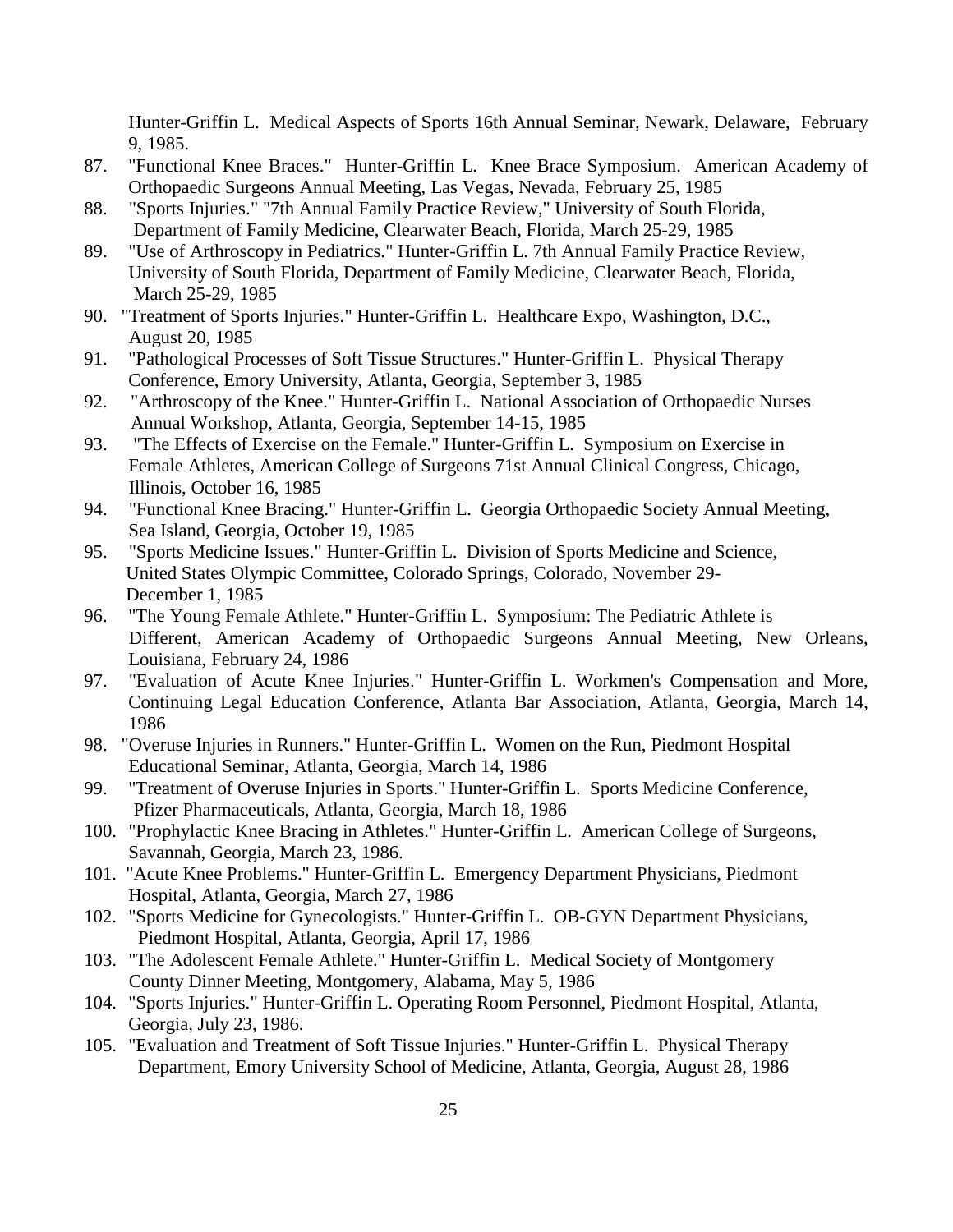- 106. "Knee Braces." Hunter-Griffin L. Piedmont Hospital-Emory University School of Medicine Conference, Atlanta,Georgia, September 29, 1986
- 107. "Osteoporosis." Hunter-Griffin L. For Women Only, Lecture Series, Cardio-Sports, Inc., Atlanta, Georgia, September 30, 1986
- 108. "Ankle Injuries," Hunter-Griffin L. Women in Sports. Update: Sports Medicine for the Primary Care Physician. Reid Memorial Hospital and Indiana University School of Medicine, Richmond, Indiana, November 6, 1986
- 109. "Knee Braces." Hunter-Griffin L. The 7th Annual Conference of the Sports Physical Therapy Section: The Sports Medicine Team Concept, Williamsburg, Virginia, December 6, 1986
- 110. "Evaluation of the Acutely Injured Knee." Hunter-Griffin L. From Head to Toes: A Practical Approach to Orthopaedics for the Primary Care Physician, Emory University School of Medicine, Atlanta, Georgia, December 12, 1986
- 111. "Osteoporosis." Hunter-Griffin L. Kings Bridge Retirement Community, Atlanta, Georgia, December 17, 1986
- 112. "Running Injury-Free." Hunter-Griffin L. Women on the Run, Piedmont Hospital Educational Seminar, Atlanta, Georgia, March 13, 1987
- 113. "Stress Injuries." Hunter-Griffin L. Atlanta Clinical Society, Atlanta, Georgia, March 20, 1987
- 114. "Fitness and Running: Injuries to Sportswomen." Hunter-Griffin L. The 34th Annual Congress of the Association of Operating Room Nurses, Atlanta, Georgia, April 3, 1987
- 115. "Sports Injuries." Hunter-Griffin L. Electronic Data Systems, Atlanta, Georgia, April 27, 1987
- 116. "Evaluation of Acute Injuries of the Knee," Hunter-Griffin L. Women on the Run. Metrolina Orthopaedic and Sports Medicine Clinic, Charlotte, North Carolina, May 18, 1987
- 117. "Common Knee Injuries." Hunter-Griffin L. Southern Bell, Atlanta, Georgia, May 26, 1987
- 118. "Evaluation of the Female Athlete." Hunter-Griffin L. Gaining Maximum Information From the Preparticipation Examination," American College of Sports Medicine, Las Vegas, Nevada, May 28, 1987
- 119. "Women in Sports: Medical Aspects." Hunter-Griffin L. Pan American Sports Medicine Congress XII, Bloomington, Indiana, August 6, 1987.
- 120. "Growing Female Athlete," Hunter-Griffin L. The Young Athlete, Continuing Education Program of the American Academy of Orthopaedic Surgeons, Philadelphia, Pennsylvania, September 12, 1987
- 121. "Lower Extremity Rehabilitation," Hunter-Griffin L. The Young Athlete, Continuing Education Program of the American Academy of Orthopaedic Surgeons, Phildelphia, Pennsylvania, September 12, 1987
- 122. "Upper Extremity Rehabilitation," Hunter-Griffin L. The Young Athlete, Continuing Education Program of the American Academy of Orthopaedic Surgeons, Philadelphia, Pennsylvania, September 12, 1987.
- 123. "Ligamentous Injuries About the Knee in the Adolescent." The Young Athlete, Continuing Education Program of the American Academy of Orthopaedic Surgeons, Philadelphia, Pennsylvania, September 12, 1987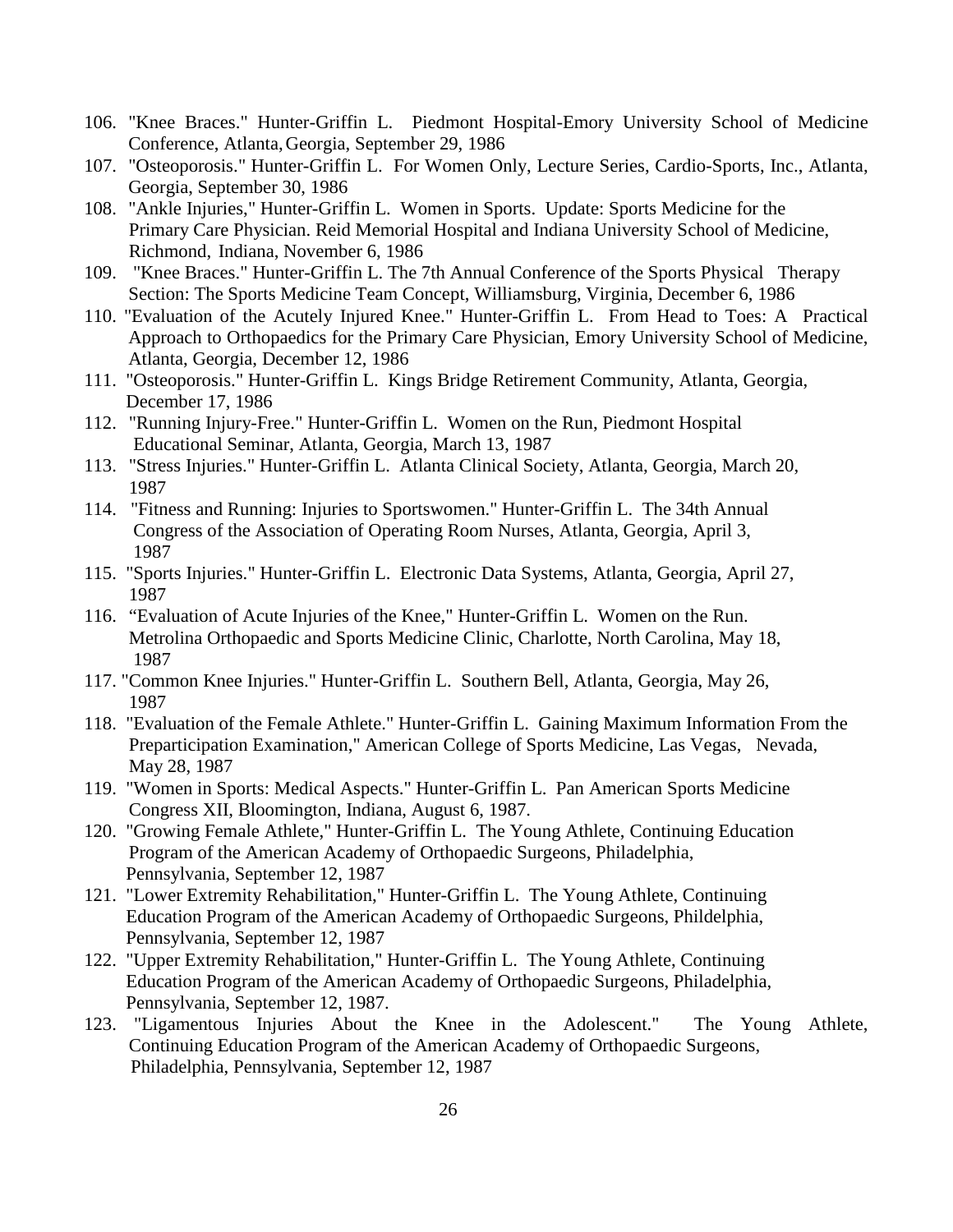- 124. "The Female Athlete." Hunter-Griffin L. Advanced Clinical Competencies Workshop, Sports Physical Therapy Section of the American Physical Therapy Association, Columbus, Georgia, October 10, 1987.
- 125. "Common Sports Injuries and Treatment." Hunter-Griffin L. Sports Matters, Piedmont Hospital Medical Care Center, Atlanta, Georgia, November 16, 1987
- 126. "Evaluation of the Acutely Injured Knee." Hunter-Griffin L. From Head to Toes: A Practical Approach to Orthopaedics for the Primary Care Physician, Emory University School of Medicine, Department of Orthopaedics, Atlanta, Georgia, December 4, 1987
- 127. "Conservative Approach to the Patient with the Torn Anterior Cruciate Ligament." Hunter-Griffin L. Broken Femurs and Rebuilt ACL's for Orthopaedic Nurses, American Academy of Orthopaedic Surgeons Annual Meeting, Atlanta, Georgia, February 6, 1988
- 128. "The Woman Athlete." Hunter-Griffin L. AT&T, Atlanta, Georgia, May 4, 1988
- 129. "Common Injuries in Women." Hunter-Griffin L. Atlanta Society of Fitness Professionals, Atlanta, Georgia, May 10, 1988
- 130. "Athletic Medicine II," Hunter-Griffin L. American College of Sports Medicine Annual Meeting, Dallas, Texas, May 26, 1988
- 131. "The Scientist and The Press," Hunter-Griffin L. American College of Sports Medicine Annual Meeting, Dallas, Texas, May 26, 1988
- 132. "Sports Medicine for Physical Therapists." Hunter-Griffin L. Rehabilitation Services of Columbus, Inc., Columbus, Georgia, October 6, 1988
- 133. "Injuries in the Pediatric Athlete, The Musculoskeletal System: Leg/Ankle, Foot," Hunter-Griffin L. Symposium on The Pediatric Athlete, Oklahoma City, Oklahoma, November 4, 1988
- 134. "The Young Female Athlete." Symposium on The Pediatric Athlete, Oklahoma City, Oklahoma, November 4, 1988
- 135. "Female Physicians." Hunter-Griffin L. Tribeta Club, Georgia Institute of Technology, Atlanta, Georgia, November 15, 1988
- 136. "Evaluating Patella Pain in Women Athletes." Hunter-Griffin L. 1989 Meeting of the Southeast Chapter of the American College of Sports Medicine, Atlanta, Georgia, January 21, 1989
- 137. "Treatment of Injuries to the Patellofemoral Joint," Hunter-Griffin L. The Team Physician, American College of Sports Medicine, Orlando, Florida, March 20, 1989
- 138. "Bone: Basic Science Considerations." Hunter-Griffin L. The Team Physician, American College of Sports Medicine, Orlando, Florida, March 20, 1989
- 139. "Arthroscopic Surgery of the Shoulder." Hunter-Griffin L. Nurses' Inservice, Piedmont Hospital, March 30, 1989
- 140. "Evaluation of the Acutely Injured Knee," Hunter-Griffin L.  $11<sup>th</sup>$  Annual Family Practice Review, St. Petersburg, Florida, April 12 1989
- 141. "Assessing Common Ankle Injuries in Athletes." Hunter-Griffin L. 11th Annual Family Practice Review, St. Petersburg, Florida, April 12, 1989
- 142. "Stress Fractures." Hunter-Griffin L. Physical Therapy Department, Georgia State University, Atlanta, Georgia, May 26, 1989
- 143. "The Female Athlete." Hunter-Griffin L. Instructional Course, American Orthopaedic Society for Sports Medicine, Traverse City, Michigan, June 20, 1989
- 144. "Medical Considerations in Sports: Update." Hunter-Griffin L. Sports Injuries: Update, American Academy of Orthopaedic Surgeons, Orlando, Florida, December 10, 1989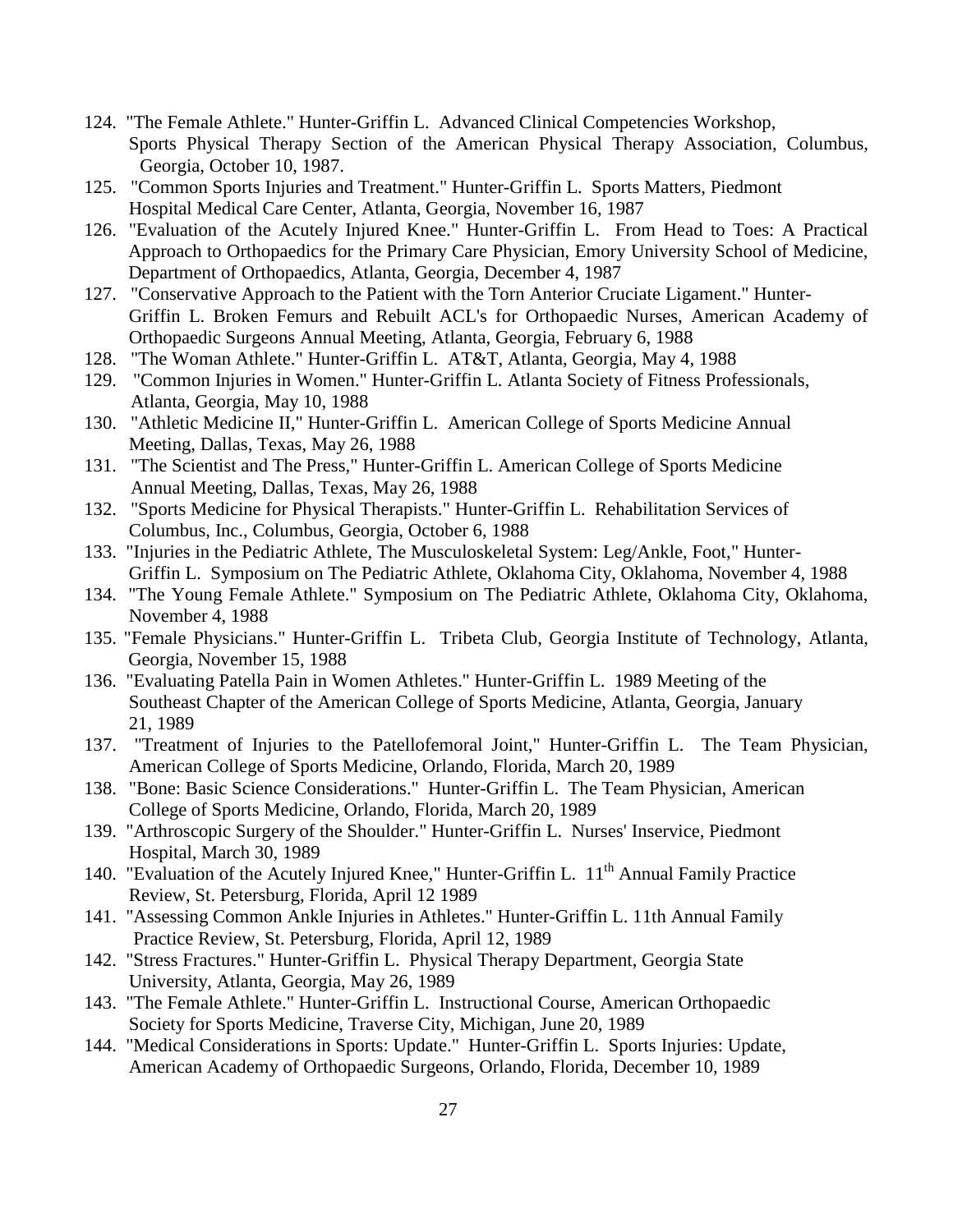- 145. Hunter-Griffin L. Speaker, Candidate Member Forum. American Academy of Orthopaedic Surgeons, New Orleans, Louisiana, February 8, 1990.
- 146. "Women on the Run." Hunter-Griffin L. Piedmont Hospital, Atlanta, Georgia, April 3, 1990
- 147. "Morton's Foot: A Myth." Hunter-Griffin L. Association of Bone and Joint Surgeons Annual Meeting, Mauna Kea, Hawaii, May 6, 1990
- 148. "Patella Femoral Pain and Other Common Injuries in Female Athletes." Hunter-Griffin L. American Orthopaedic Society for Sports Medicine, Sun Valley, Idaho, July 16, 1990
- 149. "Patellofemoral Stress and Other Commonly Seen Injuries in Female Athletes." Hunter-Griffin L. Hughston Orthopaedic Clinic, Columbus, Georgia, October 8, 1990
- 150. "Upper Extremity Injuries." Griffin L. Female Athlete Workshop. American Orthopaedic Society for Sports Medicine, Chicago, Illinois, April 25, 1991
- 151. "Knee Injuries Overuse." Griffin L. Sports Injury Conference. Piedmont Hospital, Atlanta, Georgia, May 18, 1991
- 152. "Bilateral Hemarthrosis in a Basketball Player." Griffin L. Physician Case Abstract Discussant. American College of Sports Medicine, Orlando, Florida, May 31, 1991
- 153. "Patellofemoral Pain and Other Common Conditions in Female Athletes." Griffin L. American Orthopaedic Society for Sports Medicine Annual Meeting, Orlando, Florida, July 10, 1991.
- 154. "Sports Medicine Issues for Internists." Griffin L. American College of Surgeons. Pine Mountain, Georgia, September 14, 1991
- 155. "Athletic Injuries." Griffin L. Georgia Professional Tennis Association. Atlanta, Georgia, September 25, 1991
- 156. "Women Athletes: Special Problems." Griffin L. Science Writers Seminar. American Academy of Orthopaedic Surgeons, New York, New York, October 8, 1991
- 157. "Common Injuries in Women's Sports." Griffin L. Women's Commerce Club. Atlanta, Georgia, January 16, 1992
- 158. "Patellofemoral Problems in Athletes." Griffin L. Southeastern Chapter, American College of Sports Medicine. Auburn, Alabama, January 31, 1992
- 159. "The Female Athlete." Griffin L. Instructional Course Lecture Series, American Academy of Orthopaedic Surgeons 59th Annual Meeting. Washington, D.C., February 22, 1992
- 160. "Approaches to the Athlete with Patellofemoral Pain." Griffin L. Dogwood Festival. Atlanta, Georgia, April 5, 1992
- 161. "Evaluation of Knee Injuries." Griffin L. Georgia State University, Atlanta, Georgia, April 23, 1992.
- 162. "Prevention and Treatment of Common Sports Injuries." Griffin L. High Museum of Art. Atlanta, Georgia, May 30, 1992
- 163. "Performing Arts Injuries." Griffin L. Georgia Academy of Family Physicians. Atlanta, Georgia, November 13, 1992
- 164. "Evaluation and Treatment of Common Sports Injuries." Griffin L. Piedmont Hospital. Atlanta, Georgia, December 16, 1992
- 165. "The Status of NATA Certification." Griffin L. Georgia Athletic Trainers Association. Suwanee, Georgia, January 23, 1993
- 166. "Orthopaedics as a Career." Griffin L. Emory University. Atlanta, Georgia, March 25, 1993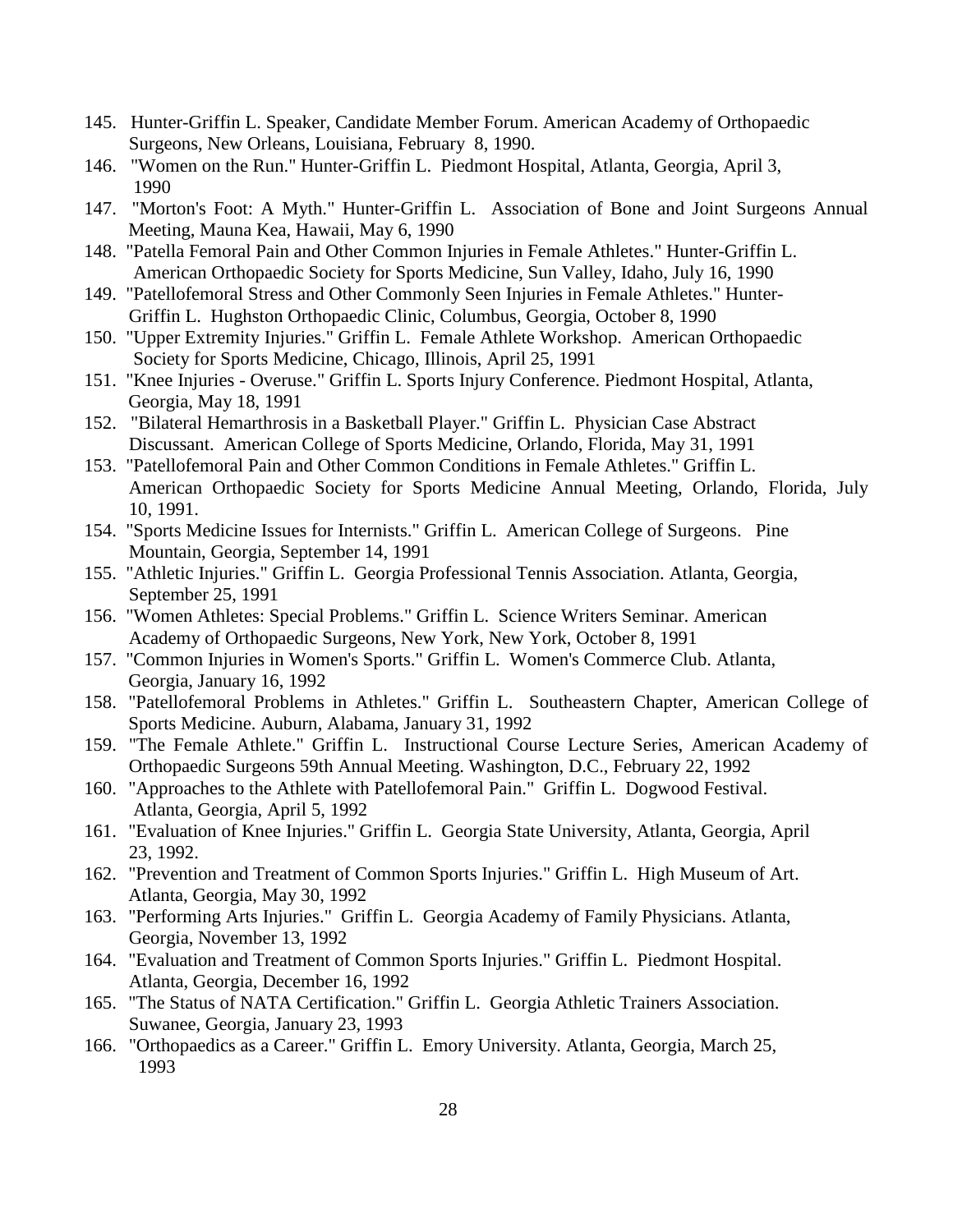- 167. "The Young Female Athlete," Griffin L. Courses on The Young Female Athlete. American Academy of Orthopaedic Surgeons. Hilton Head Island, South Carolina, April 15-17, 1993.
- 168. "Rehabilitation of the Knee," Griffin L. Courses on The Young Female Athlete. American Academy of Orthopaedic Surgeons. Hilton Head Island, South Carolina, April 15-17, 1993.
- 169. "Gymnastics." Griffin L. Courses on The Young Female Athlete. American Academy of Orthopaedic Surgeons. Hilton Head Island, South Carolina, April 15-17, 1993
- 170. "Women in Sports." Griffin L. National Association of Orthopaedic Nurses. Reno, Nevada, May 26, 1993
- 171. "What's Happening in Sports Medicine?" Griffin L. Sports Medicine Camp. Georgia Tech Athletic Association. Atlanta, Georgia, June 29, 1993
- 172. "The Female Athlete at Risk" Griffin L. Instructional Course Lecture. American Orthopaedic Society for Sports Medicine. Sun Valley, Idaho, July 13, 1993
- 173. "Women's Sports Injuries." Griffin L. National Association of Orthopaedic Nurses. Atlanta, Georgia, October 12, 1993
- 174. "Evaluation of the Acutely Injured Knee." Griffin L. Advanced Athletic Training Course, Georgia State University, Atlanta, Georgia, October 25, 1993
- 175. "A Medical Hodgepodge: The Physician-Trainer Relationship, Legal Issues, Tips on the Preparticipation Examination, The Importance of a Formal Emergency Plan, and New Directions for Conditioning Programs." Griffin L. Georgia Athletic Trainers Association, Suwanee, Georgia, January 10, 1994
- 176. "Prevention of Running Injuries." Griffin L. Post Village Runners Group, Smyrna, Georgia, February 1, 1994
- 177. "Running Injuries." Griffin L. Core Curriculum Program, Emory University Medical School, Atlanta, Georgia, February 7, 1994
- 178. "Is Ultrasonography a Reliable Way to Confirm the Diagnosis of Morton's Neuroma?" Griffin L, Kaminsky S, Milsap J. Association of Bone and Joint Surgeons, Carlsbad, California, May 15, 1994
- 179. "How to Keep athletes...and Your Family Healthy." Griffin L. Kappa Kappa Gamma Convention, Atlanta, Georgia, June 25, 1994
- 180. "The Female Athlete at Risk." Griffin L. Instructional Course Lecture. American Orthopaedic Society for Sports Medicine, Palm Desert, California, June 27, 1994
- 181. "Bone Business & More." Griffin L. National Association of Orthopaedic Nurses, Atlanta, Georgia, September 25, 1994
- 182. "Stress Fractures." Griffin L. Dunwoody High School, Atlanta, Georgia, October 10, 1994 183. "Evaluation and Treatment of the Acutely Injured Knee." Griffin L. Georgia State University, November 2, 1994.
- 184. "Reflex Sympathetic Dystrophy." Griffin L. Annual Meeting of the Georgia Athletic Trainers Association, Suwanee, GA, January 7, 1995
- 185. "Why Exercise?" Griffin L. Kappa Kappa Gamma Annual Meeting, Atlanta, GA, February, 1995
- 186. "Female Athlete at Risk," Griffin L. Instructional Course at AOSSM's 21st Annual Meeting, Toronto, Canada, July 16, 1995
- 187. "Female Athlete at Risk," Griffin L. Instructional Course at AOSSM's 22nd Annual Meeting, Orlando, Florida, June 16-20, 1996
- 188. "Weight Training for Women Over 30: Orthopaedic Update 95," Griffin L. Science Writers' Seminar, New York, NY, October, 10, 1995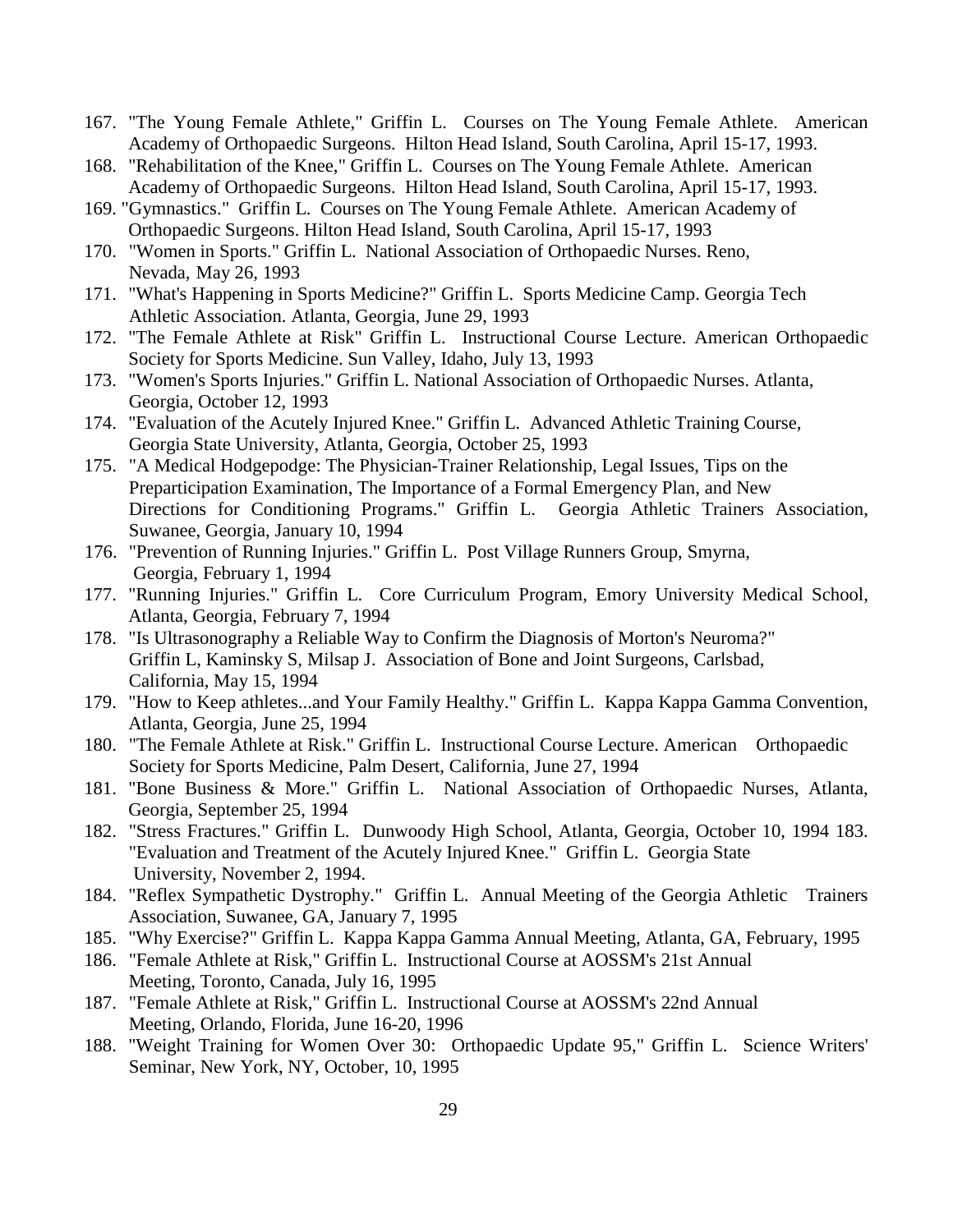- 189. "Traumatic Injuries of the Ankle and Foot," Griffin L. Georgia Athletic Trainers Association Annual Meeting, Atlanta, GA, January 5-6, 1996
- 191. "Discusser Biomechanics Issues". Griffin L. AOSSM Annual Meeting, Orlando, FL, June, 1996.
- 192. "Volleyball Injuries," Griffin L. Summer Games: Sports Medicine Review, March 13-17, 1996
- 193. "Orthopaedic View of the Changes in the Athletic Training Profession Over the Last Decade," Griffin L. Southeast Athletic Trainers Association Annual Meeting, March 22- 24, 1996
- 194. "Epidemiological Considerations of ACL Injuries: New Findings, Current Concepts, and Research and Rehabilitation," Griffin L. AOSSM and Sports Physical Therapy Section (APTA), Orlando, FL, June 15, 1996
- 195. "Overuse Injuries in Sports," Griffin L. Nicholas Davies Lecture, Piedmont Hospital, May 23, 1996
- 196. "Media Training," Griffin L. AOSSM 22nd Annual Meeting, June 17 1996
- 197. "Evaluating the Acutely Injured Knee," Griffin L. Guest Lecturer, Graduate Sports Medicine Program, Georgia State University, Atlanta, Georgia, November 20, 1996
- 198. "Women and Sports," Griffin L. Bone Business and More, Annual Meeting-Atlanta Chapter, National Association of Orthopaedic Nurses, Atlanta, Georgia, October 05, 1996
- 199. "Patella Pain: Evaluation and Management," Griffin L. Office Orthopaedics Course, Atlanta, Georgia, September 28, 1996
- 200. "ACL Tears," Griffin L. Sporting Injuries of the Lower Extremity, Atlanta, Georgia, January 18, 1997
- 201. Moderator, "Sports Medicine," Griffin L. Scientific Session, AAOS Meeting, San Francisco, California, February 13, 1997
- 202. "ACL Injuries in the Female Athlete," Griffin L. A symposium with W.B. Kibler, M.D., SEACSM 1997 Meeting, Atlanta, Georgia, January 24, 1997
- 203. "Evaluating and Treating Knee Injuries," Griffin L. Guest Lecturer, Department of Rehabilitation Medicine, Emory University School of Medicine, January 30, 1997
- 204. "ACL Injuries in Women Athletes: Identifying the Risk Factors," Griffin L. Guest Faculty for Disputation Program, Yale University School of Medicine, May 30, 31, 1997
- 205. "ACL Noncontact Injuries in Female Athletes," Griffin L. Instructional Course AAOSM  $23<sup>rd</sup>$  Meeting, Sun Valley, Idaho, June 23, 1997
- 206. "Overuse Injuries in the Athlete," Griffin L. Emory Clinic Monday Night School, Atlanta, Georgia, August 18, 1997
- 207. "Beginning a Weight Training Program" Griffin L. Peachtree Orthopaedics Seminar. Office Orthopaedics: When to Treat, When to Street. Atlanta, Georgia, September 20, 1997
- 208. "Acute Knee Injuries," Griffin L. Peachtree Orthopaedics Seminar. Office Orthopaedics: When to Treat, When to Street. Atlanta, Georgia, September 20, 1997
- 209. "ACL Reconstruction: Cost Analysis of Immediate Post Surgical Discharge vs. Postop Admission to Observation Status," Griffin L. Annual Meeting of the Georgia Orthopaedic Society Inc., Sea Island, Georgia, October 11, 1997
- 210. "Youth Fitness," Griffin L. AAOS Science Writer's Seminar, New York, New York, October 28, 1997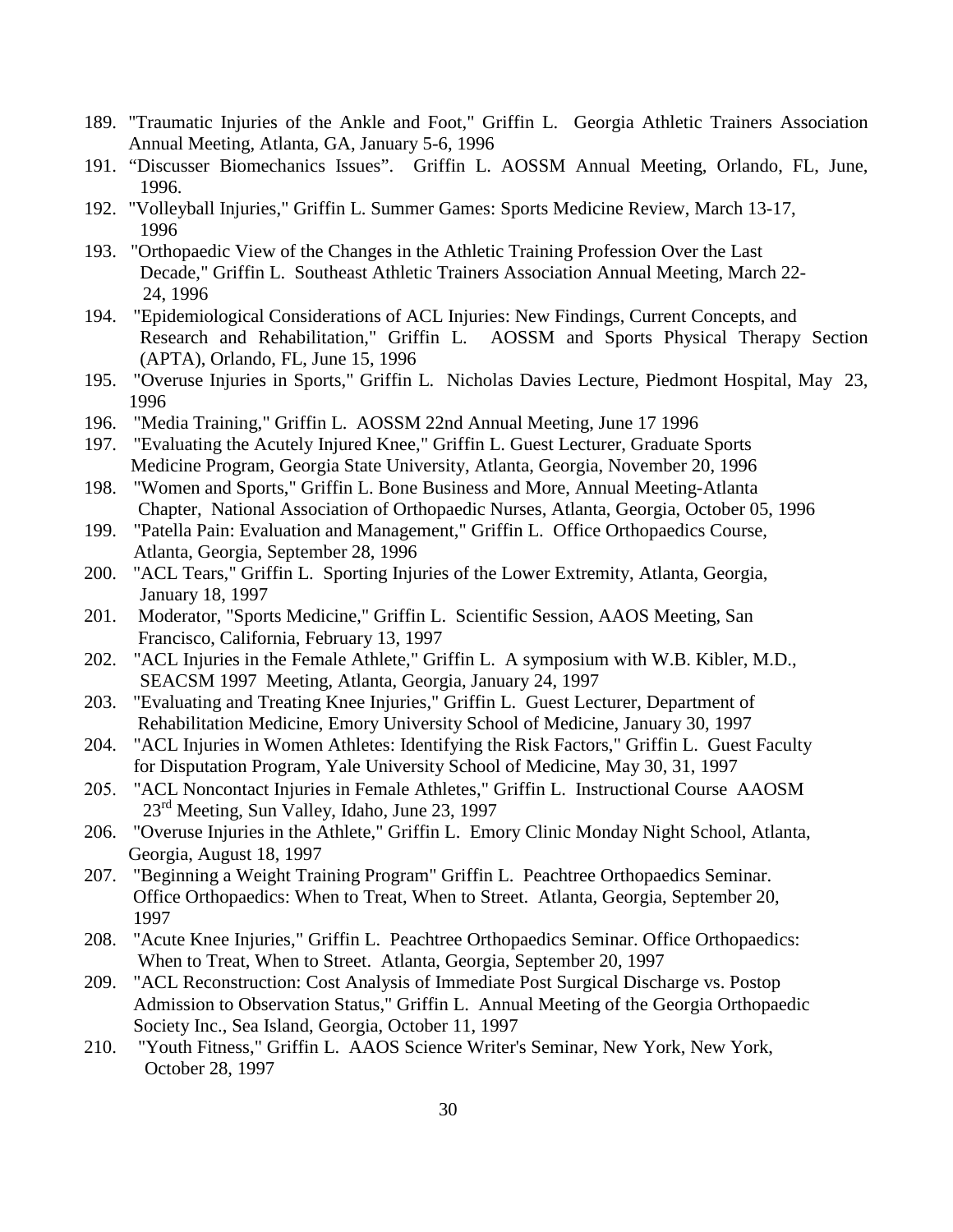- 211. "ACL Injuries in Women: Prevention Techniques Can Only be Developed Once Research Has Better Defined the Causes of This All Too Common Injury in Women Athletes." Griffin L. NIH meeting Beyond Hunt Valley: Research on Women's Health for the 21<sup>st</sup> Century, Bethesda, Maryland, November 17, 1997
- 212. "Stress Fractures: Their Recognition, Treatment and Tips for Prevention." Griffin L. 8<sup>th</sup> Annual SEC Sports Medicine Symposium, Atlanta, GA, March 5-6, 1998
- 213. "Diagnosis and Management of Orthopaedic Problems Commonly Found in Women." Griffin L. Instructional Course, 65<sup>th</sup> Annual AAOS Meeting, New Orleans, LA, March 20, 1998
- 214. "ACL Non-contact Injuries in Women Athletes Update." Griffin L. Instructional Course,  $65<sup>th</sup>$  Annual AOSSM Meeting, Vancouver, BC, July 12-15, 1998
- 215. "Prevention Techniques to Minimize the Occurrence of ACL Injuries in Female Athletes." Griffin L. Scientific Program, 52<sup>nd</sup> Annual Georgia Orthopaedic Society Meeting, Sea Island, GA, October 9, 1998
- 216. "Female Athlete at Risk" Griffin L. Instructional Course, 25<sup>th</sup> Annual AOSSM Meeting, Traverse City, Michigan June 18, 1999
- 217. "Henning's Prevention Program," Griffin L. ACL Consensus Symposium, June 8, 1999
- 218. "Patellofemoral Pain," Griffin L. Office Orthopaedics, Feb 28, 1999, Atlanta, Georgia
- 219. "ACL Prevention Issues" Griffin L. NIH-AAOS Symposium Hunt Valley, Maryland June 9, 1999
- 220. "Report of the Inter-Association Task Force on Cervical Spine Issues" L. Griffin 1999 NATA-District Lecture Series, Atlanta, Georgia March 28, 1999
- 221. "Health Care for the Youth Sport Participant," Griffin L. NATA-REF's Conference on Youth Sport Injuries, Atlanta, GA, Nov 18, 1999
- 222. "Evaluation of the Injured Knee", Griffin L. Guest Lecturer, Georgia State University, Graduate Sports Medicine Program, Atlanta, GA, April 5, 2000
- 223. "Prevention and Rehabilitation of ACL Injuries", Griffin L. Great Lakes Athletic Trainers Association Annual Meeting, Detroit, Michigan, May 10, 2000
- 224. "Prevention of ACL Non-Contact Injuries: Report on the Hunt Valley Consensus Conference", Griffin L. Association of Bone and Joint Surgeons Annual Meeting, San Antonio, Texas, May20, 2000
- 225. "Non-Contact ACL Injuries: Risk Factors, Mechanisms of Injury, Treatment and Prevention Tips", Griffin L. AAOS Instructional Course 67<sup>th</sup> Annual Meeting, Orlando, Florida-Moderator, March 17, 2000
- 226. "Prevention Strategies for Non-Contact ACL Injuries", Griffin L. Instructional Course, AAOS 67<sup>th</sup> Annual Meeting, Orlando, Florida, March17, 2000
- 227. "Clinical Case Session: Acute Knee Injuries" Griffin L. American College of Sports Medicine 2001 Annual Meeting, Baltimore Maryland, June 1, 2001
- 228. "Female ACL Injuries: Prevention Strategies" Griffin L. Mini Symposium, ACSM, 2001 Annual Meeting, Baltimore Maryland, May 30 – June 2, 2001
- 229. "Preventing Children Sport Injuries" Griffin L. Media Briefing Session, 68<sup>th</sup> Annual AAOS Meeting, San Francisco, CA March 1, 2001
- 230. "ACL Injuries in Female Athletes: Prevention Strategies" Griffin L. Instructional Course 68th Annual AAOS Meeting, San Francisco, CA, March 2, 2001
- 231. "Management of Crisis Situations" Griffin L. GATA Annual Meeting, Atlanta, GA,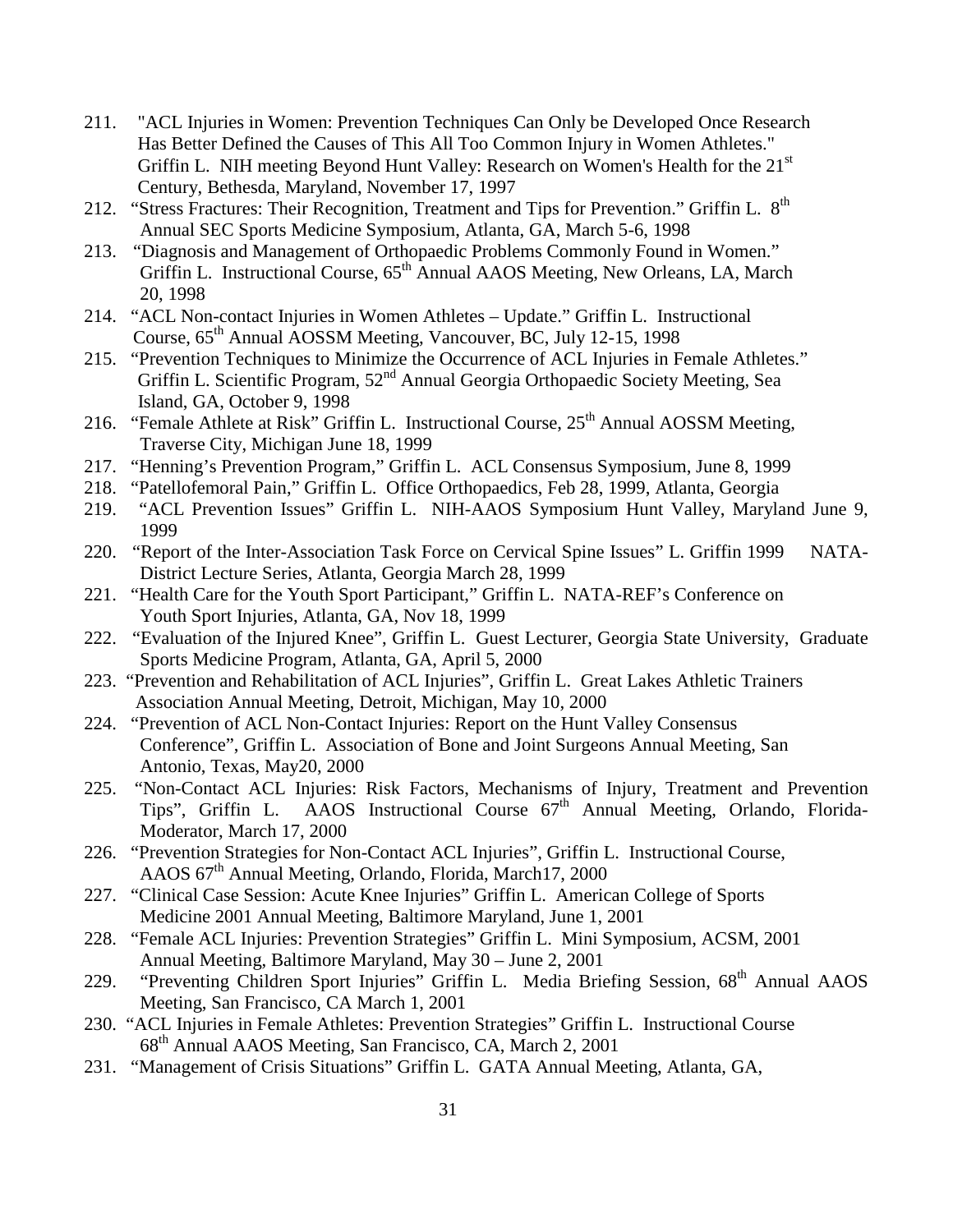January 5-6, 2001

- 232. "Tips for Preventing ACL to Young Athletes" Griffin L. University of Michigan Orthopaedic Society Annual Meeting, Ann Arbor Michigan, September 29, 2000
- 233. "Skeletal Health in the Female Athlete" Griffin L. SEATA 2001 Annual Meeting, Atlanta, GA, March 24, 2001
- 234. "Prevention Strategies to Curb the Epidemic of Non-Contact ACL Injuries" Griffin L. Orthopaedic Update: AAOS Media Day, New York, NY, October 17, 2000
- 235. "Injury Prevention in Organized Sports" Griffin L. Christ the King Health Day, Atlanta, GA, February 7, 2001
- 236. "Prevention Strategies for Non-Contact ACL Injuries in Female Athletes," Griffin L. Symposium, "ACL Injuries in Female Athletes: Epidemiology, Risk Factors, Biomechanics and Prevention Strategies," American College of Sports Medicine's 48<sup>th</sup> Annual Meeting, Washington, D.C. June 2001.
- 237. "ACL Injuries, Extrinsic Factors and Prevention," Griffin L. Ruth Jackson Orthopaedic Society Biennial Meeting, Rosemont, Illinois, October 26, 2001.
- 238. "ACL: Gender Differences-Current Concepts," Griffin L. Current Concepts in Sports Medicine, Sponsored by Peachtree Orthopaedic Clinic, Atlanta, Georgia, January 12, 2002.
- 239. "Weekend Warrior," Griffin L. SEACSM Graduate Seminar-30<sup>th</sup> Annual Meeting, Atlanta, Georgia, February 1, 2002.
- 240. "Effectiveness of a Neuromuscular and Proprioceptive Training Program in Preventing the Incidence of ACL Injuries in Female Athletes: Year Two," Mandelbaum, B, Griffin, L, Gilchrist, J, Silvers, H, Watanabe, D, Garrett, W Specialty Day of American Orthopaedic Society for Sports Medicine, Dallas, Texas, February 9, 2002.
- 241. "Prevention of Non-Contact ACL Injuries in Female Athletes," Griffin L. Southern Medical Association Annual Meeting, Atlanta, Georgia, March 7, 2002.
- 242. "Prevention of Non-Contact ACL Injuries in Female Athletes," Griffin L. Southern Orthopaedic Association 12<sup>th</sup> Annual SEC Sports Medicine Symposium, Atlanta, Georgia, March 7-9, 2002.
- 243. "Special Considerations in Surgical Procedures of the ACL," Griffin L. Middle Tennessee State University, Athletic Training Educational Program, Murfreesboro, Tennessee, April 19, 2002.
- 244. "Athletic Spine Injuries," Griffin L. Cornhuskers State Game, Lincoln, Nebraska, May 4, 2002.
- 245. "Kids: Tennis Shoes to Toe Shoes," Griffin L. Sports for All Season, A Conference by Piedmont Hospital, Atlanta, Georgia, October 25, 2002.
- 246. "ACL Surgery in the Female Athlete," Griffin L. Arthroscopy Association of North America, Palm Desert, California, November 17, 2002.
- 247. "Injuries in Runners" Griffin L. Piedmont Hospital Medical Grand Rounds, December 19, 2002.
- 248. "The Female Athlete," Griffin L. Symposium "Care of the Young Athlete" American Academy of Orthopaedic Surgeon's  $70<sup>th</sup>$  Annual Meeting, New Orleans, Louisiana, February 5, 2003.
- 249. "ACL Surgery in the Female Athlete," Griffin L. American Academy of Orthopaedic Surgeons' 70<sup>th</sup> Annual Meeting, New Orleans, Louisiana, February 9, 2003
- 250. "Update on ACL Injuries in Female Athletes," Griffin L, Annual Badgley Day Program,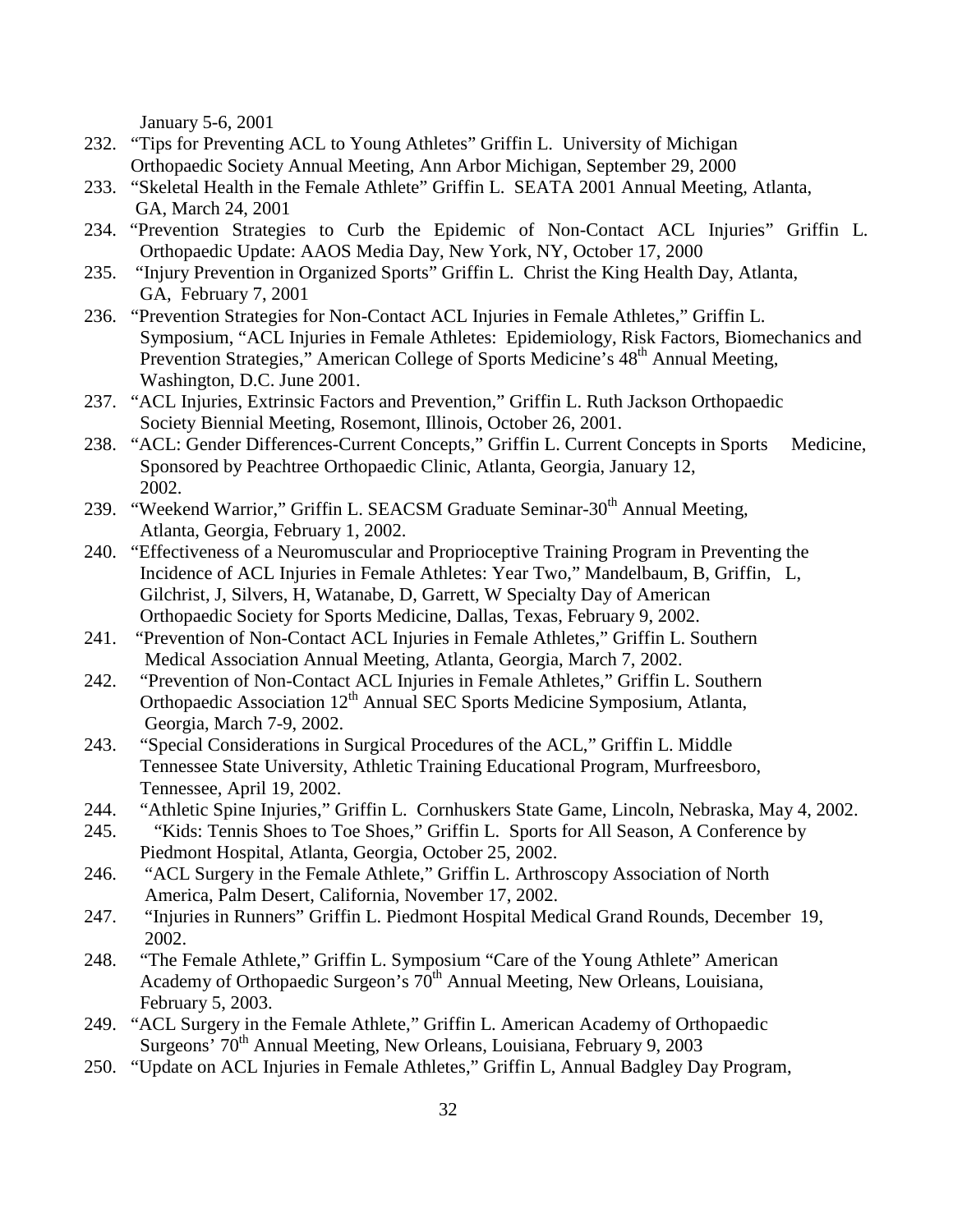University of Michigan Orthopaedic Alumni Meeting, Ann Arbor, MI, September 12 2003.

- 251. "Knee Injuries," Griffin L, Traveler's Medical Strategies Seminar, Atlanta, GA, September 23, 2003.
- 252. "Evaluation of the Acutely Injured Pediatric Knee", Griffin L, Grady Trauma Conference, Stone Mountain, GA, October 31, 2003.
- 253. "ACL Prevention Strategies," Griffin LY, Combined Grand Rounds, Massachusetts General Hospital, Children's Hospital, Bringham and Women's Hospital, Boston MA, February 11, 2004.
- 254. "Patella Pain," Griffin LY. Office Orthopaedics Course, Atlanta, GA, February 14, 2004.
- 256. "Youth Sport Injuries." Griffin LY, There is No Business Like Bone Business, Annual Meeting, Atlanta Chapter of NAON, Atlanta, GA February 28, 2004
- 257. "Emergency Preparedness: Things to Consider Before the Game Starts." Griffin LY, AAOS Instructional Course, "The Adolescent Athlete: Basics and Beyond", American Academy of Orthopaedic Surgeons' 71<sup>st</sup> Annual Meeting, San Francisco, CA, March 10, 2004.
- 258. "A Randomized Controlled Trial to Prevent Noncontact ACL Injuries in Female Collegiate Soccer Players." Gilchrist J, Mandelbaum BR, Melancon H, Ryan G, Griffin LY, Silvers HJ, Watanabe DS, and Dick RW, American Orthopaedic Society for Sports Medicine Specialty Day, San Francisco, CA, March 13, 2004.
- 259. "ACL Prevention Strategies in the Female Athlete and Soccer: Implementation of a Neuromuscular Training Program to Determine Its Efficacy on the Incidence of ACL Injury." Mandelbaum BR, Silvers HJ, Watanabe DS, Knarr J, Thomas S, Sampson S, Knapp T, Yinger K, Kirkendall DT, Griffin LY, Garrett WE Jr, AOSSM Specialty Day, AAOS Annual Meeting Dallas Texas, February 4, 2002
- 260. "Evaluation of the Acutely Injured Knee." Griffin LY, Annual Presentation Athletic Training Program, Georgia State University, April 19, 2004.
- 261. "Preventing Non-Contact ACL Injuries." Griffin, LY, Symposium: The Female Athlete, American College of Sports Medicine 51<sup>st</sup> Annual Meeting, Indianapolis, IN, June 2, 2004.
- 262. "A Pilot Study Examining Acceptability, Compliance, and Quality Assurance of the Alternative Warm-up Program Tested in NCAA Division I Women Soccer Teams." Griffin LY, in Symposium, "ACL Prevention of the Female Athlete: Development, Maturity, Dissemination of a Neuromuscular Prevention Program", American College of Sports Medicine  $51<sup>st</sup>$  Annual Meeting, Indianapolis, IN, June 4, 2004.
- 263. "Current Trends in Surgical Management of ACL Injuries." Griffin LY, in Clinical Symposium, "Advances in ACL Injury Management", National Athletic Trainers Association 55th Annual Meeting, Indianapolis, IN, June 16, 2004.
- 264. "A Randomized Controlled Trial to Prevent Non-Contact ACL Injuries In Female Collegiate Soccer Players." Griffin LY, Mandelbaum B, Gilchrist J, Malancom H, Ryan G, Silvers H, Watanabe D, Dick R, Association of Bone and Joint Surgeons  $56<sup>th</sup>$  Annual Meeting, Nashville, TN June 17, 2004.
- 264. "The Flood Of Orthopaedic Media Information: Your Influence On It and Its Influence On You and Your Patients." Griffin, LY, In Symposium, "Evaluating the Flood of Industry and Media Information", American Orthopaedic Association  $117<sup>th</sup>$  Annual Meeting, Boston, MA, June 24,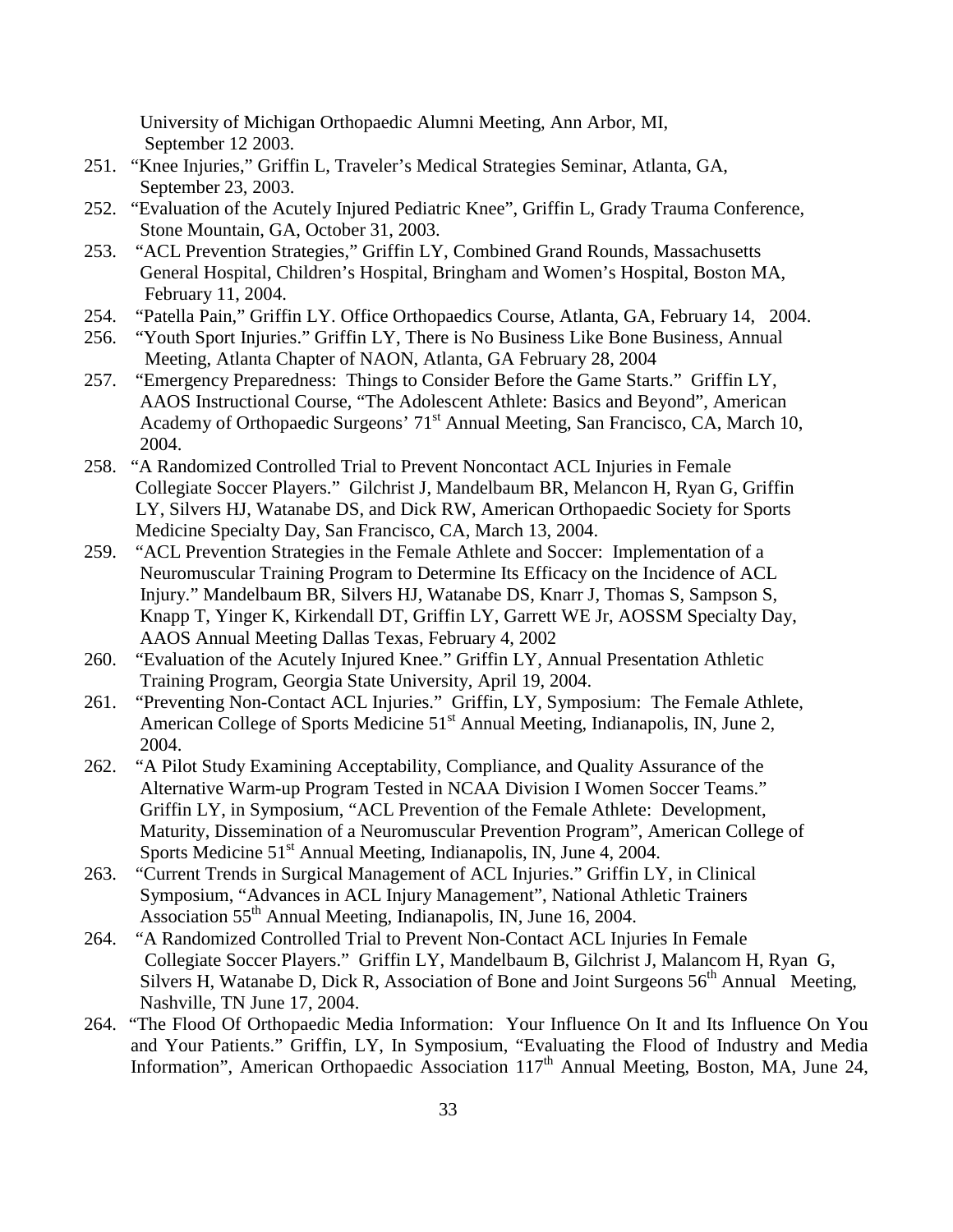2004.

- 266. "Instructional Course, Patellofemoral Stress Syndrome: Definition, Diagnosis and Conservative and Surgical Management." Griffin LY, Presentation at the Reunion of the VIII Runion DE Traumatologia Y Medicina Del Deporte, Mexico City, Mexico July 16, 2004
- 267. "Injuries In Female Athletes: Epidemiology, Diagnosis and Treatment." Griffin LY Presentation at the Reunion of the VIII Runion DE Traumatologia Y Medicina Del Deporte, Mexico City, Mexico July 16, 2004.
- 268. "Prevention of ACL Injuries in Female Athletes- Is it Possible?" Griffin LY, Clinical Orthopaedic Society 92<sup>nd</sup> Annual Meeting, Wild Dunes, SC, October 22, 2004.
- 269. "ACL Reconstruction of the Skeletally Immature." Griffin LY, Forum Annual Meeting Naples, Florida, January 21, 2005.
- 270. "Current Concepts In Sports Medicine: Patellofemoral Pain." Griffin LY, Orthopaedics, Course Sponsored by Peachtree Orthopaedic Clinic, Atlanta, GA, February 19, 2005
- 271. "Update on ACL Prevention Issues." Griffin LY, "Current Concepts In Sports Medicine", Sponsored by Peachtree Orthopaedic Clinic and Piedmont Hospital, Atlanta, GA, February 19, 2005.
- 272. "Emergency Preparedness: Things to Consider Before the Game Starts." Griffin LY, AAOS Instructional Course, "The Adolescent Athlete: Basics and Beyond", AAOS 72<sup>nd</sup> Annual Meeting Washington, DC, February 24, 2005.
- 273. "Sport Specific Shoulder Injuries In Women Athletes." Griffin LY, Southern Orthopedics Association Annual Meeting, Atlanta, GA, March 12, 2005.
- 274. "Evaluation of the Acutely Injured Knee." Griffin LY, Annual Presentation Athletic Training Program, Georgia State University, Atlanta, GA, March 21, 2005.
- 275. "ACL Prevention." Griffin LY, Grady Conference, Atlanta, Georgia, May 31, 2005.
- 276. "Evaluation of ACL Injury", Griffin LY, Worker's Compensation Conference, Peachtree Orthopaedic Clinic, Atlanta, GA August 17, 2005.
- 277. The Gen X Woman: Strength, Stress & Self", Griffin LY, in Life Cycle of the Athlete: Your Body's Changing Frame. American Academy of Orthopaedic Surgeons and National Athletic Trainers Association, Press Conference, New York, NY, October 18, 2005.
- 278. "Can We Prevent ACL Injuries", Griffin LY, 2006 Baseball Team Medicine Conference, Atlanta, GA, January 6, 2006.
- 279. "Emergency Preparedness: Things to Consider Before the Game Starts." Griffin LY, AAOS Instructional Course, "The Adolescent Athlete: Basics and Beyond", AAOS 73rd Annual Meeting, Chicago, IL, March 21, 2006.
- 280. "Sex and Gender Based Differences in Etiology of ACL Injuries." Griffin LY, in Women's Sports Injuries: Sex and Gender Based Differences. Moderator, Kimberly Templeton. AAOS Instructional Course 73rd Annual Meeting, Chicago, IL, March 24, 2006.
- 281. "Evaluation of the Acutely Injured Knee." Griffin LY, Lecture, Kinesiology and Health Department, Georgia State University, March 27, 2006.
- 282. "Musculoskeletal Inflammation: Enhance or Inhibit." Griffin LY, 2006 ACSM Annual Meeting, Denver, CO, May 31-June 3 2006.
- 283. "Inflammation After Acute Musculoskeletal Injuries: Friend or Foe?" Griffin LY ACSM 53rd Annual Meeting, Denver, CO, June 3, 2006.
- 284. "Musculoskeletal Inflammation: Should We Treat?" Griffin LY, NATA 57<sup>th</sup> Annual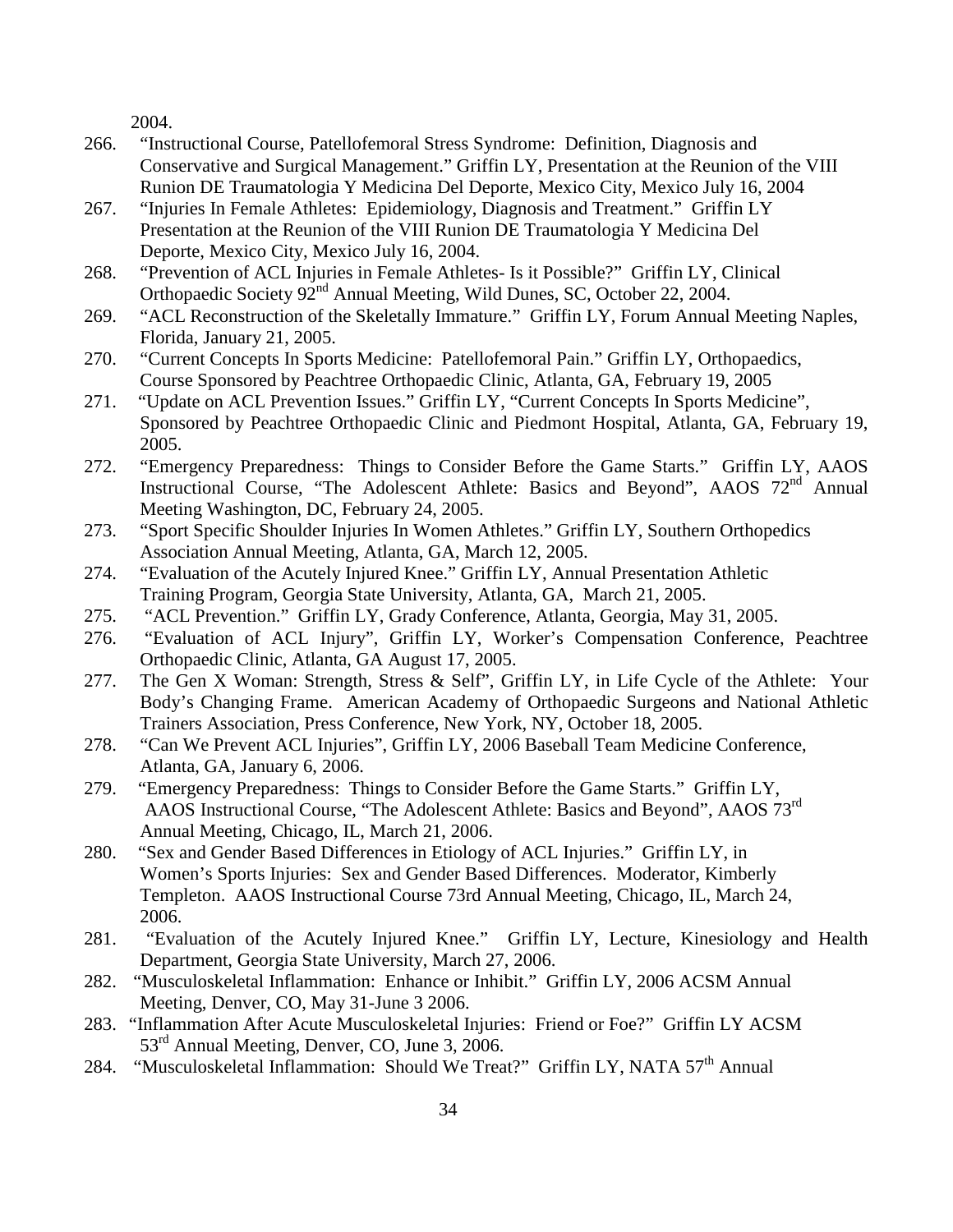Meeting, Atlanta, GA, June 14-18, 2006.

- 285. "Risk Factors for Noncontact ACL Injury: What Have We Learned Since 1999?" Griffin LY NATA 57<sup>th</sup> Annual Meeting & Clinical Symposia, Atlanta, GA, June 16, 2006.
- 286. "Magnitude of the Problem: ACL Injury Epidemiology". Griffin LY AOSSM Education Committee Pre-Conference Programs, Hershey, PA, June 28, 2006.
- 287. "Common Overuse Injuries- A Few Examples". Griffin LY, Peachtree Orthopaedic Clinic Lunch and Learn, Atlanta, GA, November 16, 2006.
- 288. "When to Treat. When to Street: Patellofemoral Pain". Griffin LY, Office Orthopaedics, Peachtree Orthopaedic Clinic, Atlanta, GA, February 3, 2007.
- 289. "Inflammation After Acute Musculoskeletal Injury: Basic Science and Clinical Perspectives." Griffin LY SEACSM 35<sup>th</sup> Annual Meeting, Charlotte, NC, February 9, 2007.
- 290. "Women's Sports Injuries: Sex and Gender-Based Differences in Etiology." Griffin LY AAOS 2007 Annual Meeting, San Diego, CA, February 15, 2007.
- 291. "Symposium: Women's Sports Injuries: Sex and Gender-Based Differences in Etiology." Griffin LY, RJOS 8<sup>th</sup> Biennial Meeting, Kansas City, MO, October 6, 2007.
- 292. "Current Concepts, Treatment & Rehabilitaiton of the Female Athlete." Griffin LY, KU Continuing Education, Kansas City, MO, October 6, 2007.
- 293. "Medical Aspects of Sports Medicine". Griffin LY, GOS 2007 Annual Meeting, Greensboro, Georgia, October 13, 2007.
- 294. "ACL Injuries in Women", Griffin LY, Webinar AAOS, November 15, 2007.
- 295. "Medical Care of the Athlete", Griffin LY, AAOS Board Maintenance of Certification Preparation and Review. Cambridge, MA, December 7, 2007.
- 296. "Evaluation and Management of Acute Medical Conditions in Athletes". Griffin LY, Current Concepts in Sports Medicine, Peachtree Orthopaedic Clinic, Atlanta, GA, January 12, 2008.
- 297. "Women's Sports Injuries: Sex and Gender Based Differences in Etiology and Prevention". Griffin LY, AAOS 2008 Annual Meeting, San Francisco, CA, March 5, 2008.
- 298. "Medical Care of the Athlete". Griffin LY, AAOS Board Maintenance of Certification Preparation and Review #3326, Boston, MA, December 4-7, 2008.
- 299. "Patellofemoral Pain Syndrome" Griffin LY, Office Orthopaedics, Peachtree Orthopaedic Clinic, Atlanta, GA January 7, 2009.
- 300. Preexisting Arthritis and Injury in the Workplace. Joint Program with Swift, Currie, McGhee & Hiers and McAngus, Goudelock, and Courie, LLC out of North Carolina/ South Carolina on Worker's Compensation Medical Issues . Atlanta GA, May 1, 2009.
- 301. "Inflammatory Response: When to enhance? When to Inhibit?"  $10<sup>th</sup>$  Annual Forum Meeting. Scottsdale, AZ, January 15-17, 2009.
- 302. "Sex Matters: ACL Injuries." AAOS Webinar, October 2008**.**
- 303. "Osteoporosis" Piedmont Healthcare Leadership Meeting sponsored by Piedmont Healthcare. November 7-8, 2008.
- 304. "Ask the Doctor about your Bone Health". LY Griffin, Piedmont Hospital, Spirit Girls Night Out. Atlanta GA, October 15, 2009.
- 305. "Evaluation of Acute Knee Injuries." LY Griffin, MS-2 Elective Course, Emory School of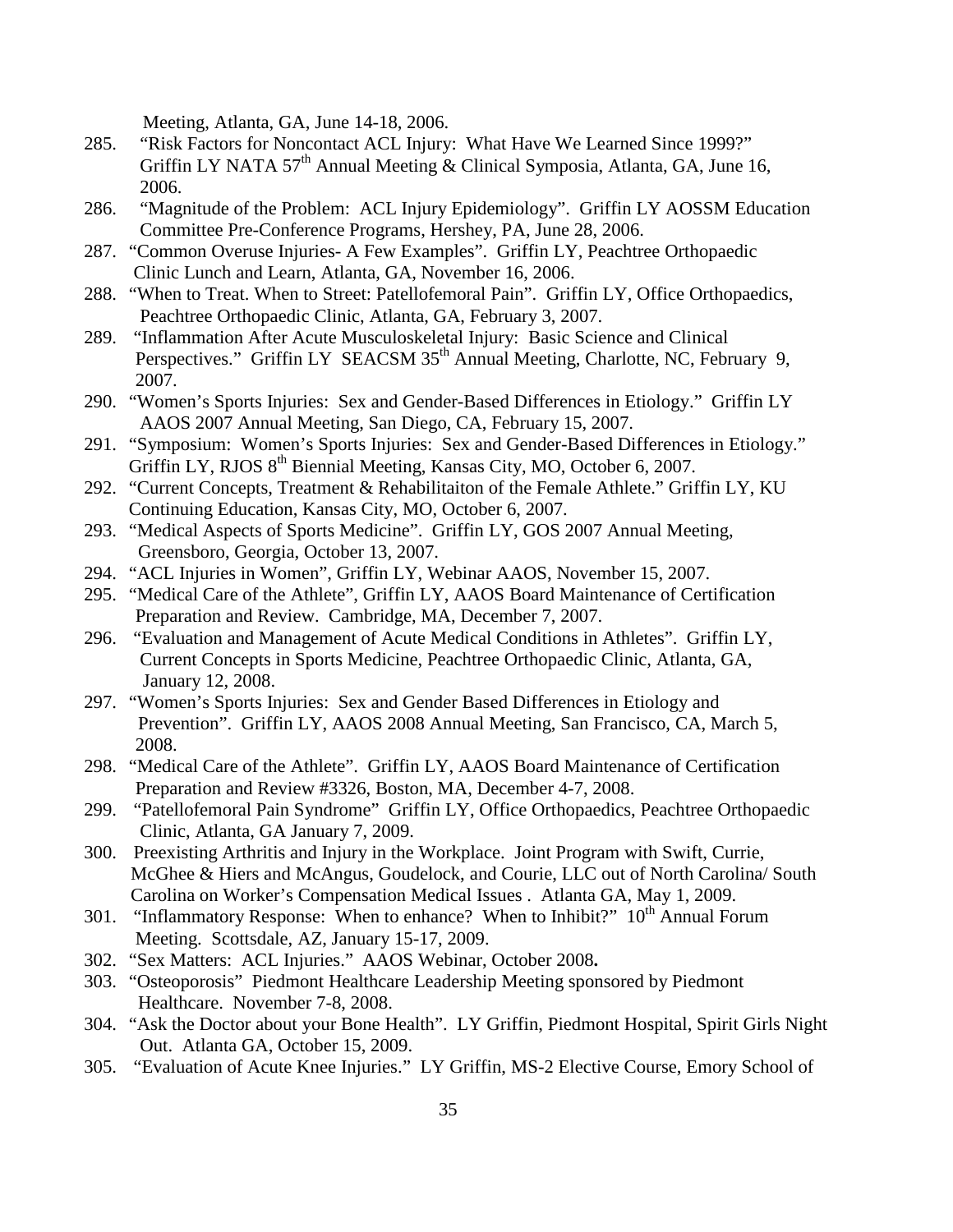Medicine, Atlanta GA, November 12, 2009.

- 306. "Life as a Woman Orthopaedist Resident." LY Griffin, Women in Medicine Panel, Emory University School of Medicine, Atlanta GA, July 20, 2010.
- 307. "PRP- Just another Sports Fad." LY Griffin, Georgia Orthopaedic Society, Sea Island, Georgia, October 15, 2010.
- 308. "Update in Prevention of ACL Injuries". LY Griffin, Current Concepts in Sports Medicine, Peachtree Orthopaedic Clinic Conference, Atlanta GA, January 30, 2010.
- 309. "Medical Care of the Athlete." LY Griffin, Care Multidisciplinary Symposium, St. Francis Hospital, Columbus GA, February 6, 2010.
- 310. "Platelet Rich Plasma Therapy (PRP). Does it Work and Why?" LY Griffin, Current Topics in Sports Medicine: A Spring Training Conference, Scottsdale, AZ, The CACTIS Foundation (Scottsdale, AZ), March 12, 2011.
- 311. Atlanta Bar Workers Compensation, Knee Arthritis, April 15, 2011, Capitol City Club.
- 312. "The Young Sports Medicine Specialist Workshop". LY Griffin, Forum, San Diego, CA, July 9, 2011.
- 313. "Evaluation of Acutely Injured Knee". LY Griffin, Current Concepts in Sports Medicine, Peachtree Orthopaedic Clinic Conference, Atlanta GA, November 5, 2011.
- 314. "PRP Uses, Evidence, and FDA Approval." Forum, Park City, UT, January 12-15, 2012.
- 315. Guest Lecturer, Georgia State University; Training in Sports Medicine: Evaluation of the acutely Injured Knee, March 22, 2012.
- 316. "Save That Tooth: Health Tip for The Weekend Warrior, Braves Radio." Griffin LY, Office Orthopaedics, Peachtree Orthopaedic Clinic, Atlanta, GA 2012.
- 317. "Medical Issues in Sport". LYG POC Current Concepts in Sports Medicine, Atlanta GA, April 21, 2012.
- 318. "Orthopaedic Issues in Worker's Compensation: Degenerative Arthritis in the Work Place." Griffin LY, The 9<sup>th</sup> Annual Georgia Workers' Compensation Claims Examiner Conference, Dunwoody, GA, October 10, 2012.
- 319. "Issues in Obese Athletes." Griffin LY, AAOS Now Forum Obesity and Orthopaedics, Chicago, IL, March 18, 2013.
- 320. Moderator AAOS Now Symposium, "Stem Cells in Orthopaedics Myth, Miracle or Somewhat in Between", New Orleans, LA, March 10, 2014.
- 321. "Orthopaedic Issues in Workers' Compensation" The 11<sup>th</sup> Annual Georgia Workers' Compensation Claims Examiner Conference, McLain and Merritt, PC, Dunwoody, GA, October 16, 2014.
- 322. "Knee Arthritis and Injury in the Workplace" The Forum Women in Sports Medicine 16<sup>th</sup> Annual Meeting, Hilton Head Island, South Carolina, January 15-17, 2015.

### **Publications (Articles):**

- 1. "Immunofluorescent Detection of Autoantibodies in Canine Neoplasms." Yurko L, Bigley N, Dodd M, and Wilson G. Bacteriological Proceedings, 8, 1968. Abstract printed in *Umschau in Wissenschaft und Technik*, September, 1968.
- 2. "Tumor Group Specificity of Autoantibodies Produced in Canine Neoplasms." Yurko L, Bigley N, Dodd M, and Wilson G. *Federation Proceedings*, 28, 1969.
- 3. "Autoantibodies in Canine Neoplasms. I. Reactivity of Autologous 7s with tumor cells."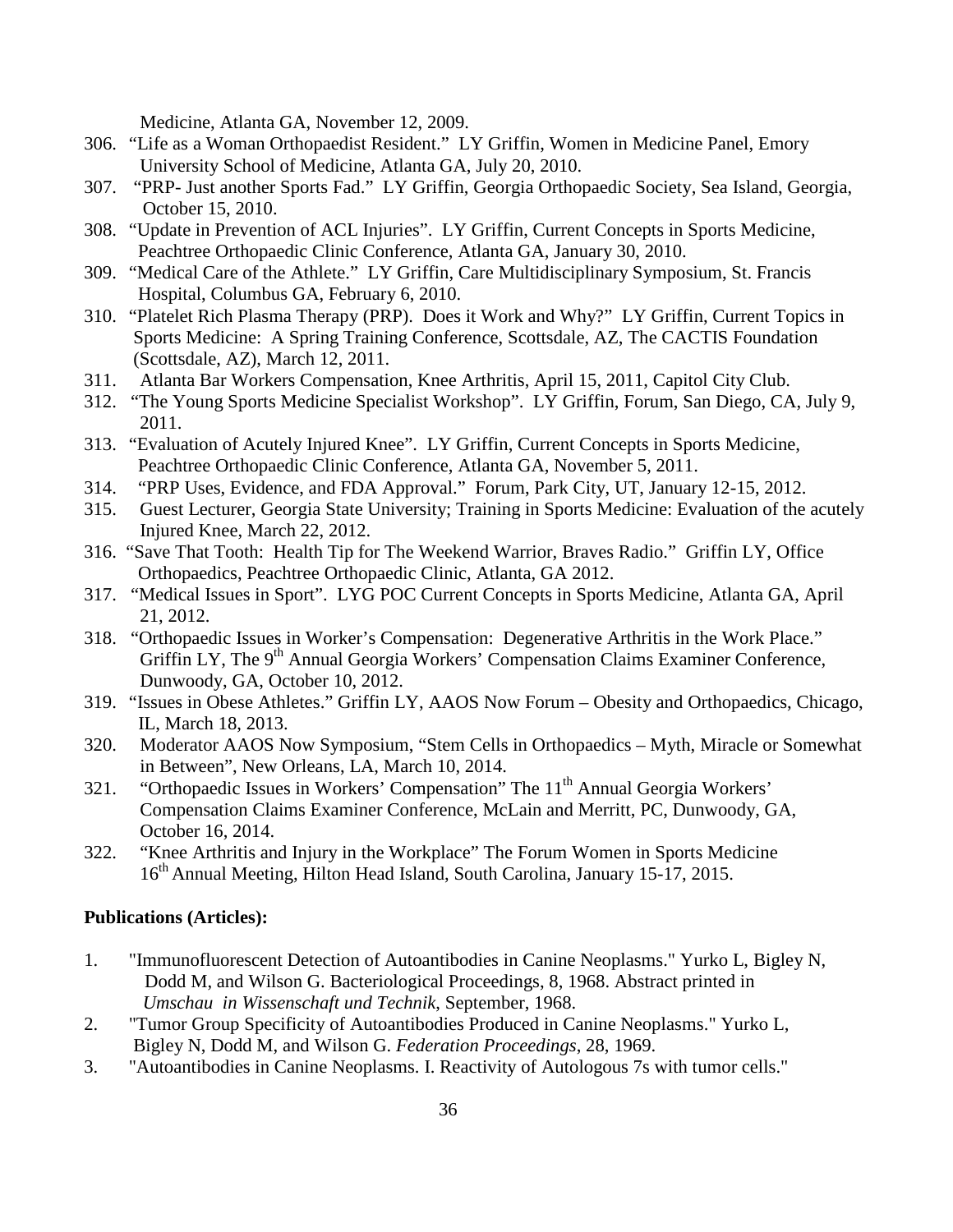Yurko L, Bigley N, and Wilson G. *Experiential*, 25, 1087, 1969.

- 4. "Autoantibodies in Canine Neoplasms. II. Tumor tissue specificity and lack of cross-reactivity with embryonic antigens." Yurko L and Bigley N. *Experiential*, 25, 1088, 1969.
- 5. "Premature Growth Arrest in Multiple Lower Extremity Epiphyses Following Femoral Shaft Fracture." Hunter L and Hensinger R. *J.BoneJointSurg.*, 60A, 850, 1978.
- 6. "The Course of the Saphenous Nerve and Its Importance in Medial Arthrotomy." Hunter L, Riccardi J, Louis D, and O'Connor G. *Am.J.Sp.Med.*, 7(4), 227-230, 1980.
- 7. "Traction Apophysitis of the Olecranon: a case report." Hunter L, O'Connor G. *American Journal of Sports Medicine*, 8, 51, 1980. Abstracted in *Year Book of Sports Medicine*. Year Book Medical Publishers: Umschau, 1980.
- 8. "Destructive Arthritis Associated with Acne Fulminans." Hunter L, Hensinger R. *Annals of Rheumatic Diseases*, 29, 333-334, 1980.
- 9. "Dorsal Defect of the Patella with Cartilaginous Involvement: a case report." Hunter L and Hensinger R. *Clin.Orthop.*, 143, 131-132, 1979.
- 10. "Long-term Radiographic Changes Following Anterior Cervical Fusion." Braunstein E, Hunter L, and Bailey R. *Clin.Rad.*, 31, 201-203, 1980.
- 11. "Painful Neuromas in Long Below-elbow Amputees." Louis D, Hunter L, Keating T.  *Archives of Surgery*, 115, 742-744, 1980.
- 12. "Female Athletes." Hunter L. *Resident and Staff Physician*, 68-79, June, 1980.
- 13. "Radiographic Changes Following Anterior Cervical Fusion." Hunter L, Braunstein E, and Bailey R. *Spine*, 5(3), 399-401, 1980.
- 14. "Radiographic Changes Following Anterior Cervical Fusion: Graphs and Abstract." Hunter L, Braunstein E, Bailey R. *Year Book of Neurology and Neurosurgery*. Year Book Medical Publishers: Umschau, 1982.
- 15. "The Female Athlete." Hunter L. *Medical Times*, 109, 48-56, 1981.
- 16. "Stress Fractures of the Tarsal Navicular: More Frequent Than We Realize?" Hunter L. *Am.J.Sp.Med.*, 9(4), 218-219, 1981. Reprinted in Sportsmedicine GAFP Educational Foundation Publication, Atlanta, Georgia, June, 1982.
- 17. "Tarsal Navicular Stress Fracture: Review of 17 cases." Torg J, Pavlov H, Cooley L, Bryant M, Arnoczky S, Bergfeld J, and Hunter L. *J.BoneJointSurg.*, 64A(5), 700-712, 1982.
- 18. "The Bra Controversy: Are Sports Bras a Necessity?" Hunter L and Torgan D. *The Physician and Sportsmedicine*, 10(11), 75-76, 1982
- 19. "Dismounts in Gymnastics: Should Scoring be Reevaluated?" Hunter L and Torgan C. *Am.J.Sp.Med.*, 11(4), 208-209, 1983.
- 20. "Changes in Shoulder and Leg Strength in Athletes Wearing Mandibular Orthopaedic Repositioning Appliances." Schubert M, Guttu R, Hunter-Griffin L, Hall R, and Thomas R. *J.Am.Dent.Assoc.*, 108, 334-337, 1984.
- 21. "Sports Medicine in Action: Women's Volleyball." Hunter-Griffin L, *Muscle and Bone*, 4, 6, 1984.
- 22. "Back Pain and Vertebral Changes Simulating Scheuermann's Disease." Greene T, Hensinger R, and Hunter-Griffin L. *J.Ped.Orthop.*, 5(1), 1-7, 1985.
- 23. "Orthopaedic Considerations of Women Who Exercise." Hunter-Griffin L. *Bulletin of the Department of Gynecology and Obstetrics*. Emory University School of Medicine, 6(1), 27-33, 1984.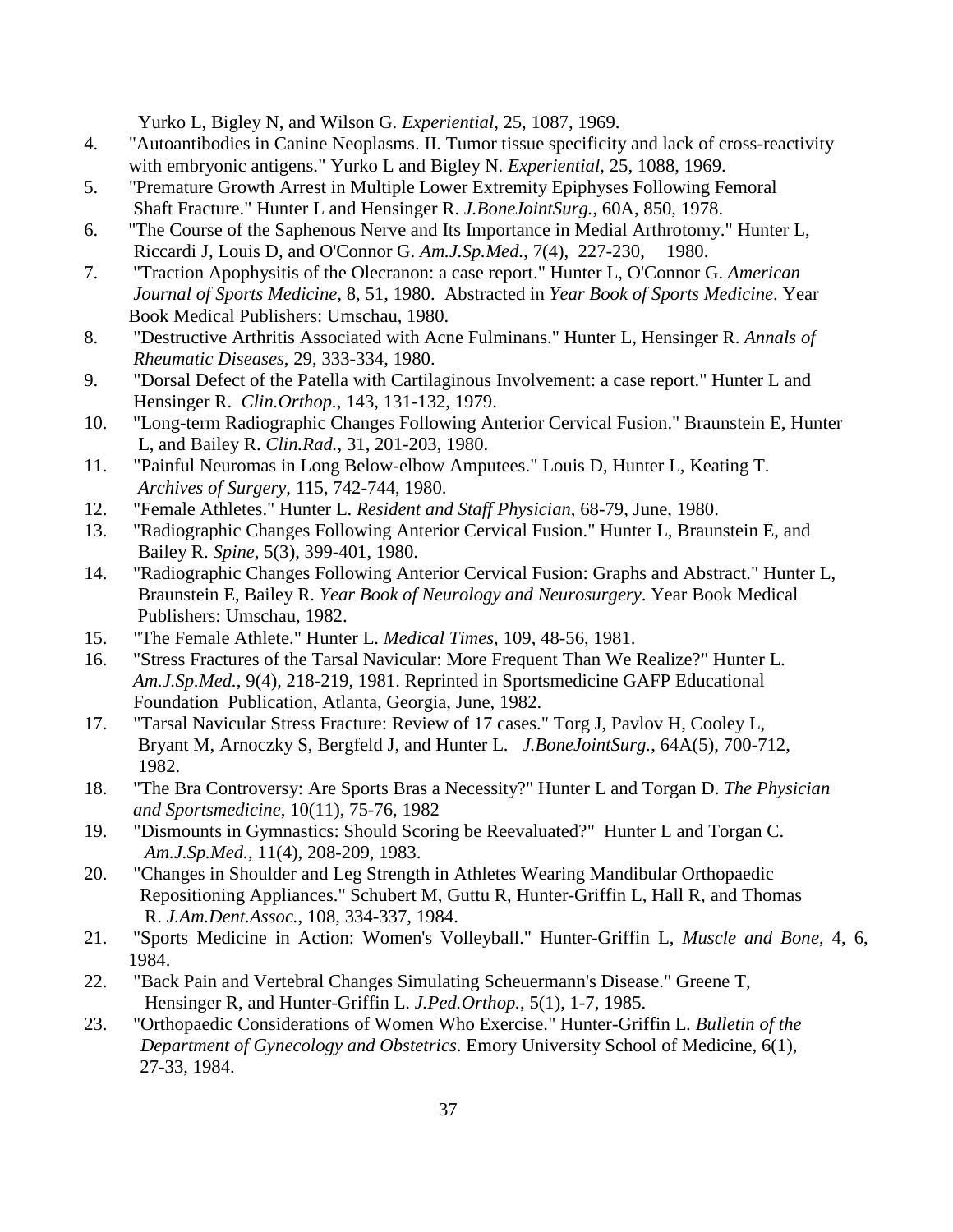- 24. "Assessing the Female Athlete." Hunter-Griffin L. *Running and Fitness*, 1985.
- 25. "The Patient Who Suffers an Athletic Injury." Hunter-Griffin L. *Contemporary OB/GYN*, Special Edition, 134-142, May, 1985.
- 26. "Women's Gymnastics: Watch Out for the Routine Injuries." Hunter-Griffin L. *J.Musc.Med.*, 2(10), 17-27, 1985.
- 27. "Tennis Elbow." Hunter-Griffin L. *The Piedmont Perimeter*, 15(13): 2, June, 1986.
- 28. "Patellofemoral Stress." Griffin L. *Your Patient and Fitness*, 3(2), 9-14, 1990.
- 29. "The Female as a Sports Participant." Griffin L. *J.Med.Assoc. Georgia*, 81(6), 285-287, June, 1992.
- 30. "Sidestepping Overuse Injuries." Griffin L. *Your Patient and Fitness*, 6(5), 19-22, September/October, 1992.
- 31. "Proper Conditioning in Women Athletes. Griffin L. *Piedmont Profiles*, 4(1), 18-19, Spring, 1993.
- 32. Contributor to "For Women Only...Choose A Healthy Lifestyle Now for Lasting Benefits," Griffin L. *Piedmont Profiles,* Summer 1995, by Mary Ann DeMuth.
- 33. "Spotting Stress Fractures," Griffin L. *J.Musc.Med.*, December, 12:12-23, 1995.
- 34. "Is Ultrasonography a Reliable Way to Confirm the Diagnosis of Morton's Neuroma?" Kaminsky S, Griffin L, Milsap J, Page D, Orthopaedics, 20 (1), 1-3, 1997
- 35. "Stress Fractures", Griffin L, *J.Musc.Med.*, 1995; 12(12):12-23
- 36. "ACL Injuries in Women Athletes", Griffin L, In Women's Musculoskeletal Health Special Section, *Orthopaedics Today*, Slack Incorp., Feb. 1998
- 37. "Don't Let Heel Pain Keep You Off the Court", Griffin, L, *Alta Magazine*, July 1999
- 38. "How to Save Your Knees", Griffin L, *Walking* Magazine, May 2000
- 39. "Etiology and Prevention of ACL Injury", Boden B, Griffin L, Garrett W, *The Physician and Sports Medicine* 28(4) 2000: 53-60
- 40. "Prevention of Non-Contact ACL Injuries" Griffin L, *J.Musc.Med.,* in press
- 41. "Women's Musculoskeletal Health: Update for the New Millenium" Griffin L, Garrick J, Editors, *Clinical Orthopaedics and Related Research* pp 2-79, 2000
- 42. "Non-Contact Anterior Cruciate Ligament Injuries: Risk Factors and Prevention Strategies", Griffin L, Agel J, Albohm M, et al. *J.Am.Assoc.Orthop.Surg*., 8(3) 2000:141-150.
- 43. "We Aren't Georgia or Georgia Tech yet, But Watch Out, We're Growing: The Athletics Program at Georgia State University", Griffin, L, *J.Med.Assoc.Georgia*, 89(2) 2000:45-46
- 46. Safety and Health Tips for Young Athletes," Griffin L. in *Baffled Parents Guide to T-Ball* Broido, (ed) May 2002.
- 47. "Better Understanding of ACL Prevention," Griffin, L. *Sportside Newsletter*, October 9, 2000.
- 48. "Non-Contact ACL Injuries: Is Prevention Possible?" Griffin, L. *Journal of Muscuoskeletal Medicine*, 507-515, November 2001.
- 49. "MRI Appearance of Previously Injured Posterior Cruciate Ligament Injuries," Griffin L, Burnett M, Milsat J. H., *Southern Medical Journal*, 1153-1157, October 2002.
- 50. "Etiology and Prevention of Non-Contact ACL Injuries," Boden, BP, Griffin LY, Garrett, W.E*., Physician and Sports Medicine*, April 2000.
- 51. "Early Ankle Motion After Triple bundle Technique repair vs Casting for Cute Achilles Tendon Rupture," Jaakola Ji, Beskin JL, Griffin LY, Cernansky G., *Foot and Ankle International*, December 2001.
- 52. "Steps Toward Preventing Non-Contact ACL Injuries," Griffin LY, *J of Musculoskeletal*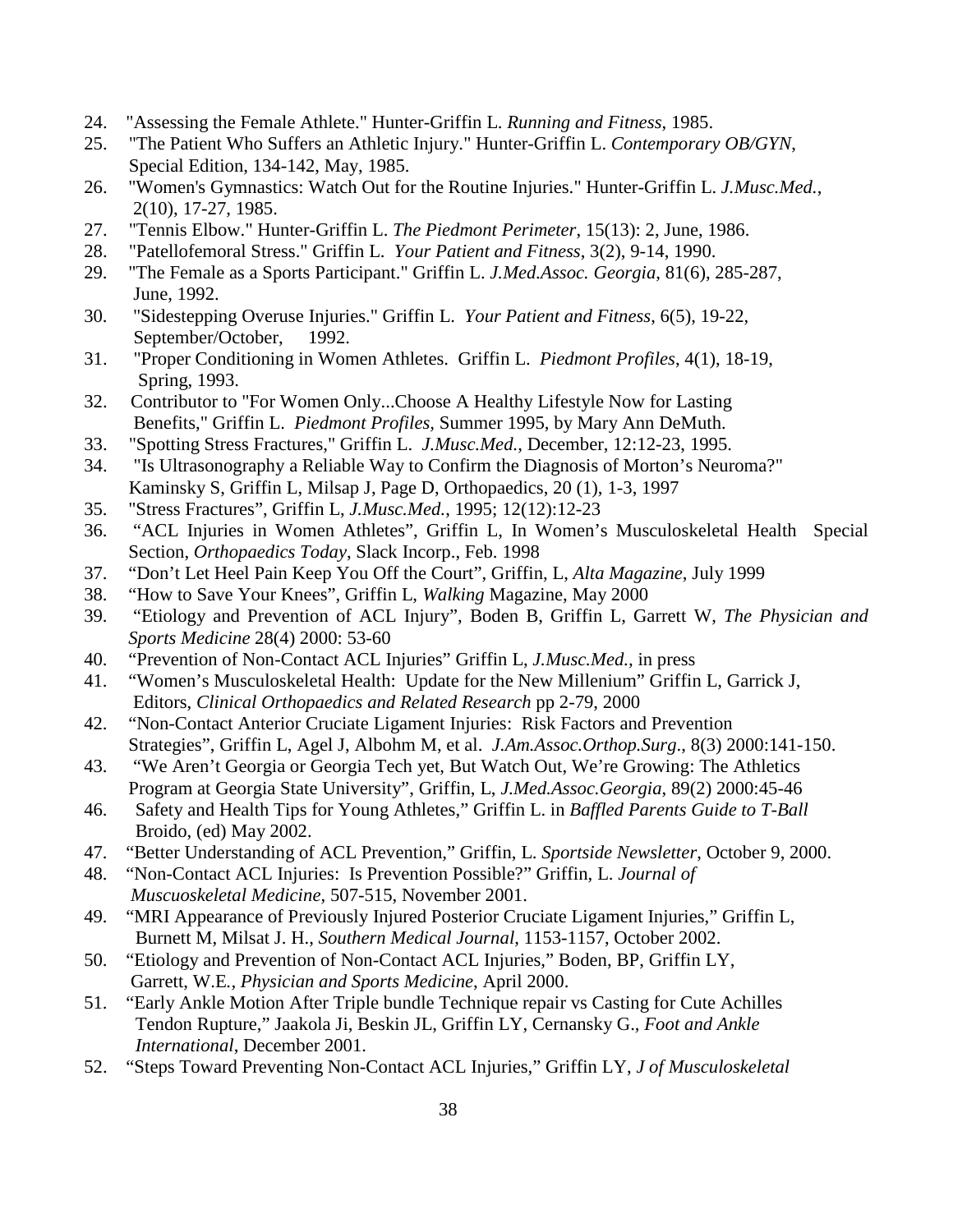*Medicine,* November 2001.

- 53. "Neuromuscular Training and Injury Prevention in Sports," Griffin LY, *Clin Orthop*, April 2003; (409):53-60
- 54. "Evaluating Back Pain," Griffin L, *Women Doctor Guide to Health and Healing, Oxmoor House Inc, Birmingham, AL* 2003; 333-335
- 55. "Effectiveness of a Neuromuscular and Proprioceptive Training Program in Preventing Anterior Cruciate Ligament Injuries in Female Athletes," Mandelbaum BR, Silvers HJ, Watanabe DS, Knarr JF, Thomas SD, Griffin LY, Kirkendall DT, Garrett WE Jr., *Am J Sports Med,* May 11, 2005 **a**s doi: 10.1177/0363546504272261.
- 56. "Female Athletes and Their Particular Injuries." A Round Table Discussion. O'Kane JW, Wojtys E, Griffin LY, Toyen D, Mandelbaum B, Arendt E, Hame S, Moderator Teitz C, *Orthopaedics Today*, July 2005; 25(7): 28
- 57. "Prevention of ACL Injuries," Griffin LY, *AAOS Patient Education Website, Your Orthopaedic Connection. (http://orthoinfo.aaos.org)* in press
- 58. "Emergency Preparedness: Things to Consider Before the Game Starts," Griffin LY, *J Bone J Surg,*

2005; 87-A (4): 894-902

- 59. "Evaluating the Flood of Media and Marketing Information," Purvis J.M., Alexander A.H., Einhorn T.A., Griffin L.Y., *J Bone J Surg,* 2005; 87-A(6): 1392-1398
- 60. "Building Better Bones: Take Steps Now to Prevent Osteoporosis." Griffin LY, *Women's Health Today*, Fall 2005.
- 61. "Understanding and Preventing Non-Contact ACL Injuries: A Review of the Hunt Valley II Meeting, January 2005", Griffin LY, Albohm MJ, Arendt EA, et al, *Am J Sports Med,* 2006; 34(9):1512-1532
- 62. "Treating the Inflammatory Response Now and in the Future: Inhibit Sometimes, Enhance Other Times?". Med Sci Spor Ex. 38(5) Supplement:78, May 2006. Griffin, Letha Y. FACSM
- 63. " A Randomized Controlled Trail to Prevent Non-Contact ACL Injury In Female Collegiate Soccer Players", Gilchrist JR, Mandelbaum BR, Melancon H, Ryan GW, Griffin LY, Silvers HJ, Watanabe DS, and Dick RW: AM J Sports Med 2008 Aug;36(8):1476-83
- 64. "Treating Tendinosis in Athletes", AAOS Now Virtual Roundtable, Moderator, AAOS Now Rosemont, Ill, August and September 2010

### **Publications (Chapters for Books):**

- 1. "Physical Therapy Modalities," Hunter-Griffin L, in *Rehabilitation of the Injured Knee*. C.V. Mosby: St. Louis, 256-287, 1984.
- 2. "Women Athletes," Hunter-Griffin L, in *Athletic Training and Sports Medicine*. American Academy of Orthopaedic Surgeons: Chicago, 465-472, 1984.
- 3. "Alcohol and Drugs," Hunter-Griffin L, in *Athletic Training and Sports Medicine*. American Academy of Orthopaedic Surgeons: Chicago, 516-525, 1984.
- 4. "Women's Athletics: The Orthopaedic Surgeon's *Viewpoint."* Hunter-Griffin L. *Clinics in Sports Medicine*, M. Walsh, ed. W.B. Saunders: Philadelphia, 3(4), 809-827, 1984.
- 5. "Braces and Taping," Hunter-Griffin L. *Clinics in Sports Medicine*. J. Harvey, ed. W.B. Saunders: Philadelphia, 4(3), 439-454, 1985.
- 6. "Overuse Injuries in Sports," Hunter-Griffin L. *Clinics in Sports Medicine*. L. Hunter, (ed.)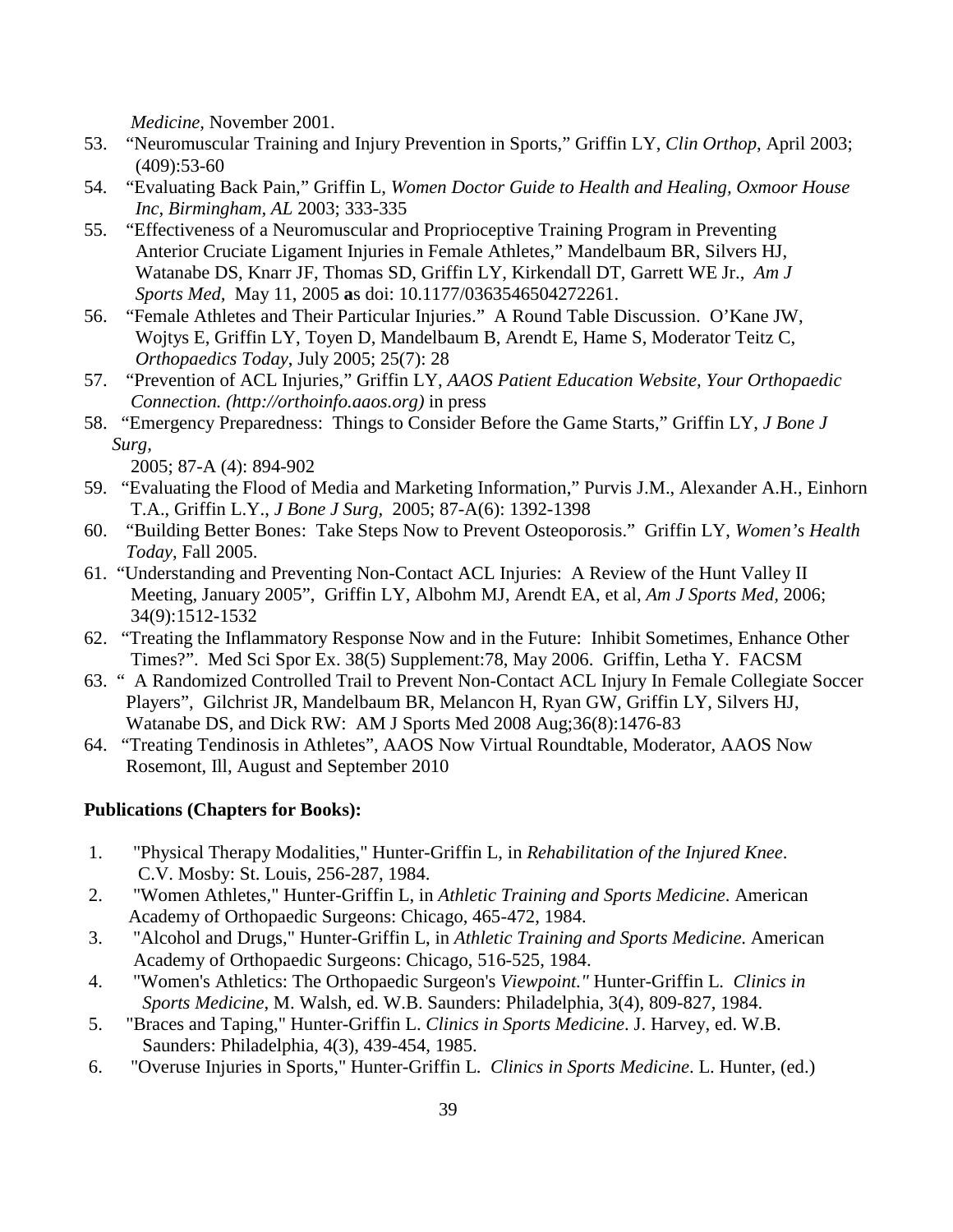W.B. Saunders: Philadelphia, 6(2), 1987.

- 7. "Aspects of Injuries to the Lower Extremities Unique to the Female Athlete," Hunter- Griffin L. *The Lower Extremity and Spine in Sports Medicine*. J. Nicholas and E. Hershman, eds. Mosby: St. Louis, 90-111, 1986.
- 8. "Orthopedic Concerns of Exercising Women," Hunter-Griffin L. *Women and Exercise*. M. Shangold and G. Mirkin, (eds.) F.A. Davis: Philadelphia, 195-219, 1988.
- 9. "The Female Athlete," Hunter-Griffin L. J. Andrews, J. Bergfeld, W. Clancy, and K. DeHaven, (eds.) *Sports Medicine.* Churchill Livingstone: New York, 1994.
- 10. "The Frequency of Injuries in Women's Sports," Hunter-Griffin L. *Sport Science Perspectives for Women*. Puhl, J., Brown, C., and Voy, R., (eds.) Human Kinetics: Champaign, Illinois, 49-58, 1988.
- 11. "Female Athletes" in *Athletic Training and Sports Medicine*, 2nd edition. Griffin L, (ed.) American Academy of Orthopaedic Surgeons: Park Ridge, 921-932, 1991.
- 12. "The Female Athlete," in *Sports Injuries: Basic Principles of Prevention and Care*. Renstrom, P., (ed.) Blackwell Scientific Publications Ltd.: Oxford, England, 194-202, 1993
- 13. "Applications of Rehabilitation, Modalities in the Treatment of Acute Injuries" Griffin L, in *Instructional Course Lectures*, American Academy of Orthopaedic Surgeons, Rosemont, IL, 42:437, 1993.
- 14. *Emergency Procedures Manual*. Griffin L, Darlington P. Georgia State University. The Board of Regents of the University System of Georgia, 1994.
- 15. "Common Sports Injuries of the Foot and Ankle Seen in Children and Adolescents," Griffin L, in "Foot and Ankle Injuries in Sports." (ed.) *The Orthopedic Clinics of North America*, W.B. Saunders: Philadelphia, 83-93, January, 1994.
- 16. "Orthopedic Concerns," Griffin L, in *Women and Exercise*, 2nd ed. Shangold, M. and Mirkin, G., eds. F.A. Davis: Philadelphia, 234-260, 1994.
- 17. "The Female Athlete," Griffin L, in *Orthopaedic Sports Medicine*. DeLee, J. and Drez, D., (eds.) W.B. Saunders: Philadelphia, 356-373, 1994.
- 18. "Orthoses for Soft Tissue and Sports-Related Injuries," Griffin L, in *Atlas of Orthotics and Assistive Devices*. Goldberg, B., (ed.) Mosby Year Book: Chicago, to be published 1994.
- 19. "Women in Sports," Griffin L, in *Sports Medicine: Primary Care and Rehabilitation*." Mosby: Chicago, 1995.
- 20. "Aspects of Injuries to the Lower Extremities Unique to the Female Athlete," Griffin L, in *The Lower Extremity and Spine in Sports Medicine, (ed).2*. J. Nicholas and E. Hershman, (eds.) C.V. Mosby: St. Louis, 90-111, 1994.
- 21. "Orthosis: The Upper Extremity," Griffin L, in A Text of Orthoses, Mosby, Times-Mirror, Inc., New York, NY, 1996, (ed.) John Hsu.
- 22. "Play It Safe," Griffin L, in *T-Ball USA Family Guide to Tee Ball*, February, 1996.
- 23. "Women in Sports," Griffin L, in *Sports Medicine: Principles of Primary Care*, Bruno, P., McCann, P. and Scuderi, G. (ed.) Mosby, Philadelphia, 1997.
- 24. "Adolescent Female Athletes" Griffin L.Y., Harris S., in Sullivan J.A., Anderson S.J. (eds), *Care of the Young Athlete,* American Academy of Orthopaedic Surgeons, Rosemont IL, 1999:137-148
- 25. "The Shoulder", Pasque C.B., McGinnis D.W., Griffin L., in Sullivan J.A., Anderson S.J., (eds), *Care of The Young Athlete,* American Academy of Orthopaedic Surgeons,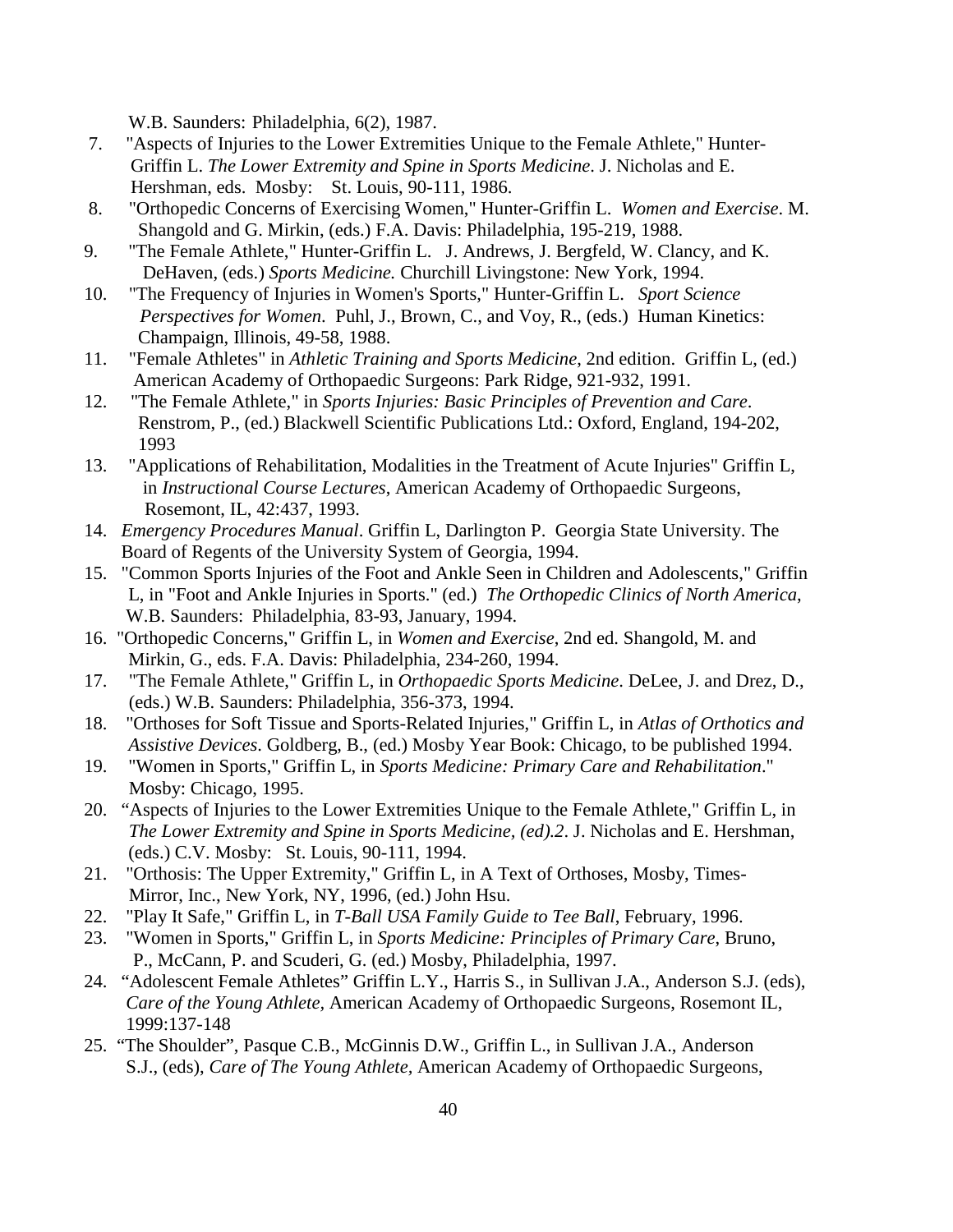Rosemont, IL, 1999:323-348

- 26. "Non-Contact ACL Injuries in Women: New Insights into Prevention Strategies" Griffin LY., in Garrett, W.E., (ed), *Women's Health in Sports and Exercise*, NIH Research Agenda Series, AAOS, Rosemont IL, 2000
- 27. "Musculoskeletal Injuries" Arendt E., Griffin L.Y., in Drinkwater B. L. (ed), *Women In Sports* Rockwell Science, Osney Mead, Oxford England, pp 208-240, 2000
- 28. "The Adolescent Athlete" Griffin L.Y., Duralde X.A., Chapman M.W. (Ed), *Chapman's Orthopaedic Surgery, 3rd edition*, Lippincott, Williams and Wilkins, Hagerstown MD
- 29. "Neuromuscular Training and Injury Prevention in Sports," Griffin, L., *Clinical Orthopaedics and Related Research*, Lippincott Williams and Wilkins, Philadelphia, 2003;409:53-60
- 30. "Prevention Strategies for Non-Contact ACL Injuries," Griffin, L. in *Instructional Course Lecture Series,* Beaty, JH (ed.) American Academy of Orthopaedic Surgeons, Rosemont, Illinois, 311-314, 2002.
- 31. "Female Athletes," Griffin L, in *Orthopaedic Sports Medicine,* DeLee, Drez, Miller (eds.) Saunders, Philadelphia, PA, 505-520, 2003.
- 29. "Adolescent Sports Injuries," Griffin LY, Duralde XA in Chapman MW (ed.) *Chapman's Orthopaedic Surgery*, Lippincott Williams & Wilkins, Philadelphia, PA, 2493-2536, 2003.
- 30. "The Female Athlete", Griffin L, Kercher J, Reifsteck F, in Johnson D, and Mair S, (eds) *Clinical Sports Medicine*, Philadelphia, PA, 2006, Mosby.
- 31. "Protective Equipment to the Upper Extremity in Sport", Griffin LY, Kercher J, Shoop J, in Keenan MA (ed.) *Atlas of Orthoses and Assistive Devices, Fourth Edition*, Elsevier, Philadelphia, PA, June 2006.
- 32. "Emergency Preparedness: Things to Consider Before the Game Starts", Griffin, LY, in Light TR (ed.), *Instructional Course Lectures*, American Academy of Orthopaedic Surgeons, Rosemont Ill, v. 55, pp. 677-686. 2006.
- 33. "Risk Factors for Noncontact ACL Injury", Griffin L, Kercher J, in Prodromos, CC (ed), *Anterior Cruciate Reconstruction: Technique, Fixation, Safet,* Elsevier, Philadelphia, PA, February 2007.
- 34. "Sports Injuries in Women: Sex and Gender Based Differences in Etiology and Prevention", Griffin LY, in *Instructional Course Lecture Series,* American Academy of Orthopaedic Surgeons, Rosemont, Ill, 2007.
- 35. "Understanding and Preventing Noncontact ACL Injuries" / American Orthopaedic Society for Sports Medicine; Timothy E. Hewett, Sandra J. Shultz, Letha Y. Griffin, editors. Champaign, IL: Human Kinetics, c2007.
- 36. "The Female Athlete", Griffin LY, DeMaio M, Armstrong A, in DeLee and Drez's Orthopaedic Sports Medicine: Principles and Practice 3<sup>rd</sup> Edition, DeLee JC, Drez D, and Miller MD (eds.), Elsevier, Philadelphia, PA, 2009.
- 37. "The Female Athlete", Griffin LY, Kercher J, Reifsteck F, and Todd D in DeLee and Drez's Orthopaedic Sports Medicine: Principles and Practice 4<sup>rd</sup> Edition, DeLee JC, Drez D, and Miller MD (eds.), Elsevier, Philadelphia, PA, May 2014.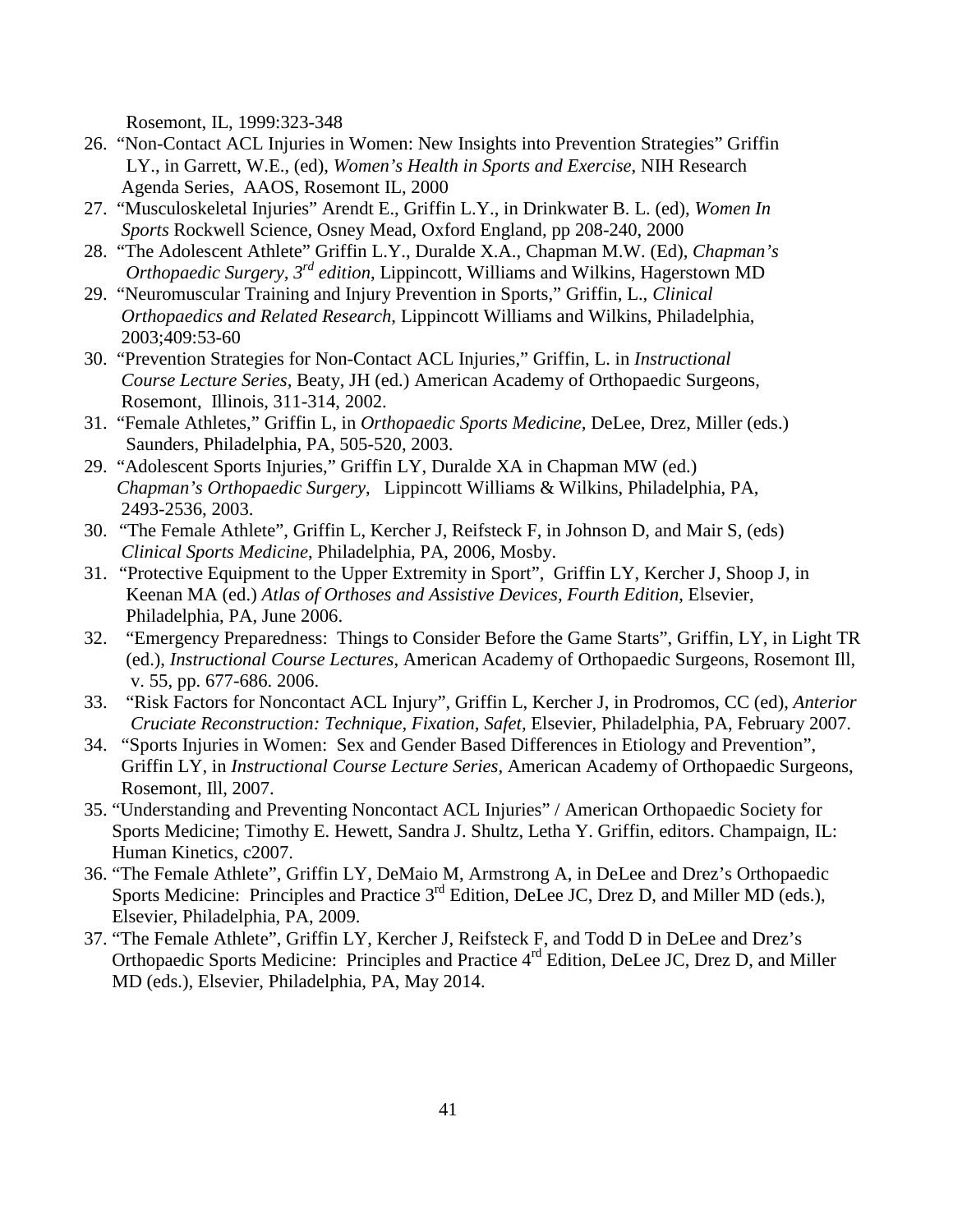## **Publications: (Books)**

- 1. *Rehabilitation of the Injured Knee*. J. Funk, L. Hunter, (eds.) C.V. Mosby: St. Louis, 1984.
- 2. *Clinics in Sports Medicine: The Athletic Woman,* Griffin, L, WB Saunders, Philadelphia, 1984.
- 3*. Clinics in Sports Medicine: Overuse injuries,* Griffin, L, Guest Editor, WB Saunders, Philadelphia, 1987.
- 4. *Athletic Training and Sports Medicine, 2nd edition,* Griffin L. Chairman Editorial Board, American Academy of Orthopaedic Surgeons, Rosemont, IL, 1991.
- 5. *Orthopaedic Knowledge Update 4: Home Study Syllabus*, Griffin, L. Editorial Board, American Academy of Orthopaedic Surgeons, Rosemont, IL, 1993.
- 6. *Rehabilitation of the Injured Knee*, 2nd edition, Griffin L (ed): Mosby Year Book: St. Louis, 1994.
- 7. *Orthopaedic Knowledge Update: Sports Medicine,* Griffin L. Chairman Editorial Board, American Academy of Orthopaedic Surgeons, Rosemont, IL, 1994.
- 8. *Emergency Procedures Manual*, Griffin L, Darlington P, GSU Atlanta, GA, C., 1993, 1995 1996, 2000.
- 9. *Women's Musculoskeletal Health: Update for the New Millennium*, Griffin LY, Garrick JG, (eds) Symposium, Clinical Orthopaedics and Related Research Vol. 372, March 2000.
- 10. *Pre-Hospital Care of the Spine Injured Athlete*, Kleiner, DM Almquis JL, Bailes J, Burruss TP, Feuer H, Griffin LY, Herring S, McAdam C, Miller D, Thorson D, Watkins RG, Weinstein S, NATA Dallas Texas, 2001.
- 11. *Prevention of Non-Contact ACL Injuries*, Griffin L (ed.) AAOS Rosemont IL, 2001.
- 12. *The 2003 Body Almanac,* Pfeffer G, Sarwark J, Griffin L, Jimenez R, American Academy of Orthopaedic Surgeon, Rosemont, Illinois, 2003.
- 13. *Essentials of Musculoskeletal Care, 3rd Edition*, Griffin LY (ed.), American Academy of Orthopeadic Surgeons, Rosemont, Il, September 2005
- 14. *Clinical Orthopedics and Related Research: Sexual Dimorphism in Musculoskeletal Health. Tosi L, O'Connor M and Griffin L* (eds), Elsevier, Philadelphia, PA, Oct;37(4):513-642, 2006.
- 15. *Understanding and Preventing Noncontact ACL Injuries. Human Kinetics*, Hewett TE, Shultz SJ and Griffin LY (eds): American Orthopaedic Society for Sports Medicine, Champaign, IL 2007.
- 16. *Essentials of Musculoskeletal Care, 4th Edition*, Sarwark JF (ed), General Section Editor Griffin LY, American Academy of Orthopeadic Surgeons, Rosemont, Il, September 2010
- 17. *Essentials of Musculoskeletal Care, 5th Edition*, Armstrong A (ed), General Section Editor Griffin LY, American Academy of Orthopaedic Surgeons, Rosemont, Il, in press

# **Grants Awarded:**

- 1. For Evaluation of the Effects of Hormonal Cycling on Performance in Female Athletes
- 2. For Evaluation of the Effects of Cast Immobilization on the Lower Extremity
- 3. Consultant for grant, "The effects of running on pregnancy," submitted to the National Institutes of Health, November 1, 1985
- 4. Grants for ACL Prevention Conference Hunt Valley, Maryland, June 1999: AOSSM, OREF